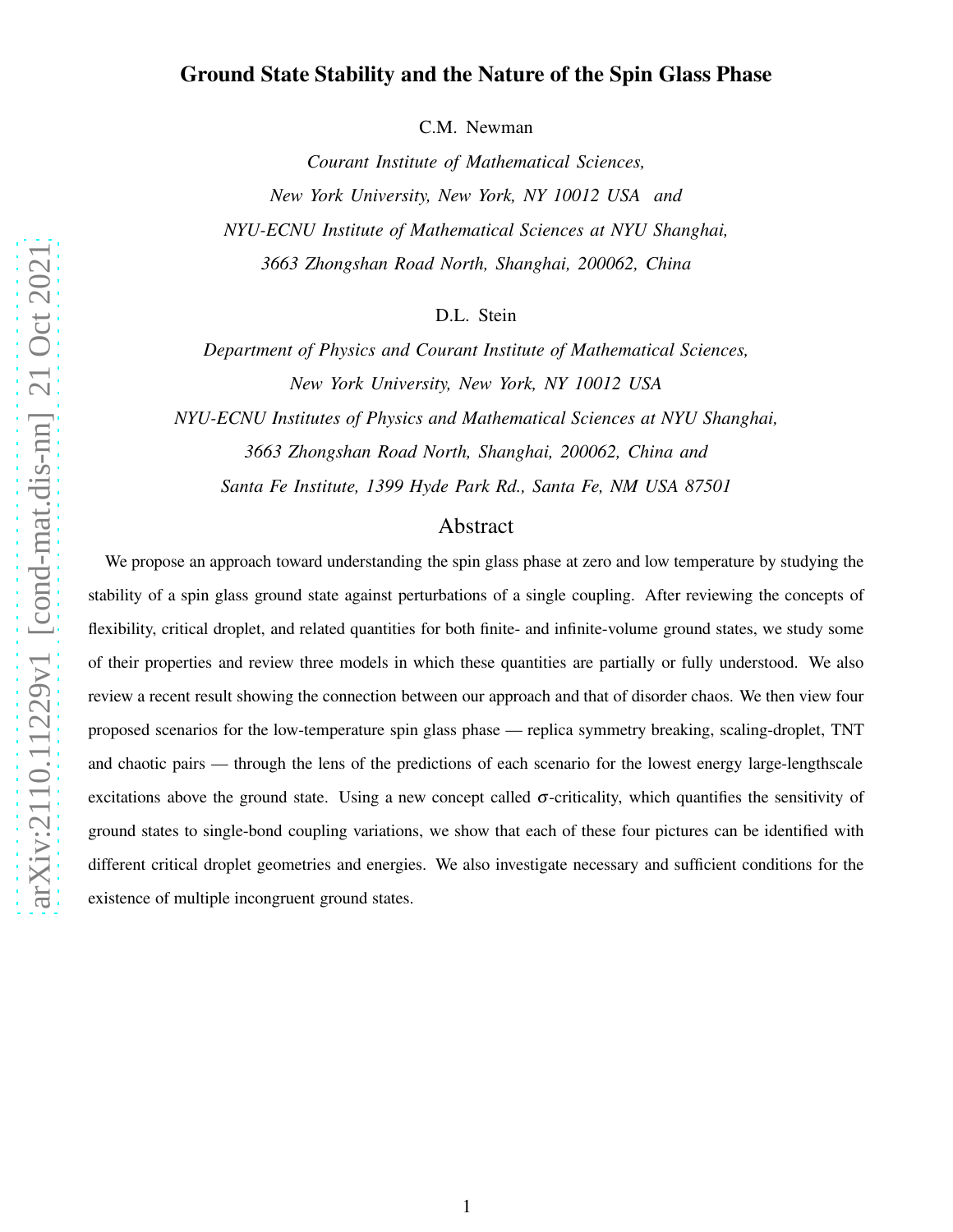# I. INTRODUCTION

Despite years of intensive investigation the nature of the low-temperature phase of short-range spin glasses remains unsettled. Among other open questions, two of the most important center on properties at zero temperature: specifically, the number of ground states and the nature of low-lying excitations above them. Ground state multiplicity is an essential feature required for the correct characterization of the zero-temperature thermodynamics of spin glasses (and perhaps counterintuitively, plays an important role in influencing nonequilibrium dynamics following a deep quench [\[1](#page-42-0)[–4](#page-42-1)]), while large-lengthscale, lowenergy excitations above the ground state at zero temperature are important in determining the thermal properties of the spin glass phase at low but nonzero temperatures.

In this paper we introduce and develop a new approach to understanding ground state properties, by focusing on ground state stability with respect to coupling perturbations. Some of the concepts used in this paper have appeared in earlier work [\[5](#page-42-2)[–8](#page-42-3)], but so far they have not been integrated into a unified picture.

We will see that the concept of disorder chaos  $[8-13]$  $[8-13]$  is related to the approach used here, though disorder chaos focuses on the behavior of a ground state when *all* of the coupling values have changed by a small, usually random, amount. In this paper we focus instead on the behavior of a ground state when a *single* coupling value is changed — in a direction to destabilize the ground state — by an arbitrary amount. The first question that naturally arises is, by how much does one need to change the coupling value at an arbitrarily chosen edge to cause a droplet flip (i.e., the uniform reversal of a subset of spins in an Ising model)? If the coupling distribution has finite,  $O(1)$ -variance one can easily prove an  $O(1)$ upper bound for the change required.

So if we then destabilize the ground state by making an *O*(1) change to a single coupling in an infinite system, how large can the resulting change be? One might naturally expect that any such change should be local, involving the overturning of  $O(1)$  spins. This is almost certainly true for most edges (if not all) in the Edwards-Anderson (EA) spin glass [\[14](#page-42-5)] in any dimension greater than one. (We will see however in Sect. [III C](#page-11-0) that this is not true in one dimension for *any* edge, but for a trivial reason special to 1*D*.)

But a droplet flip containing  $O(1)$  spins need not necessarily be the case for all edges in all dimensions. In fact, the most interesting case to consider is one where an  $O(1)$  change in the coupling value at a single edge leads to a *complete transformation* of an infinite-volume ground state  $\sigma$ , to a new ground state  $\sigma'$ with nontrivial spin *and* edge overlap with  $\sigma$ . This property is one example of what we will call " $\sigma$ criticality".

The question then becomes, could such edges even exist? We will see not only that as of now the answer is yes in principle, but that they *must* occur in any dimension in which the replica symmetry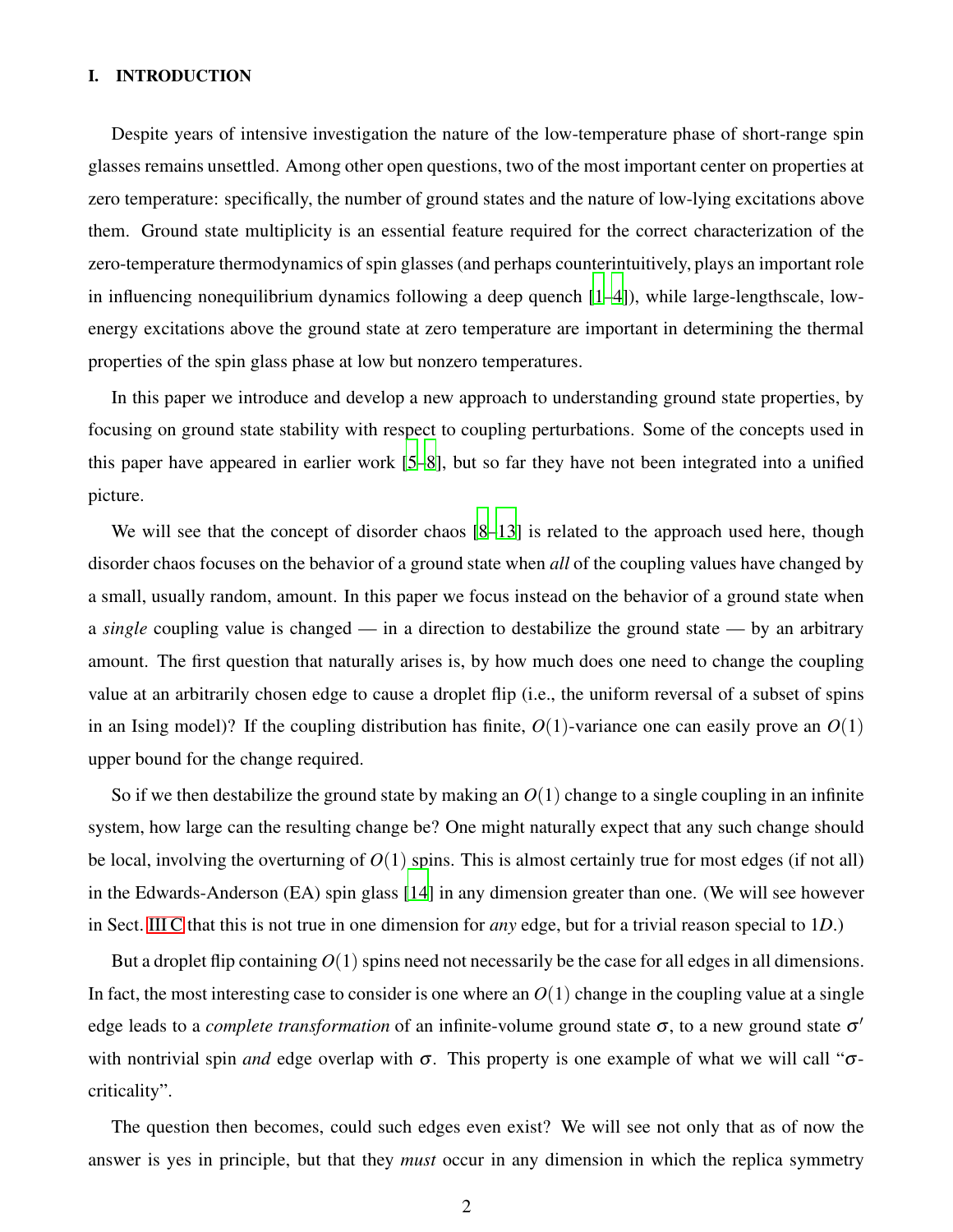breaking (RSB) picture might hold.

As already noted, the method used in this paper is to consider a spin glass ground state when all couplings are held fixed but one. As we've discussed elsewhere [\[5](#page-42-2)[–8](#page-42-3)] (but will review in Section [II\)](#page-3-0), in any ground state every edge has a single coupling value, called its *critical value*, which is determined by all of the other coupling values *except* for that associated with the edge in question. On either side of an edge's critical value there are two distinct ground states differing by a droplet flip whose boundary passes through that edge. We refer to this as the *critical droplet* of the edge in that particular ground state.

For a fixed coupling realization, and a specific ground state consistent with that realization, every coupling value is a certain distance (on the real line) from its edge's critical value; we refer to this distance as the coupling's *flexibility* [\[5](#page-42-2)[–8\]](#page-42-3). A ground state can be characterized by the collection of all its flexibilities; these and critical droplet size distributions will be the objects of our study.

The plan of this paper is as follows: in Sect. [II](#page-3-0) we introduce basic concepts and definitions related to finite-volume ground states, critical droplets, and flexibilities and discuss some of their properties. In Sect. [III](#page-8-0) we introduce the zero-temperature periodic boundary condition metastate and extend the discussion of Sect. [II](#page-3-0) to infinite systems. We also discuss three spin glass models in which critical droplet geometries are completely or partially understood. In Sect. [IV](#page-14-0) we examine the connection between critical droplets, disorder chaos, energy fluctuations, and ground state multiplicity. In Sect. [V](#page-18-0) we review some of the main conjectured scenarios for the low-temperature spin glass phase and classify them in terms of their predicted lowest-energy large-lengthscale excitations.

Sections [II](#page-3-0) through [V](#page-18-0) provide the necessary background, concepts, and terminology needed for sub-sequent sections. Although some of the material in Sects. [II–](#page-3-0)[V](#page-18-0) is new, most of the results cited in those sections have been published, though in a scattered, piecemeal fashion. The remaining sections consist entirely of new results. In Sect. [VI](#page-21-0) the concept of  $\sigma$ -criticality is defined and it is proved that this property holds for space-filling critical droplets. In Sect. [VII](#page-25-0) we examine some consequences of the possible presence of  $\sigma$ -criticality in spin glass ground states, including its effect on ground state multiplicity. In addition, a new translation-invariant measure for classifying ground states is proposed and its properties studied. In Sect. [VIII](#page-28-0) we establish the connection between  $\sigma$ -criticality and interfaces between ground states in the replica symmetry breaking picture of the spin glass phase, and use this to prove a theorem on ground state multiplicity in the RSB picture. In Sect. [IX](#page-33-0) we use  $\sigma$ -criticality to find necessary and sufficient conditions for ground state multiplicity to arise more generally. We summarize our results in Sect. [X](#page-38-0) with a focus on how each of the four pictures of the spin glass phase presented in Sect. [V](#page-18-0) corresponds to its own category of critical droplet geometries and, through the concept of  $\sigma$ -criticality, type of ground state stability/instability.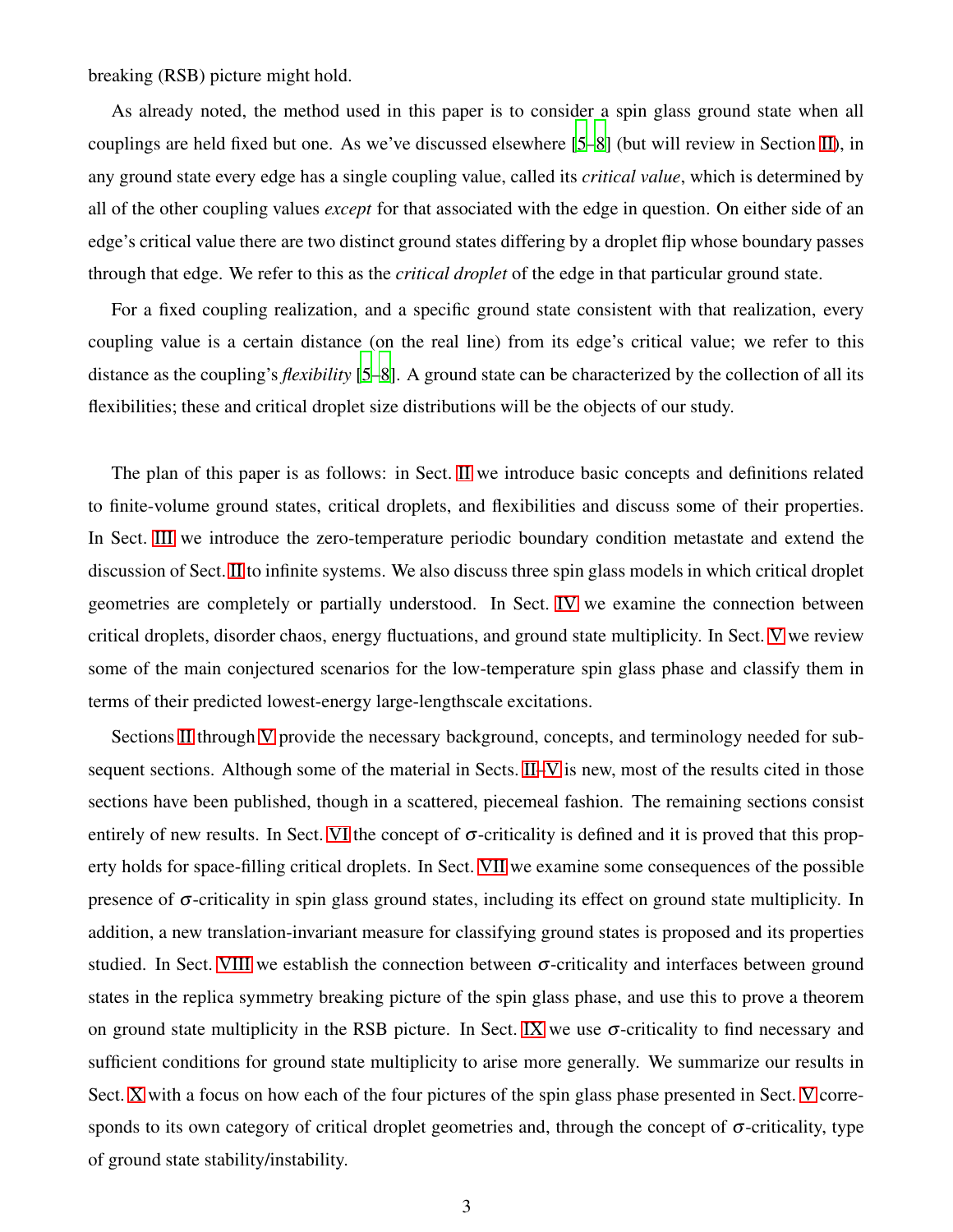## <span id="page-3-0"></span>II. GROUND STATES AND CRITICAL DROPLETS

In this paper we focus on the Edwards-Anderson (EA) nearest-neighbor Ising spin glass model [\[14](#page-42-5)] in zero magnetic field on the *d*-dimensional cubic lattice  $\mathbb{Z}^d$ :

<span id="page-3-1"></span>
$$
\mathcal{H}_J = -\sum_{\langle x, y \rangle} J_{xy} \sigma_x \sigma_y \tag{1}
$$

where  $\sigma_x = \pm 1$  is the Ising spin at site *x* and  $\langle x, y \rangle$  denotes an edge (or "bond" — we will use the two terms interchangeably) in the (nearest-neighbor) edge set E *d* . The couplings *Jxy* are independent, identically distributed continuous random variables chosen from a distribution  $v(dJ_{xy})$ , with random variable  $J_{xy}$  assigned to the edge  $\langle x, y \rangle$ . Our requirements on v is that it be supported on the entire real line, is distributed symmetrically about zero, and has finite variance; e.g., a Gaussian with mean zero and variance one. We denote by *J* a particular realization of the couplings.

A finite-volume ground state is the lowest-energy spin configuration in a finite volume Λ*<sup>L</sup>* with a specified boundary condition; here the sum in [\(1\)](#page-3-1) is restricted to edges touching at least one site entirely within Λ*<sup>L</sup>* (that is, the sum includes not only edges with both sites entirely within Λ*<sup>L</sup>* but also edges having one site in Λ*<sup>L</sup>* and a nearest-neighbor site on the boundary <sup>∂</sup>Λ*L*). We will always choose Λ*<sup>L</sup>* to be a cube of side *L* centered at the origin. If the boundary condition is spin-symmetric, such as free or periodic, then given the spin-flip symmetry of the EA Hamiltonian, ground states will come in spin-reversed pairs; we discuss this further in Sect. [III A.](#page-8-1)

An *infinite-volume* ground state is defined by the condition that its energy cannot be lowered by flipping any *finite* subset of spins. That is, if  $\sigma$  denotes an infinite-volume ground state (always defined with respect to a specific *J*, though this dependence will be suppressed for notational convenience), then

<span id="page-3-2"></span>
$$
E_S = \sum_{\langle x, y \rangle \in S} J_{xy} \sigma_x \sigma_y > 0 \tag{2}
$$

where *S* is any closed (*d* −1)-dimensional surface (or contour in two dimensions) in the dual lattice; i.e., *S* is a surface completely enclosing a connected set of spins (a "droplet").

(One quick remark about notation before moving on: strictly speaking, it is the dual bond  $\langle x, y \rangle^*$ , not  $\langle x, y \rangle$  itself, that belongs to *S*, which is a surface in the dual lattice. However, because the sum in [\(2\)](#page-3-2) is over sites and edges in the original lattice, we abuse notation somewhat and write  $\langle x, y \rangle \in S$  in the sum. This should be understood as meaning, "sum over edges in the original lattice whose duals belong to *S*.")

The inequality in [\(2\)](#page-3-2) is strict since, by the continuity of  $v(dJ_{xy})$ , for a pair  $(J, \sigma)$  there is zero probability of any closed surface having exactly zero energy in  $\sigma$ . The condition [\(2\)](#page-3-2) must also hold for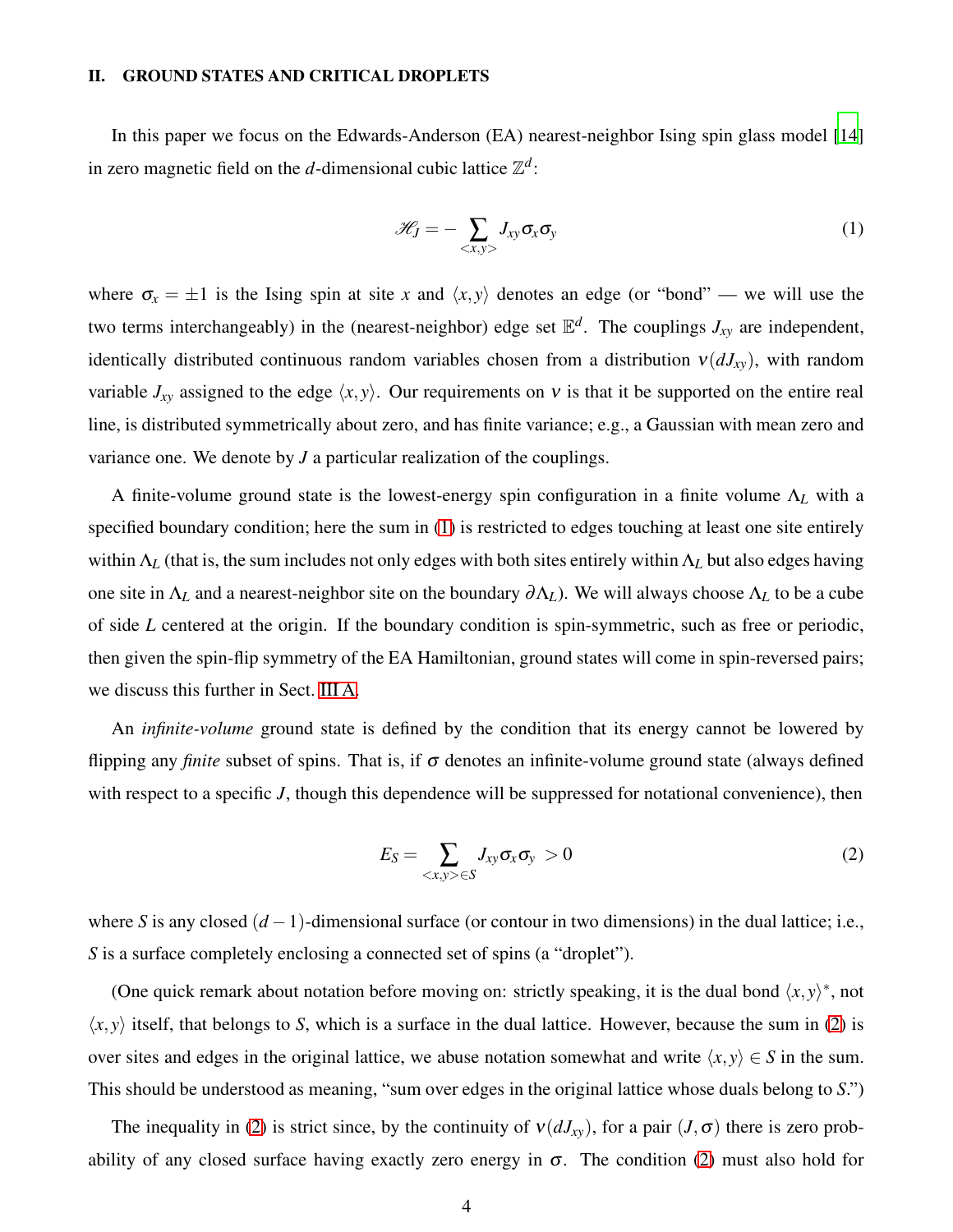finite-volume ground states for any closed surface completely inside Λ*L*. It is then not hard to show that an alternative (and equivalent) definition, which we also sometimes use, is that an infinite-volume ground state is any convergent limit of an infinite sequence of finite-volume ground states.

The notions of critical droplets and flexibilities were introduced in [\[5\]](#page-42-2) and arise most naturally from the construction of the *excitation metastate*, also introduced in [\[5\]](#page-42-2) (see also [\[6](#page-42-6)[–8](#page-42-3)]). Here we avoid technicalities and introduce these concepts without bringing in the excitation metastate; the reader is referred to the above references for a fuller discussion. (For a complete and fully rigorous definition of critical droplets and related notions using the excitation metastate, see [\[5](#page-42-2)[–8](#page-42-3)]). For fixed coupling realization *J*, consider a finite-volume ground state  $\sigma$  and a specific edge  $\langle x, y \rangle$  with coupling value *J*<sub>*xy*</sub>. For ease of discussion suppose  $J_{xy} = K > 0$  in *J* and that it is satisfied in  $\sigma$ <sup>></sup>. Hold all coupling values fixed except for  $J_{xy}$ . For increasing values of  $J_{xy} > K$ ,  $\sigma$ <sup>></sup> only becomes more stable and remains unchanged. The ground state  $\sigma$ <sup>></sup> will also remain unchanged (though with decreasing stability) for a finite range of values of  $J_{xy}$  *below K*. Eventually, below some (positive or negative) value  $J_{xy} = J_c \lt K$ , the ground state becomes unstable and a droplet of spins will overturn, leading to a new ground state  $\sigma^{\lt}$ . It is easy to see that decreasing  $J_{xy}$  further below  $J_c$  now *increases* the stability of  $\sigma^{\lt}$ .

The conclusion is that this procedure — i.e., all couplings but  $J_{xy}$  held fixed and  $J_{xy}$  varying from  $-\infty$ to  $+\infty$  — leads to a pair of ground states  $\sigma$ <sup>></sup> and  $\sigma$ <sup><</sup>, differing by a droplet flip, as follows: there is a critical value  $J_c$ , determined by all couplings *except*  $J_{xy}$ , such that for  $J_{xy} > J_c$ , the ground state is  $\sigma^>$ , while for  $J_{xy} < J_c$ , the ground state is  $\sigma^2$ .

What happens exactly at  $J_c$ ? It is not hard to see that precisely at that value, in both  $\sigma$ <sup>></sup> and  $\sigma$ <sup><</sup>, there will be a (shared) unique closed surface  $S_0$  in the dual lattice which includes the dual edge  $\langle x, y \rangle^*$  and has precisely zero energy as defined by [\(2\)](#page-3-2), with every other surface in the dual lattice having strictly positive energy.

We refer to the volume (or equivalently, set of spins), enclosed by this zero-energy (precisely at *Jc*) surface  $S_0$  as the *critical droplet* of  $\langle x, y \rangle$  in  $(J, \sigma^> )$ . For our original  $(J, \sigma^> )$ , the critical droplet boundary *S*<sup>0</sup> is the closed surface which includes  $\langle x, y \rangle^*$  with least energy  $E_{S_0}$  in the original *J*. It follows that, in *both*  $\sigma$  and  $\sigma$ <sup><</sup>, *S*<sub>0</sub> is the lowest-energy dual lattice surface containing  $\langle x, y \rangle^*$  for *any* value of *J<sub>xy</sub>* (as always, with all other couplings held fixed to their original values in *J*). Moreover, though  $E_{S_0}$  depends on the value  $J_{xy}$ , it is always positive in the corresponding ground state (i.e.,  $\sigma^>$  or  $\sigma^<$ ), except at  $J_c$ where it is zero in both.

While the discussion above assumed that  $J_{xy}$  was originally positive and satisfied in  $\sigma$ , the conclusions hold in general. A more formal treatment [\[5](#page-42-2), [6\]](#page-42-6) using metastates shows that all of the properties described above survive in the infinite-volume limit and therefore hold also for infinite-volume ground states; the only difference (but an important one!) is that in infinite-volume ground states a critical droplet can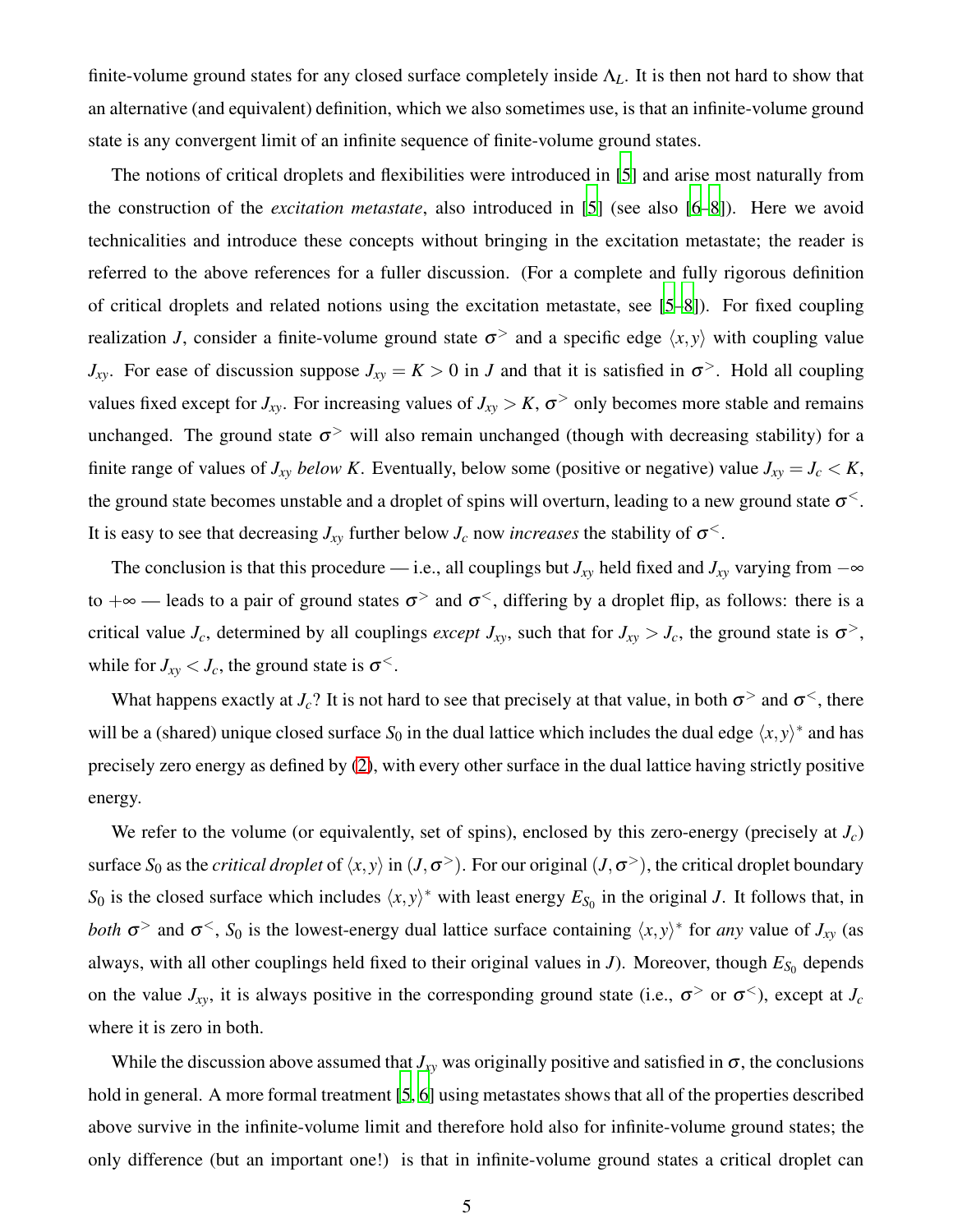be either finite or infinite in extent. Any finite critical droplet consists of a connected set of spins, but that need not be true in the infinite volume limit. We defer further discussion of infinite critical droplets (which play an important role in what follows) to Sect. [III B.](#page-9-0)

Based on this discussion, we can now define the concepts of critical droplets and flexibilities. We begin by considering the EA model in a finite volume Λ*L*.

Definition 2.1. Consider the ground state (or ground state pair, to be discussed in Sect. [III A\)](#page-8-1) <sup>σ</sup>*<sup>L</sup>* for the EA Hamiltonian [\(1\)](#page-3-1) on a finite volume Λ*<sup>L</sup>* with boundary conditions chosen independently of *J*. (For ease of discussion we restrict attention to simple, commonly used boundary conditions, such as free, periodic, antiperiodic, or fixed). Choose an edge (or bond)  $b_{xy} = \langle x, y \rangle$  with  $x, y \in \Lambda_L$ . Consider all closed surfaces in the dual edge lattice  $\mathbb{E}_{L}^{*}$  which include the dual bond  $b_{xy}^{*}$ . By [\(2\)](#page-3-2) these all have positive energy; moreover, because of the continuity of  $v(dJ_{xy})$  there are no "ties" in these energies. Therefore there exists a closed surface  $\partial D(b_{xy}, \sigma_L)$ , passing through  $b_{xy}^*$ , of *least* energy in  $\sigma_L$ . We call  $\partial D(b_{xy}, \sigma_L)$ the *critical droplet boundary* of  $b_{xy}$  in  $\sigma_L$  and the set of spins  $D(b_{xy}, \sigma_L)$  enclosed by  $\partial D(b_{xy}, \sigma_L)$  the *critical droplet* of *bxy* in <sup>σ</sup>*L*.

Remark. Critical droplets are defined with respect to edges rather than associated couplings to avoid confusion, given that we will often vary the coupling value associated with specific edges, while the edges or bonds themselves are fixed, geometric objects.

**Definition 2.2.** The *energy*  $E(J, D(b_{xy}, \sigma_L))$  of the critical droplet of  $b_{xy}$  in  $\sigma_L$  for coupling realization *J* is defined to be the energy of its boundary as given by [\(2\)](#page-3-2):

<span id="page-5-0"></span>
$$
E\big(J,D(b_{xy},\sigma_L)\big)=\sum_{\langle x,y\rangle\in\partial D(b_{xy},\sigma_L)}J_{xy}\sigma_x\sigma_y.
$$
\n(3)

**Definition 2.3.** The *critical value* of the coupling  $J_{xy}$  associated with  $b_{xy}$  in  $\sigma_L$  is defined as the value of  $J_{xy}$  where  $E(J, D(b_{xy}, \sigma_L)) = 0$ , while all other couplings in *J* are held fixed.

**Remark on notation.** As mentioned earlier, the critical value of the coupling  $b_{xy}$  in  $\sigma_L$  is determined by all of the couplings in E*<sup>L</sup> except Jxy*; for further discussion on this point, see [\[5](#page-42-2)[–8](#page-42-3)]. In later sections we will use this fact to study how the critical droplet energy of  $b_{xy}$  changes when  $J_{xy}$  is varied while keeping all other couplings fixed. For this reason, to avoid confusion we hereafter drop the explicit dependence of droplet energy on *J*, which is understood, and simply write  $E(D(b_{xy}, \sigma_L))$ .

Remark. The definition of critical droplets is not restricted to closed surfaces entirely within Λ*L*; i.e., it is possible for a critical droplet to reach the boundary  $\partial \Lambda_L$ , with the proviso that the droplet, if overturned, must still obey the imposed boundary conditions. Hence a critical droplet reaching the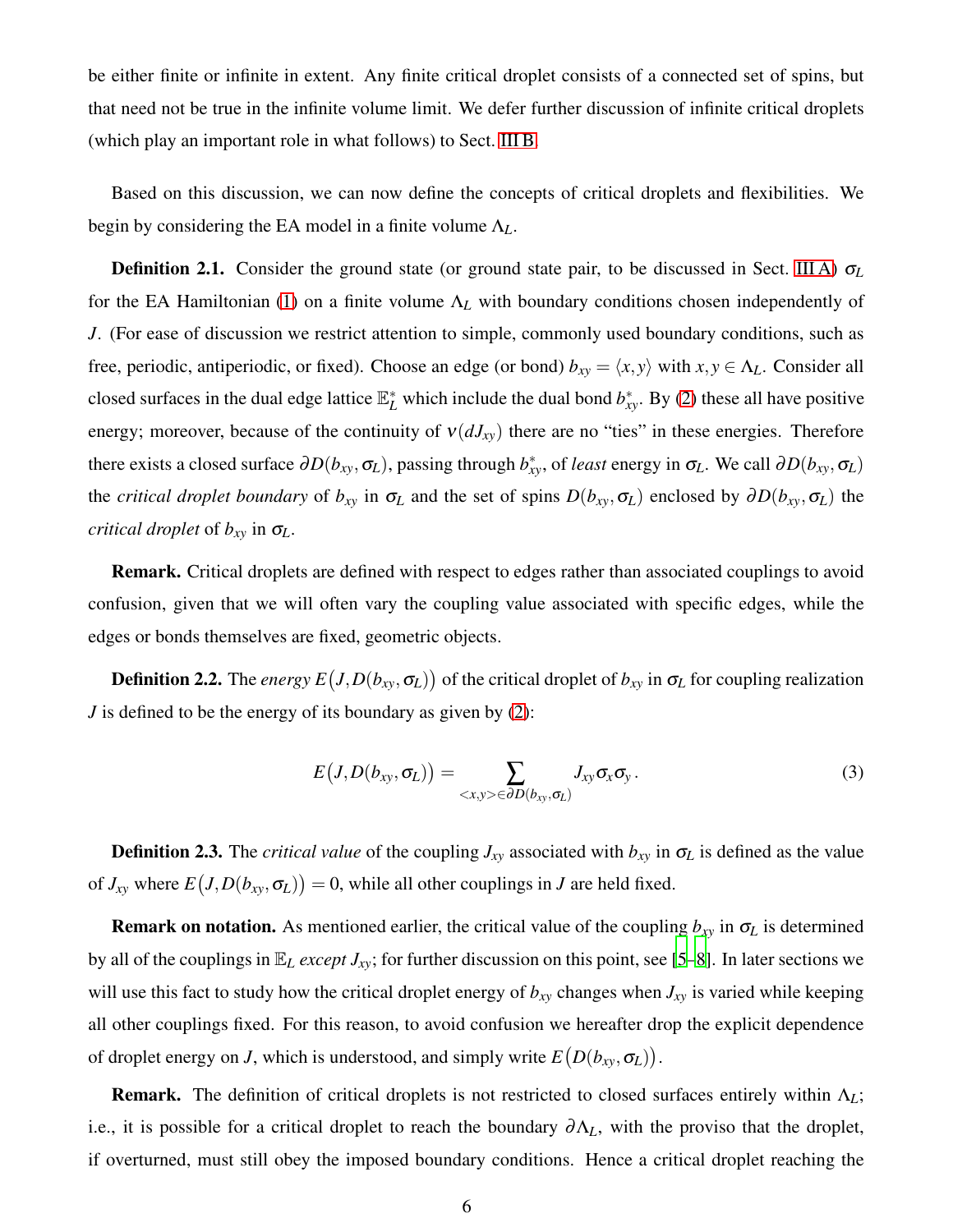boundary is ruled out for fixed boundary conditions but is allowed for free, periodic, or antiperiodic boundary conditions. In the case of free boundary conditions, a critical droplet reaching the boundary will not be a closed surface within Λ*<sup>L</sup>* (excluding <sup>∂</sup>Λ*L*); if it touches two separate faces of <sup>∂</sup>Λ*<sup>L</sup>* it would then divide the spins in Λ*<sup>L</sup>* into two disjoint components both of which extend to the boundary. For periodic boundary conditions, the critical droplet boundary is a closed surface enclosing a connected droplet of spins in the equivalent *d*-dimensional torus, but both surface and droplet can appear disconnected when viewed within the cube Λ*L*.

We complete this section by introducing the flexibility  $f(J_{xy}, \sigma_L)$  for fixed coupling realization *J*.

**Definition 2.4.** For fixed *J*, let  $J_{xy}$  be the coupling value of the bond  $b_{xy}$  and  $J_c(b_{xy}, \sigma_L)$  be the critical value of  $b_{xy}$  in  $\sigma_L$ . We define the flexibility  $f(b_{xy}, \sigma_L)$  of  $b_{xy}$  in  $\sigma_L$  to be  $f(b_{xy}, \sigma_L) = |J_{xy} - J_c(b_{xy})|$ . (Dependence of flexibility on *J* is suppressed for ease of notation, but is understood.)

Remark. The flexibility, as briefly discussed in the Introduction, is the distance of a coupling's value in a realization *J* from its critical value in a specified ground state. It is therefore in some sense a measure of the stability of <sup>σ</sup>*L*. More precisely, it measures the sensitivity of a ground state at a particular edge as a function of the couplings: the larger the flexibility, the more stable is the ground state under changes of the edge's coupling value. Hence the flexibility, as opposed to the critical droplet, is defined with respect to couplings rather than edges because, unlike its critical droplet, the flexibility of an edge depends on its associated coupling value in *J*. (Note: the definition of flexibility given here differs by a factor of two from that given in [\[8\]](#page-42-3), where flexibility of a coupling was defined as the energy cost of its critical droplet flip in the original *J*.)

**Remark.** It was noted following the definition of the critical value  $J_c$  of a bond  $b_{xy}$  with coupling value  $J_{xy}$  that  $J_c$  is determined by all couplings in *J except*  $J_{xy}$ . Because couplings are chosen independently from  $v(dJ_{xy})$ , it follows that the value  $J_{xy}$  is *independent* of  $J_c$ . Therefore, given the continuity of  $v(dJ_{xy})$ , there is zero probability in a ground state that any coupling has exactly zero flexibility.

It follows from the definitions above that

<span id="page-6-0"></span>
$$
f(b_{xy}, \sigma_L) = E\big(D(b_{xy}, \sigma_L)\big). \tag{4}
$$

Therefore couplings which share the same critical droplet have the same (strictly positive) flexibility.

From Definitions 2.1 – 2.4 some simple properties of critical droplets and flexibilities can be immediately deduced. We collect these in the following two lemmas, which will be useful in later sections.

**Lemma 2.5.** Consider two distinct edges  $b_1$  and  $b_2$  and a finite-volume ground state  $\sigma$ <sub>L</sub>. Then: (a) If  $f(b_1, \sigma_L) > f(b_2, \sigma_L)$ , then  $b_1$  cannot belong to  $\partial D(b_2, \sigma_L)$ . (*b*<sub>2</sub> may or may not belong to the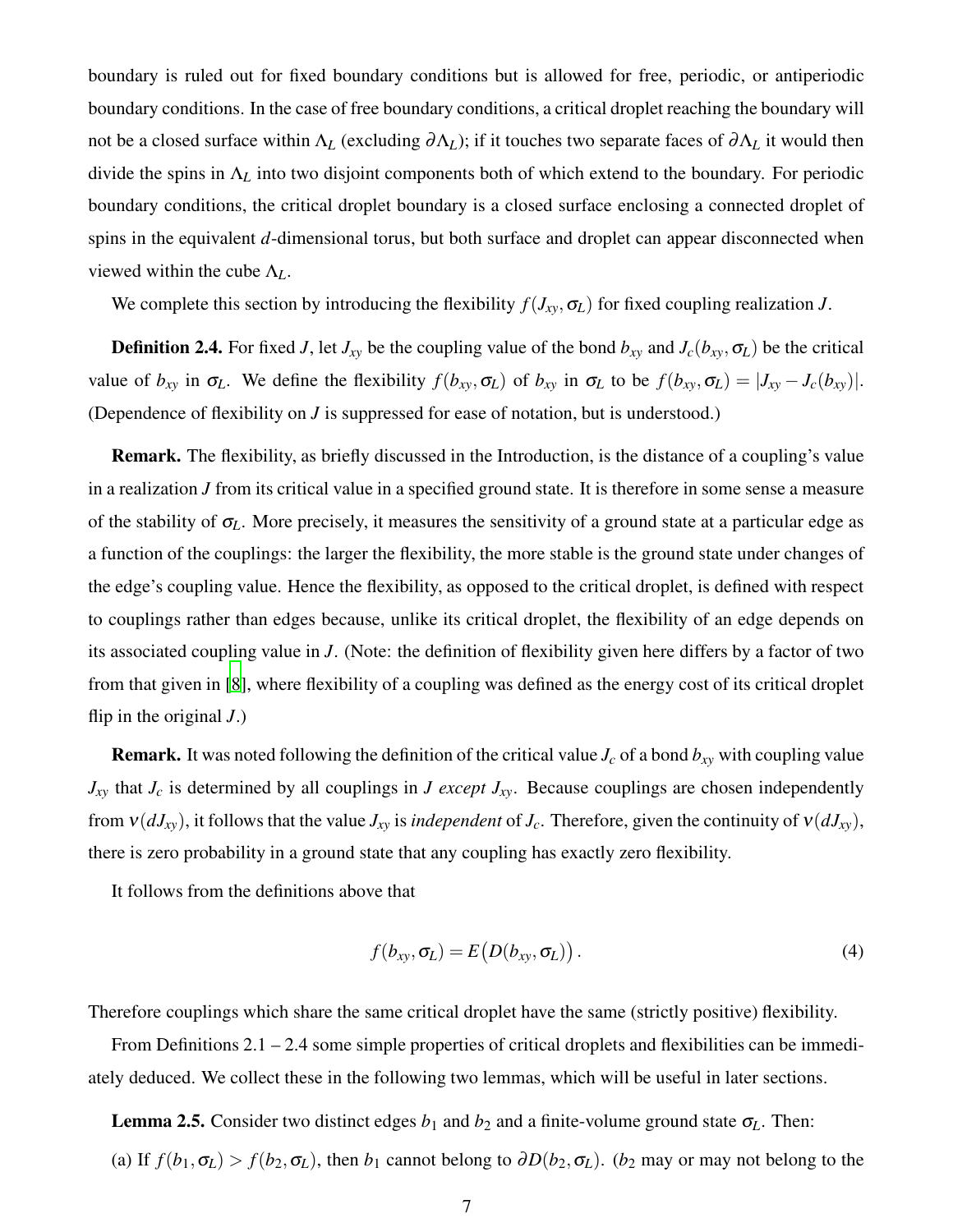critical droplet boundary of  $b_1$ .)

(b) If  $b_1 \in \partial D(b_2, \sigma_L)$  and  $b_2 \in \partial D(b_1, \sigma_L)$ , then  $b_1$  and  $b_2$  share the same critical droplet. Equivalently, if two bonds have equal flexibilities, they share the same critical droplet.

**Proof.** (a) This is an elementary consequence of [\(4\)](#page-6-0) combined with the fact that for any edge  $\langle x, y \rangle$ , its critical droplet boundary is the closed surface of minimum energy that includes  $\langle x, y \rangle$ .

(b) From (a),  $b_1 \in \partial D(b_2, \sigma_L)$  implies that  $f(b_1, \sigma_L) \leq f(b_2, \sigma_L)$ , and  $b_2 \in \partial D(b_1, \sigma_L)$  implies that  $f(b_2, \sigma_L) \leq f(b_1, \sigma_L)$ . Therefore  $f(b_1, \sigma_L) = f(b_2, \sigma_L)$ . Using [\(4\)](#page-6-0), we then have  $E(D(b_1, \sigma_L)) =$  $E(D(b_2, \sigma_L))$ . But by the continuity of the coupling distribution, there is zero probability that any two distinct bounded surfaces have identical energies. The result then follows.

Lemma 2.6. If the flexibility of any edge is lowered (by changing its coupling value) but remains positive in  $\sigma_L$ , the flexibility of any other edge in  $\sigma_L$  is either also lowered (by the same amount) or else remains unchanged.

**Proof.** Choose an arbitrary bond  $b_0$  with coupling value  $J_0$  in *J* and critical value  $J_c$  in  $\sigma_L$ . Without loss of generality let *J*<sub>0</sub> > *J*<sub>*c*</sub>. Changing the initial coupling value *J*<sub>0</sub> to a lower value *J*(*b*<sub>0</sub>) with *J*(*b*<sub>0</sub>) ∈  $(J_c, J_0)$  lowers the flexibility of  $b_0$  without affecting  $\sigma_L$ . The question then becomes whether it affects the flexibilities of other bonds in  $\sigma_L$ . Changing the value of  $J(b_0)$  can affect only the flexibilities of bonds  $b_i$ with  $b_0 \in \partial D(b_i, \sigma)$ , so let us consider such a bond. Using [\(3\)](#page-5-0) we have

$$
E(D(b_i, \sigma_L)) = \sum_{\langle x, y \rangle \in \partial D(b_i, \sigma_L)} J_{xy} \sigma_x \sigma_y = J(b_0) + \sum_{\langle x, y \rangle \in \partial D(b_i, \sigma_L) \setminus b_0} J_{xy} \sigma_x \sigma_y.
$$
 (5)

Using [\(4\)](#page-6-0) the flexibility  $f(b_i, \sigma_L)$  is then

$$
f(b_i, \sigma_L) = E\big(D(b_i, \sigma_L)\big) = J(b_0) + \sum_{\langle x, y \rangle \in \partial D(b_i, \sigma_L) \setminus b_0} J_{xy} \sigma_x \sigma_y.
$$
\n
$$
(6)
$$

Therefore, in the process of lowering  $J(b_0)$  without passing its critical value,  $f(b_i, \sigma_L)$  is also lowered without any change in  $\sigma$ <sub>L</sub>, and the amount by which it is lowered is the is the same for any  $b_i$  satisfying  $b_0 \in \partial D(b_i, \sigma)$ . This proves the lemma.

The discussion above has been confined to finite-volume ground states. Before extending these ideas to infinite-volume ground states, it is helpful to introduce the periodic boundary condition metastate, which will be done in the following section.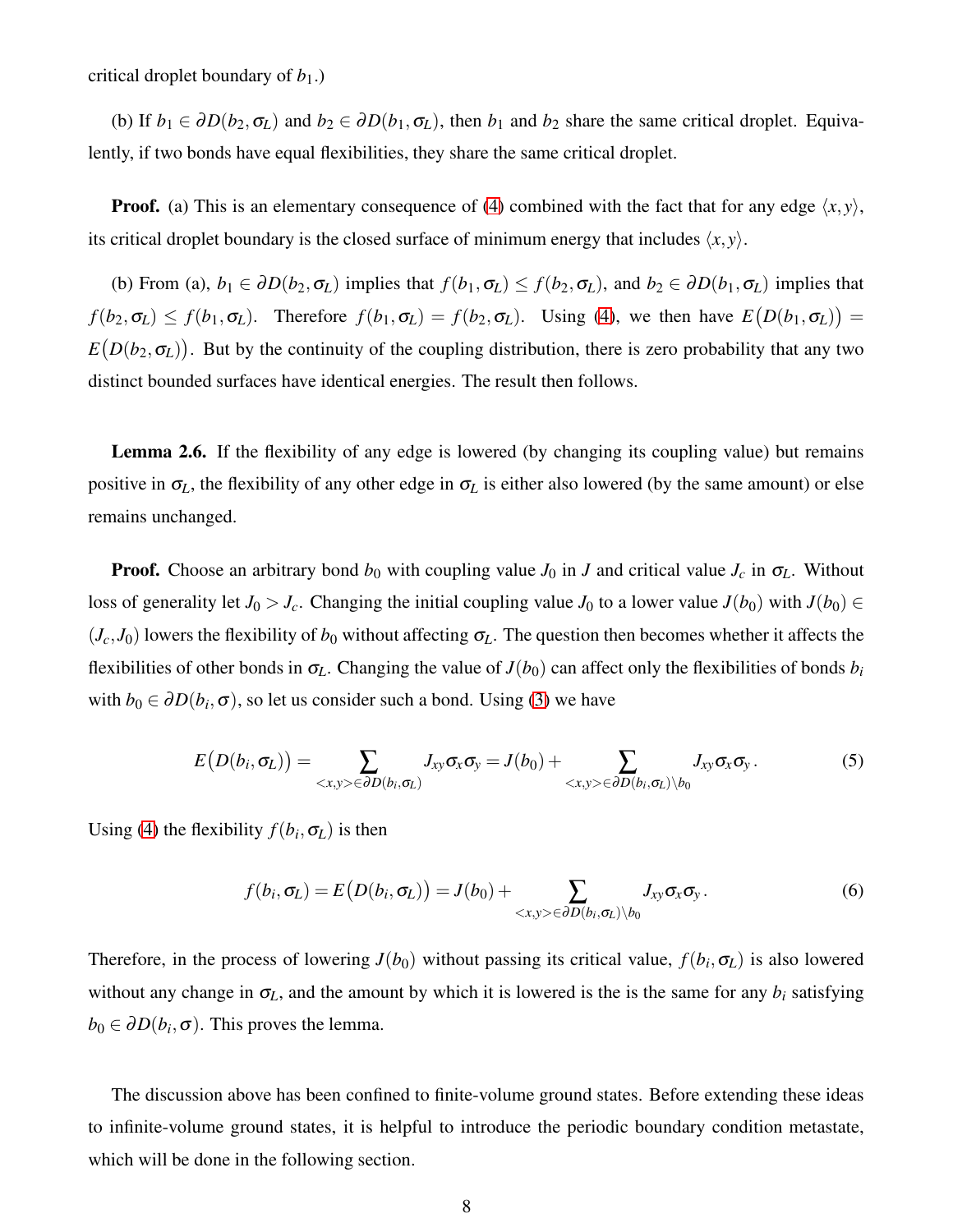### <span id="page-8-0"></span>III. METASTATES AND CRITICAL DROPLETS IN INFINITE-VOLUME GROUND STATES

### <span id="page-8-1"></span>A. The zero-temperature periodic boundary condition metastate

We have argued in earlier papers that a natural setting for studying the equilibrium thermodynamics of inhomogeneous systems is the *metastate* [\[15](#page-42-7)[–21\]](#page-42-8), and we will use that setting here. The metastate of interest in this paper is the *zero-temperature periodic boundary condition metastate*, denoted  $\kappa_J(\sigma)$ (or often simply  $\kappa_J$ ), which is a probability measure on infinite-volume ground states  $\sigma$  induced by an infinite sequence of volumes with periodic boundary conditions. This "ground-state metastate" is a simpler construct than the excitation metastate mentioned in Sect. [II,](#page-3-0) which contains all thermodynamic information that can be generated in the ensemble of all volumes and which as noted earlier will be omitted from the present discussion.

A quick note before proceeding: because both periodic conditions and the Hamiltonian [\(1\)](#page-3-1) obey spinflip symmetry, the finite-volume ground states generated in each volume appear as spin-reversed pairs <sup>σ</sup>*<sup>L</sup>* and  $\overline{\sigma_L}$ (=  $-\sigma_L$ ), so henceforth a general ground state label  $\alpha$  should be understood to refer to a mixed thermodynamic state consisting of a *pair* of spin-reversed ground states  $(\alpha, \overline{\alpha})$  each with weight 1/2. It is easily seen that for any edge, any spin-reversed pair of ground states share the same critical droplet and flexibility.

There are two independent constructions of metastates, one initially constructed for random-field magnets [\[15\]](#page-42-7) and one initially constructed for spin glasses [\[16](#page-42-9)]; both constructions are sufficiently general that they can be used for a wide variety of applications, such as mean-field Curie-Weiss ferromagnets with random couplings [\[22](#page-42-10), [23\]](#page-42-11), neural networks [\[22](#page-42-10), [24\]](#page-42-12), and other disordered systems. It was proved in [\[17\]](#page-42-13) that there exists an infinite sequence of volumes, chosen independently of *J*, for which the two constructions give an identical metastate, and so either method can be used to construct the <sup>κ</sup>*<sup>J</sup>* introduced above.

In the approach of [\[15](#page-42-7)], one considers for each Λ*<sup>L</sup>* with periodic boundary conditions the random pair  $(J_L, \sigma_L)$ , where  $J_L$  is the restriction of *J* to  $\mathbb{E}_L$ , and takes the limit (using compactness) of these finitedimensional distributions along a *J*-independent subsequence of *L*'s. This yields a probability distribution <sup>κ</sup> on infinite-volume (*J*,σ)'s which (given the use of PBC's) is translation-invariant under simultaneous lattice translations of *J* and  $\sigma$ . The ground state metastate is then the conditional distribution κ<sub>*J*</sub> of κ given a fixed *J*, and is supported entirely on GSP's for that *J*.

The physical nature of the metastate is perhaps more transparent using the alternative construction of [\[16\]](#page-42-9). Consider an infinite sequence of volumes  $\Lambda_{L_1}, \Lambda_{L_2}$  ... all centered at the origin and with with  $L_1 \ll$  $L_2 \ll \ldots$  such that  $L_k \to \infty$  as  $k \to \infty$ . The zero-temperature PBC metastate  $\kappa_J$  is then defined through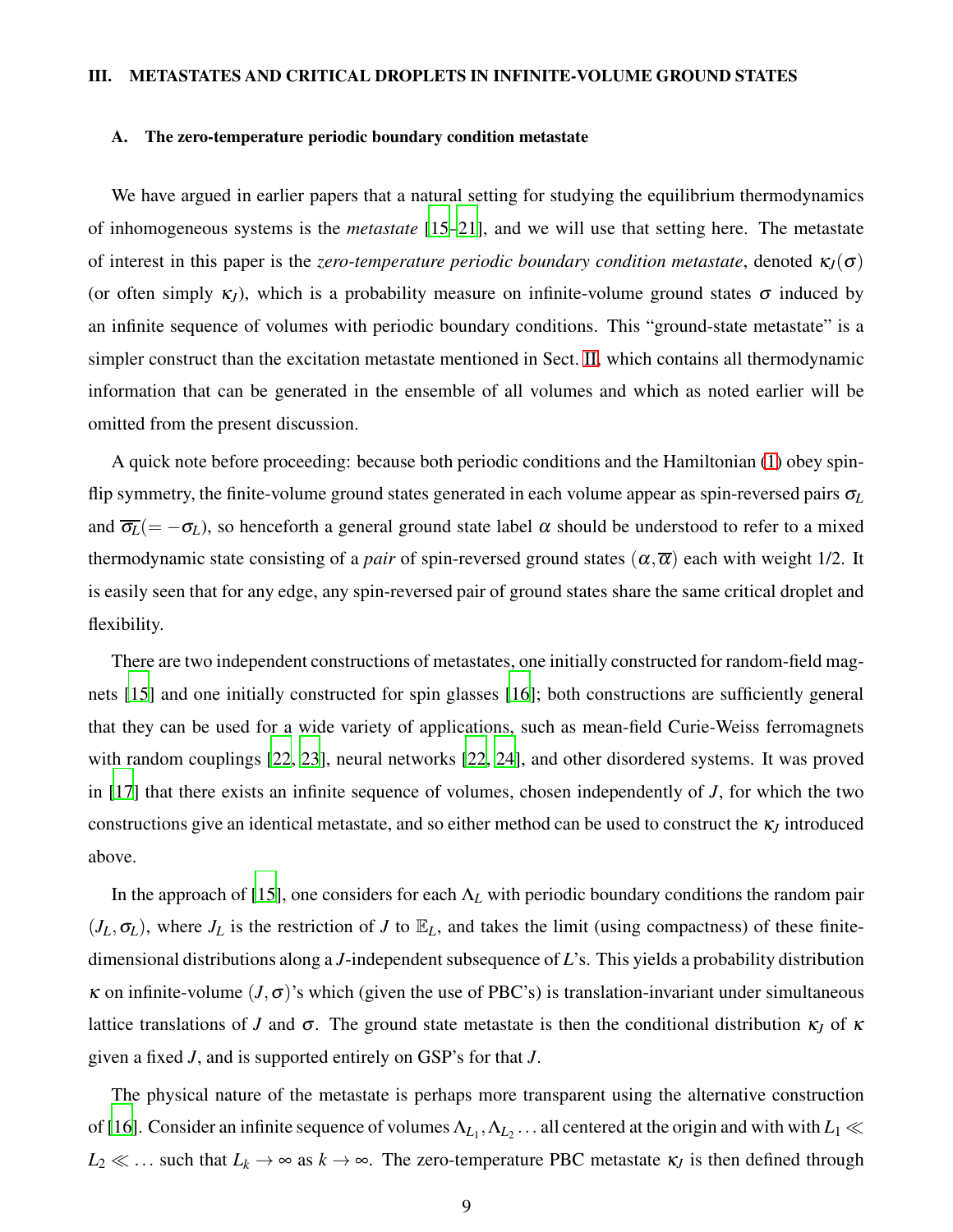the following construction: given the sequence of volumes introduced above we can construct a type of microcanonical ensemble  $\kappa_N$  in which each of the finite-volume ground state pairs  $\sigma_{L_1}, \sigma_{L_2}, \ldots, \sigma_{L_N}$ has weight  $N^{-1}$ . The ensemble  $\kappa_N$  converges to the metastate  $\kappa_J$  as  $N \to \infty$  in the sense that, for every well-behaved function *g* on ground states (e.g., a function on finitely many spins),

<span id="page-9-1"></span>
$$
\lim_{N \to \infty} N^{-1} \sum_{k=1}^{N} g(\sigma_{L_k}) = \int g(\sigma) \, d\kappa_J(\sigma). \tag{7}
$$

From [\(7\)](#page-9-1) we see that  $\int d\kappa_J(\sigma) = 1$  and  $\kappa_J$  can therefore be interpreted as a probability measure on ground state pairs: the finite-volume probability of any event depending on a finite set of spins and/or couplings converges in the infinite-volume limit to the <sup>κ</sup>*J*-probability of that event.

The information contained in  $\kappa_J$  includes the fraction of cube sizes  $L_k$  which the system spends in different *infinite-volume ground state pairs*  $\sigma$  as  $k \to \infty$ . By this we mean the following: choose a fixed "window", i.e., a cube  $\Lambda_w$  of side *w* centered at the origin. If there is only a single pair of ground states, as in the droplet-scaling model [\[10](#page-42-14), [25](#page-42-15)[–27\]](#page-43-0), then the spin configurations in  $\Lambda_w$  generated by the finitevolume ground state pairs will eventually settle down to a fixed configuration, which is the restriction of the infinite-volume GSP to  $\Lambda_{w}$  [\[28\]](#page-43-1). On the other hand, if there are many infinite-volume ground state pairs, as in the replica-symmetry-breaking (RSB) picture [\[21,](#page-42-8) [29](#page-43-2)[–34\]](#page-43-3), then the spin configuration in  $\Lambda_w$ never converges to a limit (a phenomenon we have called *chaotic size dependence* [\[28](#page-43-1)]). Instead, for any  $\Lambda_{L_k}$  with  $L_k$  sufficiently large, the pair of spin configurations in  $\Lambda_w$  will be identical to that of one of the many infinite-volume ground states pairs available for the system to choose from, and the "chosen" GSP varies with  $L_k$ . Although the spin configuration in  $\Lambda_w$  never settles down, the *fraction of volumes*  $\Lambda_{L_k}$  for which the local spin configuration (i.e., in any fixed window) of any particular ground state pair appears *does* converge to a limit, and this information is contained within <sup>κ</sup>*J*. For a fully rigorous treatment, see [\[17\]](#page-42-13).

### <span id="page-9-0"></span>B. Critical droplets in infinite-volume ground states

We now extend the discussion of Sect. [II](#page-3-0) to infinite-volume ground states. As noted earlier, a rigorous definition of critical droplets and flexibilities requires use of the excitation metastate [\[5](#page-42-2)[–8\]](#page-42-3), but we will define these and related quantities informally here and refer the interested reader to the references for a complete discussion. The main point is that finite-volume critical droplets and flexibilities converge with their properties preserved in the infinite-volume limit: sequential compactness of the finitevolume ground states leads to convergence along deterministic subsequences of Λ*L*'s of the associated finite-dimensional probability distributions (involving finitely many couplings and spins) to a limiting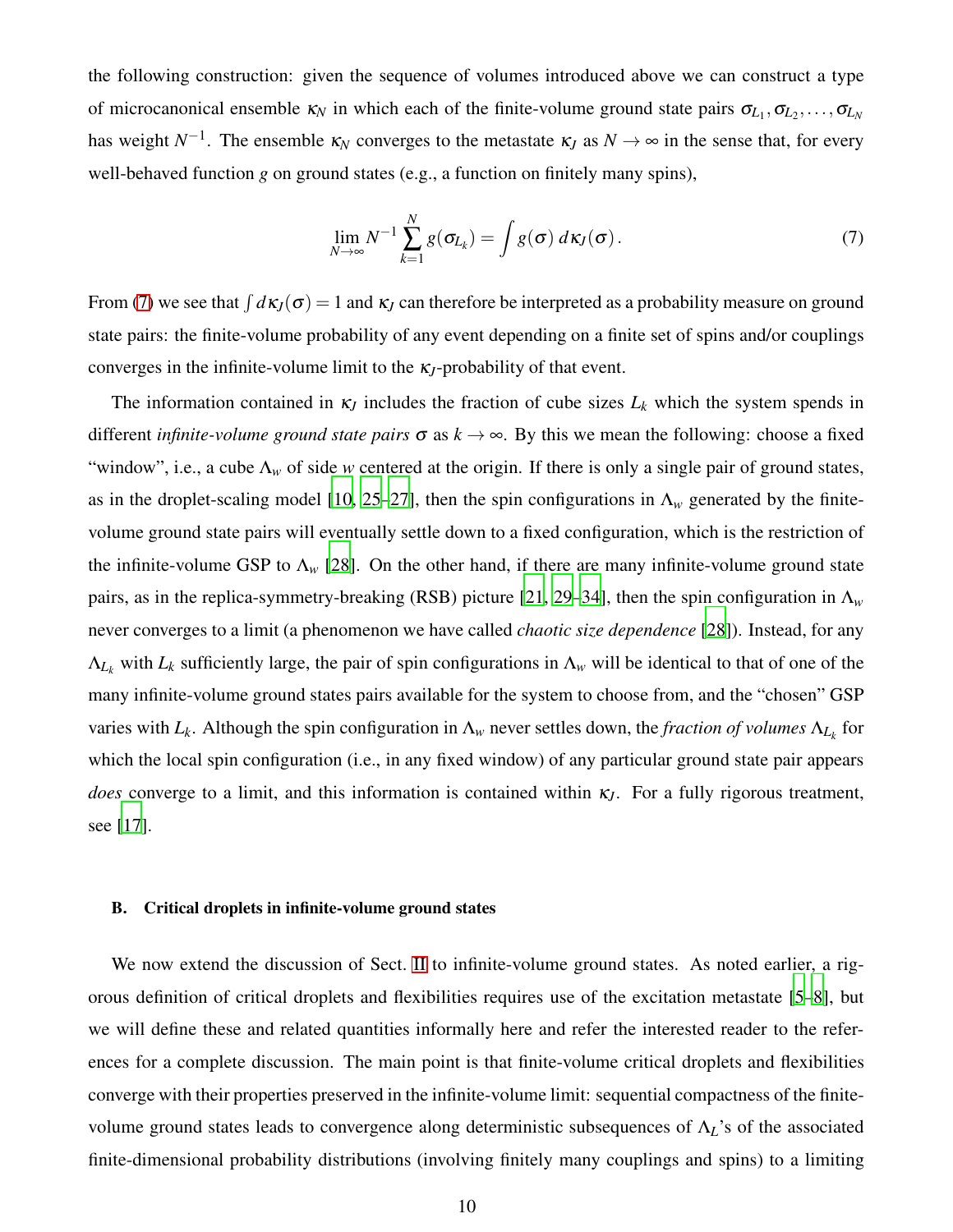translation-invariant probability measure  $\kappa$ <sub>*I*</sub> on infinite-volume configurations. The relative compactness for ground states and critical droplets follows from the two-valuedness of the Ising spins and that for the critical value follows from the (*L*-independent) trivial bound

<span id="page-10-0"></span>
$$
|J_c(b_{xy}, \sigma_L)| \le \min(\sum_{\substack{z \ne y \\ |z - x| = 1}} |J_{xz}|, \sum_{\substack{u \ne x \\ |y - u| = 1}} |J_{uy}|)
$$
(8)

for any edge  $\langle x, y \rangle$ .

From this discussion we present the following lemma, omitting a formal proof.

Lemma 3.1. All of the properties of critical droplets listed in Lemmas 2.5 and 2.6 are preserved in the infinite volume limit.

The above discussion would not be needed in an informal treatment if all critical droplets in infinitevolume ground states were finite, i.e., completely bounded within a finite volume; they can then be defined exactly as in Sect. [II.](#page-3-0) (In fact, it was proved [\[35](#page-43-4)] that this is the case in two spin glass models; we will return to this in Sect. [III C.](#page-11-0)) However, the possibility that critical droplets can be infinite in extent in one or more directions must also be considered. Here metastates are a convenient tool for defining such unbounded critical droplets, comprising an infinite subset of spins: they are the infinite-volume limits of critical droplets in finite-volume ground states.

How might such unbounded critical droplets arise? One possibility (there may be others) is the following: consider a fixed edge *bxy* whose finite-volume ground state critical droplets increase in size as *L* increases, while the corresponding flexibilities decrease as *L* increases. In the limit  $L \rightarrow \infty$  one then arrives at a critical droplet with infinite boundary comprising an infinite subset (with respect to  $\mathbb{Z}^d$ ) of spins and with a well-defined (and still strictly positive) limiting flexibility. We will be particularly interested in a special case of unbounded critical droplets:

**Definition 3.2.** Consider an edge  $b_{xy}$  and an infinite-volume ground state  $\sigma$ . We will say that "the critical droplet of  $b_{xy}$  in  $\sigma$  is space-filling" to mean that  $\partial D_{b_{xy},\sigma}$  comprises a positive density of bonds in  $\mathbb{E}^d$ .

We will prove in Sect. [VIII](#page-28-0) that space-filling critical droplets are an essential component of the RSB picture of the low-temperature spin glass phase. At present we do not know whether space-filling critical droplets exist at all in the EA spin glass or, if they do, whether their existence is dimension-dependent. It could be that (in a given finite dimension) *all* critical droplets are bounded (we will refer to these simply as "finite critical droplets"), in which case the distribution of their sizes becomes important in answering fundamental questions of ground state structure and multiplicity (see Sect. [IV\)](#page-14-0). Critical droplets can in principle also be unbounded and contain an infinite subset of spins, but with a boundary that has zero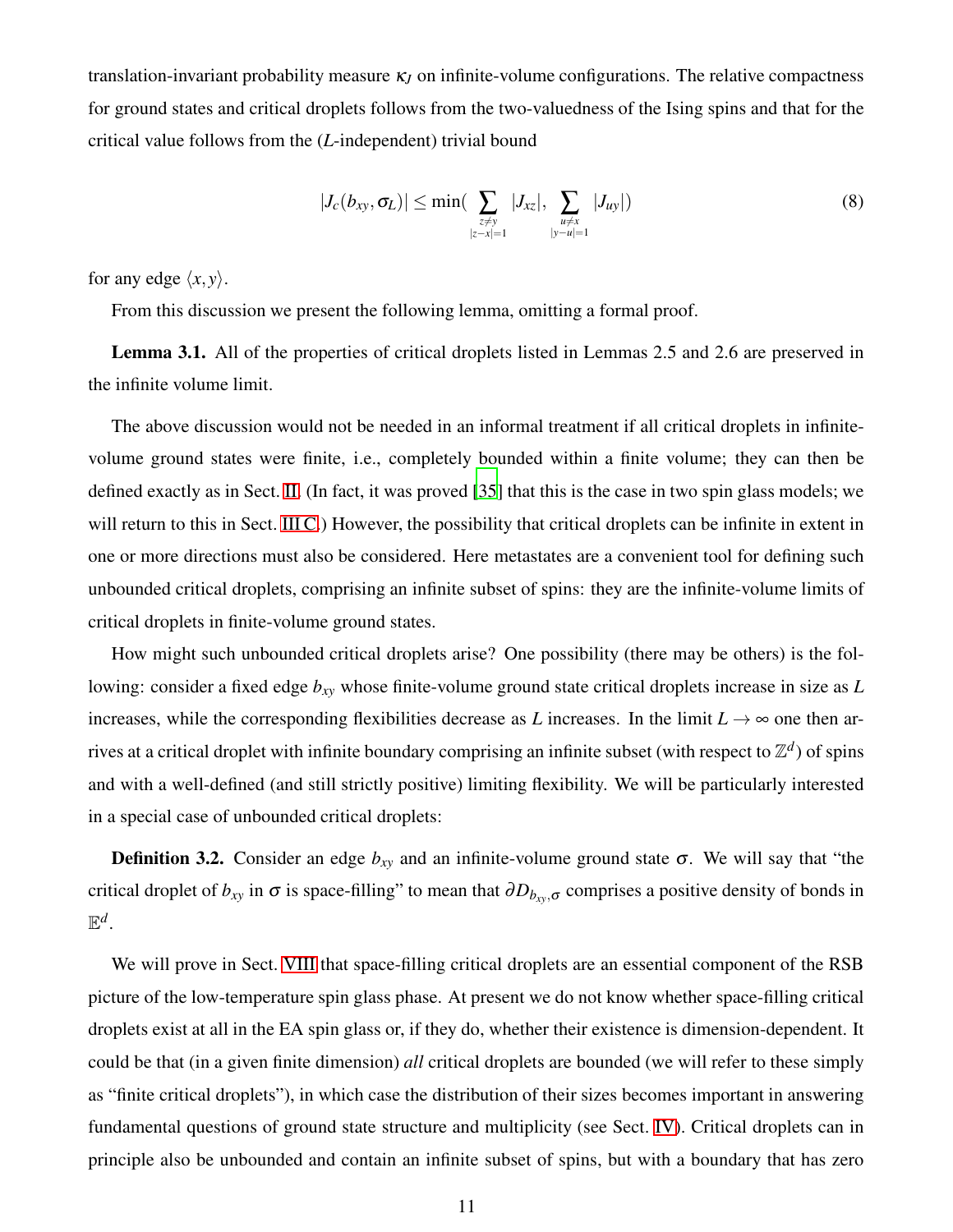density in the dual lattice to  $\mathbb{E}^d$ .

There are three models whose critical droplet properties are fully or partially known: the EA model in one dimension, the highly disordered model in all dimensions, and the strongly disordered model in all dimensions. We briefly discuss each below.

### <span id="page-11-0"></span>C. Critical droplet properties in three models

*EA model in one dimension.* For the EA Ising model on an infinite chain the structure of critical droplets is trivial for the zero-temperature PBC metastate, which is supported on a single GSP. For this ground state pair, in any finite window every bond is satisfied, its critical value  $J_c = 0$ , its critical droplet boundary is a single bond (namely itself, or more precisely its dual bond), and its critical droplet is (semi)infinite. Its flexibility is simply the magnitude of its coupling value, so, e.g., if  $v$  is Gaussian, then the ground state distribution of flexibilities is a half-Gaussian.

Although stated for the PBC metastate, these results hold for *any* metastate generated using couplingindependent boundary conditions (with the proviso that if the boundary conditions are non-spin-flipsymmetric, such as fixed, the resulting metastate is supported on a single ground state). It is instructive to see how the results for the infinite chain follow from a sequence of finite chains with several simple boundary conditions.

For free BC's, the above results also hold for every *finite* chain, with  $J_c = 0$  and the critical droplet extending to a boundary (on either side — in one dimension only the *relative* orientation of the spins on either side of the chosen bond matters). As the chain length goes to infinity, the above results are then easily recovered.

The situation is more interesting for periodic, antiperiodic, and fixed BC's. We can divide these into two classes: the first comprises PBC's and fixed BC's with the two boundary spins having the same orientation; the second comprises APBC's and fixed BC's with the two boundary spins having the opposite orientation. For spin chains in the first class, every bond is satisfied if there is an even number of antiferromagnetic couplings; for those in the second class, every bond is satisfied if there is an odd number of antiferromagnetic couplings. The other possibility occurs when chains in the first class have an odd number of antiferromagnetic couplings and chains in the second class have an even number of antiferromagnetic couplings; in that case a single bond must be unsatisfied in the ground state, and this will be the bond having the coupling with smallest magnitude regardless of sign.

We consider first the case in which there must be one unsatisfied bond in the finite-chain ground state. Denote the bond with smallest coupling magnitude  $b_i = \langle x_i, x_{i+1} \rangle$  with coupling value  $J_i$ . Choose an arbitrary bond  $b_0$ , different from  $b_i$ , with coupling value  $J_0$  in  $J$ . Its critical value is then  $J_c = \text{sgn}(J_0)|J_i|$ ;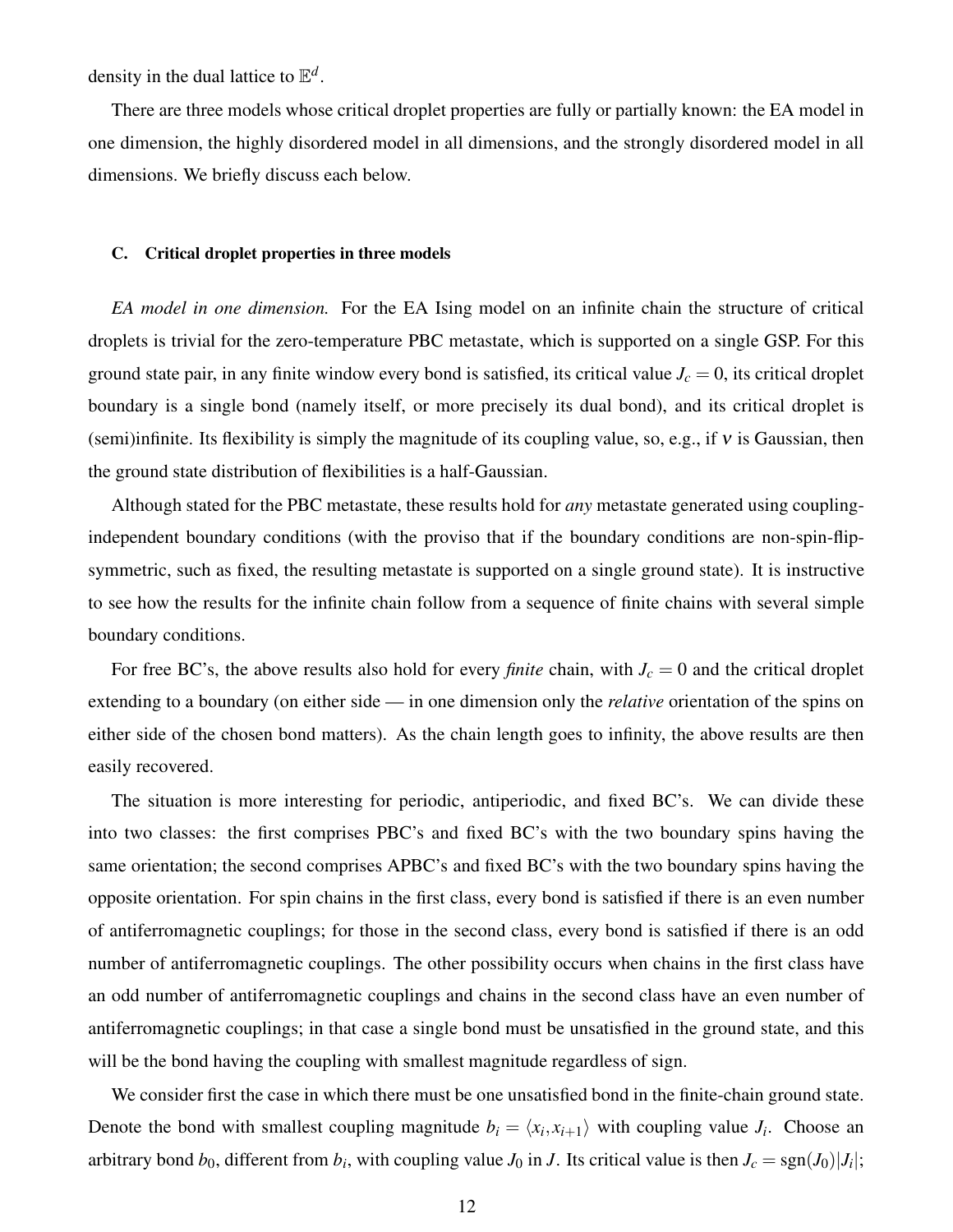when the magnitude of  $b_0$ 's coupling falls below this value, a droplet consisting of spins lying between an endpoint of  $b_0$  and one of  $b_i$  will flip.

The second case is any where *all* couplings are satisfied in the finite-chain ground state in the initial *J*. Using the same notation as in the first case, as soon as the running coupling value  $J(b_0)$  of  $b_0$  changes sign, it becomes unsatisfied, but no flip will occur until its magnitude equals |*J<sup>i</sup>* |. (Note that as soon as  $J(b_0)$  changes sign, the number of antiferromagnetic couplings changes by one, and now one edge must now be unsatisfied in the ground state.) In this case  $J_c = -\text{sgn}(J_0)|J_i|$ , with all else the same as in the first case.

For both of these cases, as the length of the chain increases, the bond of lowest coupling magnitude moves out to infinity (while randomly switching from the right half to the left half of the chain, but as noted earlier, only the relative orientation of the spins on either side of  $b_0$  matters), with its magnitude approaching zero. Therefore as the length of the spin chain increases, the critical value of  $b_0$ 's coupling decreases to zero, becoming exactly zero in the infinite-chain limit.

For the EA spin glass on  $\mathbb{Z}^d$ , having a finite critical droplet boundary along with an infinite critical droplet is unique to one dimension. The relevant property here is the finiteness of the critical droplet boundary, rather than the infinite critical droplet "volume": as we will see in Sect. [IV,](#page-14-0) it is the critical droplet boundary, not its volume, that is connected with the presence or absence of ground state multiplicity. In most respects, though,  $d = 1$  is a special case and hereafter we focus only on dimensions larger than one.

*Highly disordered model in d dimensions.* The highly disordered model [\[36](#page-43-5)[–38\]](#page-43-6) has the EA Hamiltonian [\(1\)](#page-3-1) but with a nonphysical, volume-dependent coupling distribution (though the couplings remain i.i.d. for each volume). The coupling distribution is "stretched" so that, with probability one, in sufficiently large volumes each coupling magnitude occurs on its own scale: it is at least twice as large as the next smaller one and no more than half as large as the next larger one.

A simple way of realizing this is to assign *two* collections of i.i.d. random variables  $\varepsilon_{xy}$  and  $K_{xy}$  to the edges, with  $\varepsilon_{xy} = \pm 1$  each with probability 1/2, and  $K_{xy}$  a continuous random variable uniformly distributed in the interval [0, 1]. We then define the couplings  $J_{xy}^{(L)}$  within  $\Lambda_L$  as

<span id="page-12-0"></span>
$$
J_{xy}^{(L)} = c_L \varepsilon_{xy} e^{-\lambda^{(L)} K_{xy}} \tag{9}
$$

where  $c_L$  is a scaling factor chosen to ensure a finite energy per unit volume in the thermodynamic limit and  $\lambda^{(L)}$  is a scaling parameter that grows quickly with *L*. It was shown in [\[37](#page-43-7)] that  $\lambda^{(L)} \ge L^{2d+1+\delta}$  for any  $\delta > 0$  is sufficient for the "stretched" property described above to hold in all sufficiently large volumes. Although the couplings themselves depend on *L*, their associated  $\varepsilon_{xy}$ 's and  $K_{xy}$ 's do not, allowing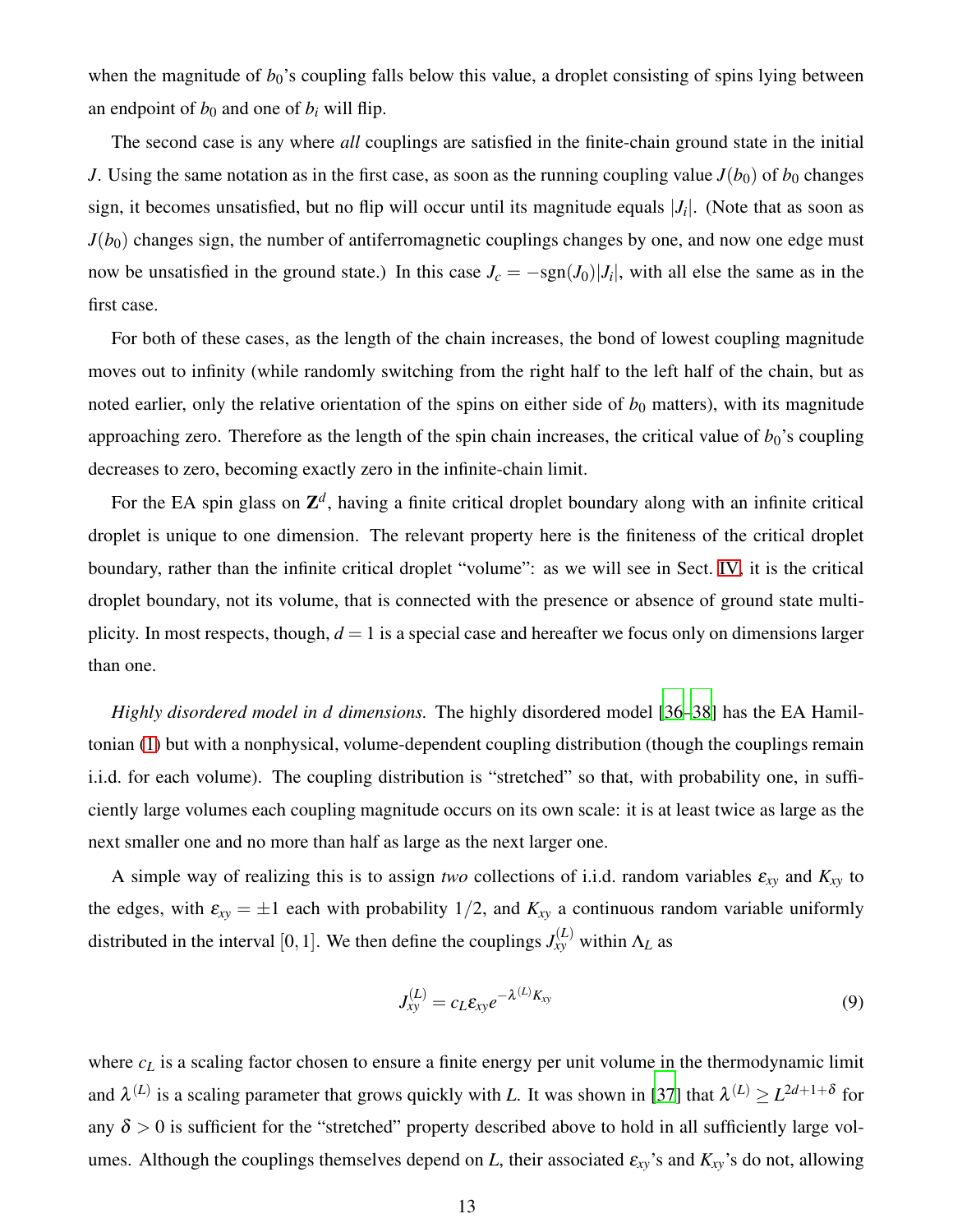ground states and their properties to be well-defined in the infinite-volume limit.

The highly disordered model is one of the few nontrivial spin glass models where the ground state multiplicity is exactly known: it has a single GSP below six dimensions and uncountably many above [\[36](#page-43-5), [37,](#page-43-7) [39](#page-43-8)]. Its critical droplet structure is also known: it was proved (Theorem 2.2 of [\[35](#page-43-4)]) that, assuming there is no percolation at  $p_c$  in the corresponding independent bond percolation model, then in all dimensions, the critical droplet boundary of any bond in any ground state is finite. Consequently, for any fixed bond in sufficiently large volumes, the critical droplet volume is independent of *L*. The *distribution* of critical droplet sizes, which is relevant for determining ground state multiplicity in conventional EA models (Sect. [IV\)](#page-14-0), is unknown.

Remark. As noted above, this result depends on the assumption that there is no percolation at *p<sup>c</sup>* in the corresponding independent bond percolation model. This has been proved rigorously (see [\[40\]](#page-43-9) and also Sect. 1.5 of [\[41](#page-43-10)]) in all dimensions except  $3 \le d \le 10$ , but is generally believed to be true in all finite dimensions.

*Strongly disordered model in d dimensions.* The strongly disordered model is identical to the highly disordered model except that [\(9\)](#page-12-0) is replaced by

$$
J_{xy} = \varepsilon_{xy} e^{-\lambda K_{xy}} \tag{10}
$$

where  $\lambda$  (and therefore the coupling distribution) is now independent of L. We will be interested in models where  $\lambda \gg 1$ .

In the strongly disordered model, the "stretched" condition, namely that every coupling value is no more than half the next larger one and no less than twice the next smaller one, breaks down in sufficiently large volumes. This can be quantified [\[37](#page-43-7)]: let  $g(\lambda)$  be the probability that any two arbitrarily chosen bonds have coupling values that do not satisfy the highly disordered condition; then  $g(\lambda) = 2\ln 2/\lambda$ . Hence the "stretched" condition holds with high likelihood for volumes  $\Lambda_L$  in which  $|\Lambda_L|^2 \ll \lambda$  and likely fails for those with  $|\Lambda_L|^2 \gg \lambda$ , where  $|\Lambda_L| = L^d$  is the volume (number of spins) of  $\Lambda_L$ .

The strongly disordered model is potentially important because its critical droplet properties are analytically tractable given its similarity to the highly disordered model. Moreover, since its coupling distribution does not vary with *L* and is i.i.d. with mean zero and finite variance, it satisfies the conditions for  $v(dJ_{xy})$  given below Eq. [\(1\)](#page-3-1). We therefore expect global properties such as ground state multiplicity to be the same as in other versions of the EA spin glass with more conventional coupling distributions.

Theorem 3.2 of [\[35\]](#page-43-4) provides some information on the critical droplet structure of the strongly disordered model: it shows that, if (as before) there is no percolation at  $p_c$  in the corresponding independent bond percolation model, then in the strongly disordered model, the critical droplet boundary of an arbi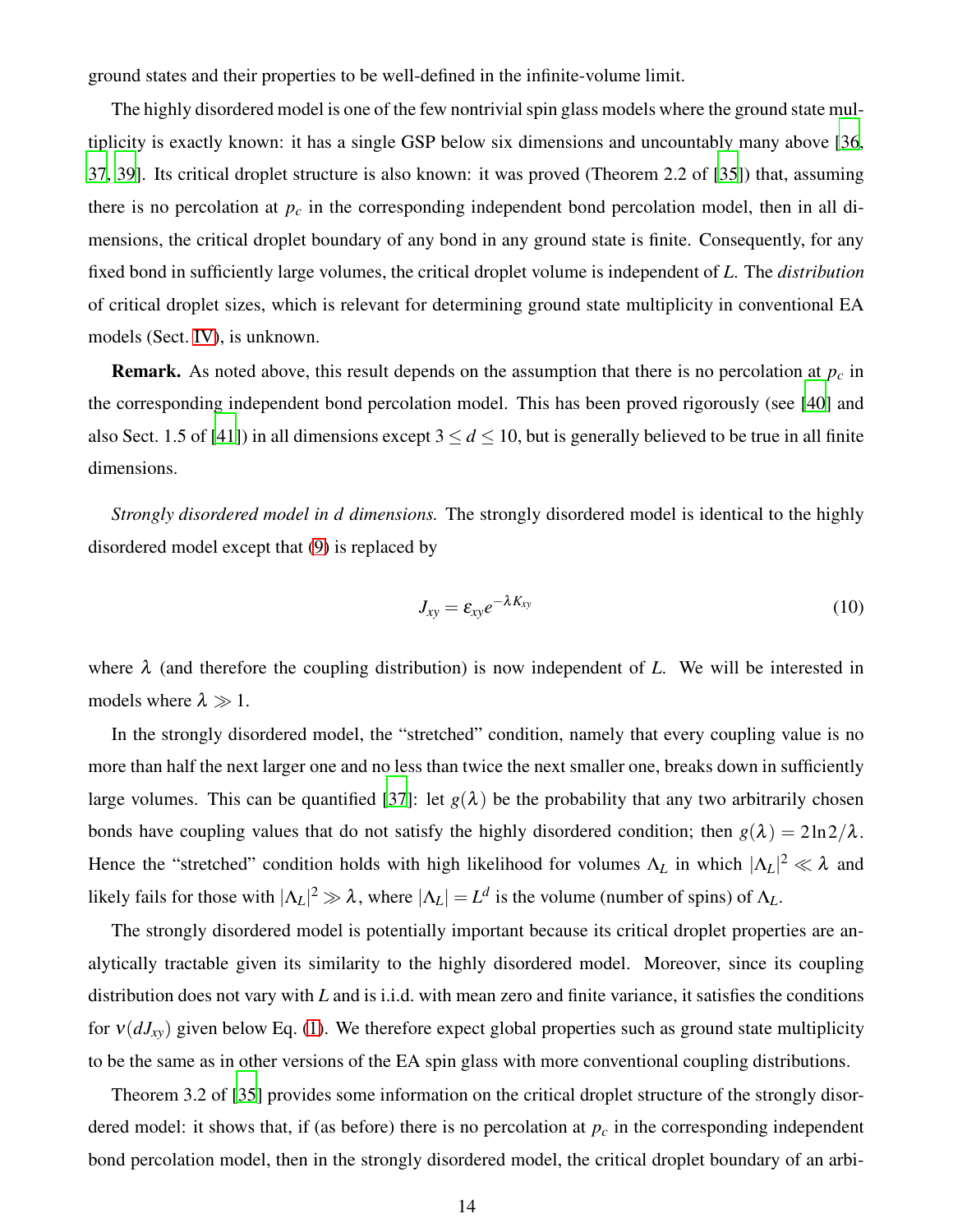trary but fixed bond is finite with probability approaching one as  $\lambda \to \infty$  (as before, in any ground state in any dimension).

We next turn to the connection between critical droplets and disorder chaos, and discuss how critical droplet distributions determine the size of energy fluctuations (with respect to coupling variations) in ground states.

### <span id="page-14-0"></span>IV. INCONGRUENT GROUND STATES, DISORDER CHAOS, AND ENERGY FLUCTUATIONS

Unlike the models discussed in Sect. [III C,](#page-11-0) in the EA model above one dimension we do not yet know the size and/or energy distributions of critical droplets — which, as we will see in later sections, would be sufficient to answer the questions posed at the start of the Introduction. In this section we turn to a different question: how are critical droplets related, if at all, to other thermodynamic and energetic features of spin glasses? These questions were addressed in [\[8\]](#page-42-3), and this section provides a brief review of results from that paper relevant to the current discussion. The main results of interest are contained in theorems which concern the relation between critical droplets and disorder chaos, and which show how critical droplet properties determine energy fluctuations (with respect to coupling variations) in the ground state. Knowledge of the latter in a given dimension could enable a determination of ground state multiplicity in that dimension, as we will see.

We begin by discussing disorder chaos, which was introduced as a feature of the droplet-scaling picture [\[9](#page-42-16), [10](#page-42-14)], but has since been proved to occur [\[13\]](#page-42-4) also in the infinite-range SK model [\[42\]](#page-43-11), and so may be a feature of *all* pictures of the spin glass phase in short-range models. In the context of the EA Ising model it has not been proved to occur (or not occur) in any dimension greater than one; the only rigorous result in this context we are aware of is a weak bound proved by Chatterjee [\[13\]](#page-42-4) on the *amount* of disorder chaos that can occur in the EA model.

Disorder chaos was originally defined as follows (here we follow the discussion of [\[11\]](#page-42-17)): consider the EA Hamiltonian [\(1\)](#page-3-1) with Gaussian  $v(dJ_{xy})$  (with mean zero and variance one, as always). One wants to perturb *every* coupling by a small random amount such that the modified couplings still obey the law of the original  $v(dJ_{xy})$ . One way of doing this (another will be discussed below) is to introduce a small  $\Delta$ *J* > 0 and then modify the couplings by

<span id="page-14-1"></span>
$$
J_{xy} \rightarrow J'_{xy} = \frac{J_{xy} + \eta_{xy} \Delta J}{\sqrt{1 + (\Delta J)^2}},
$$
\n(11)

where <sup>η</sup>*xy* is an i.i.d. random variable also taken from a Gaussian distribution with mean zero and variance one. In a fixed volume with specified BC's, one then compares, using various overlap functions, the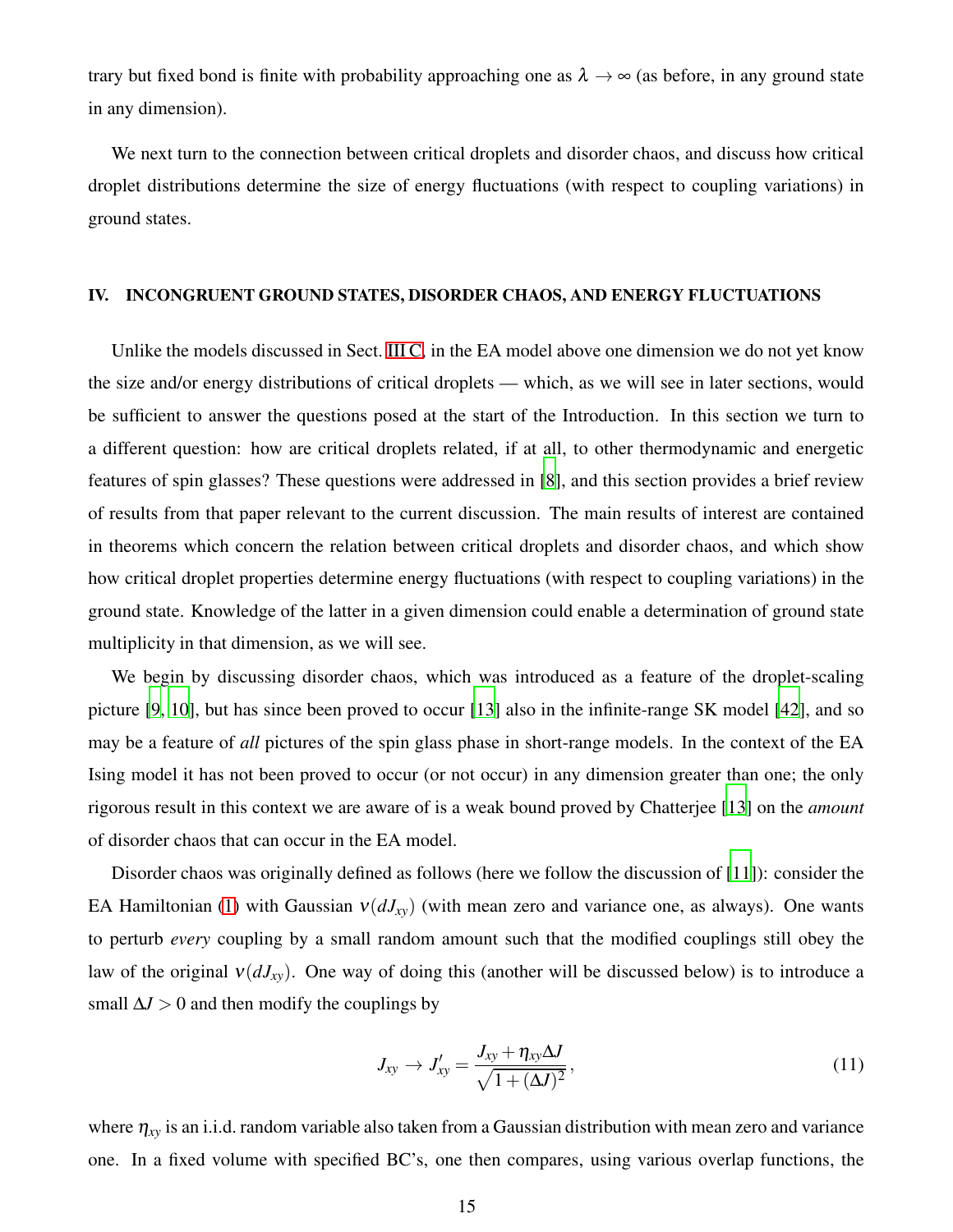ground state for the original *J* with that for *J'*. According to the droplet-scaling picture, there is a critical length ℓ*c*, depending on ∆*J*, such that on lengthscales small compared to ℓ*<sup>c</sup>* the spin overlap of the primed and unprimed ground states is close to one, while for lengthscales large compared to ℓ*<sup>c</sup>* the spin overlap falls off rapidly as lengthscale increases. In the droplet-scaling picture the dependence of  $\ell_c$  on  $\Delta J$  is  $\ell_c = (\Delta J)^{-1/\xi}$  with  $\xi$  an exponent that can be related to others that arise naturally in droplet-scaling.

The effects of the coupling transformation [\(11\)](#page-14-1) on the EA model are simple to work out in one dimension for a given realization of couplings and  $\eta_{xy}$ 's. Select any arbitrary site as the origin. A coupling will become unsatisfied, thereby flipping a critical droplet, when ∆*J* is sufficiently large so that its *J* ′ *xy* has opposite sign to its  $J_{xy}$  (of course this can only happen if its  $J_{xy}$  and its  $\eta_{xy}$  have opposite sign). Therefore, as ∆*J* decreases to 0 the coupling nearest to the origin which first changes sign moves out to infinity (whether such a coupling is to the right or left of the origin changes randomly as ∆*J* decreases). As a result the ground state pair remains unchanged on an increasing lengthscale  $\ell_c \to \infty$  as  $\Delta J \to 0$ .

Before turning to the results for disorder chaos in [\[8](#page-42-3)], a brief digression is helpful. In [\[8\]](#page-42-3) (as well as [\[13](#page-42-4)]) the focus is on edge, rather than spin, overlaps (though it should be noted that the function  $C(r,L)$ defined in Eq. (3) of [\[11](#page-42-17)] reduces to an edge overlap for  $r = 1$ ). This is because a central question in [\[8](#page-42-3)], as in this paper, is whether *incongruent ground states* exist in the EA model. The term "incongruent" as applied to spin glasses first appeared in [\[43](#page-43-12), [44](#page-43-13)], and (in the context of ground states) refers to two infinite-volume ground states whose edge overlap is strictly smaller than one; that is, there is a positive fraction of edges that are satisfied in one ground state and unsatisfied in the other, and vice-versa. More precisely, let

$$
Q_L(\sigma, \sigma') = \frac{1}{|E_L|} \sum_{\langle x, y \rangle \in E_L} \sigma_x \sigma_y \sigma_x' \sigma_y'
$$
(12)

denote the edge overlap between (any) two spin configurations  $\sigma$  and  $\sigma'$  both in  $\Lambda_L$ , with  $|E_L|$  denoting the total number of edges (including those touching the boundary) contained within Λ*L*. Then two infinitevolume GSP's η and ζ are incongruent if  $\lim_{L\to\infty} Q_L(\eta_L,\zeta_L) = Q(\eta,\zeta) < 1$ , where  $η_L$  is the restriction of <sup>η</sup> to Λ*<sup>L</sup>* and similarly for ζ*L*. (More precisely this limit is a lim sup and a coupling-dependent subsequence of volumes may need to be taken, but that and other technical issues are discussed in [\[8](#page-42-3)] and need not concern us further here.)

The reason for this digression is that all mentions of multiple ground states throughout this paper refer strictly to incongruent states, which we have argued elsewhere [\[20,](#page-42-18) [45](#page-43-14)[–47](#page-43-15)] are the "physical" states; multiple spin glass states that are not incongruent are of mathematical interest but unlikely to appear in any laboratory or other physical setting. In particular, both many-state pictures discussed in Sect. [V](#page-18-0) below are limited to incongruent states. In fact, it was proved in complete generality [\[45](#page-43-14)] (i.e., independent of any particular picture) that *any* zero-temperature metastate generated by coupling-independent BC's is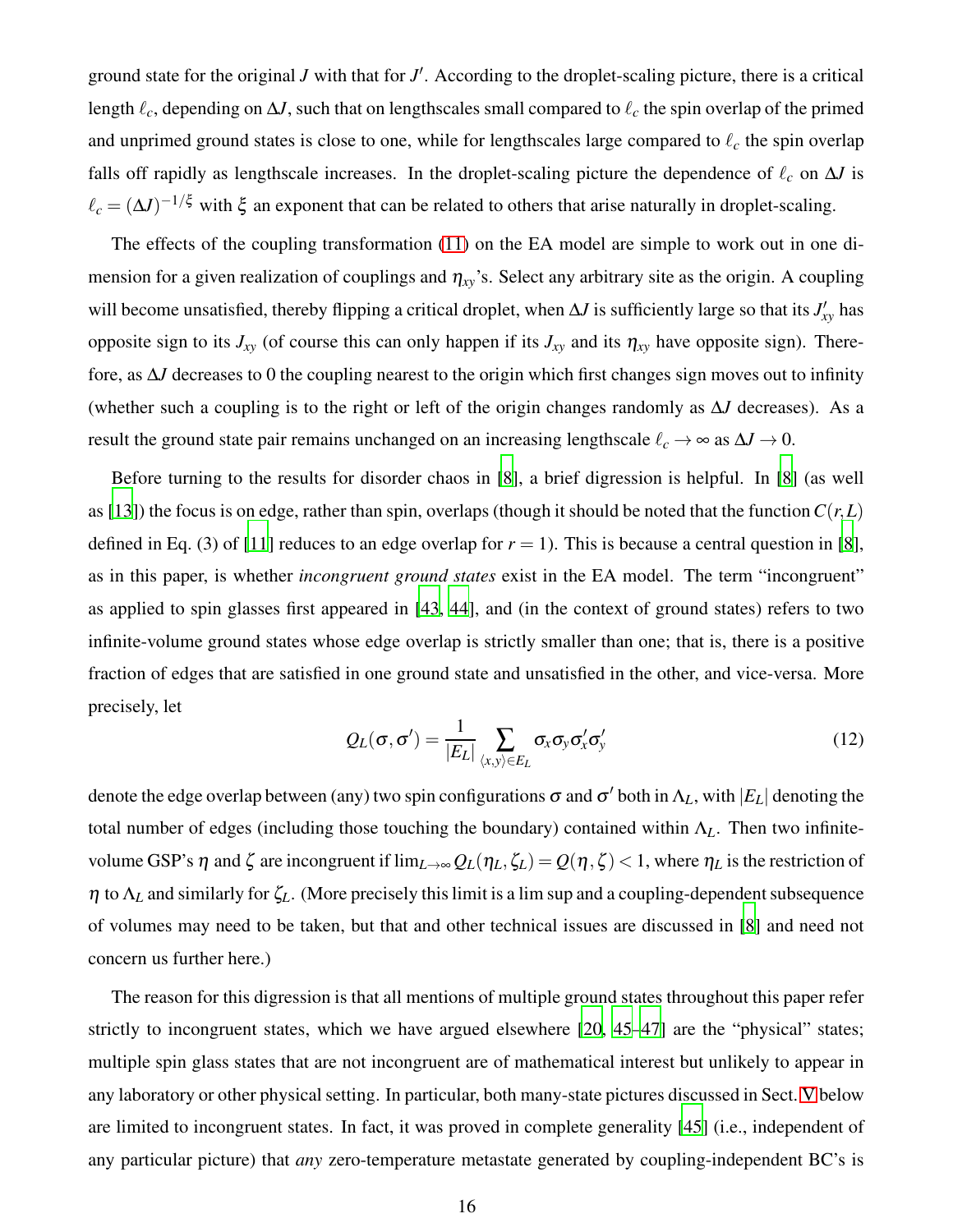supported on either a single ground state (or GSP) or else on multiple *incongruent* ground states (or GSP's). We will discuss this further in Sect. [V,](#page-18-0) but now return to disorder chaos as defined in [\[8](#page-42-3)].

In [\[8](#page-42-3)] the notion of disorder chaos is extended to specify not only *if* disorder chaos occurs, but also the *scale* at which it occurs. To do this the coupling perturbation is redefined to a form more convenient for our purposes: let *J* and *J* ′ denote two independent realizations of the couplings, both drawn from a Gaussian v with mean zero and variance one. Then for a particular edge  $\langle x, y \rangle$ , if  $J_{xy}$  is drawn from *J* and  $J'_{xy}$  from *J*<sup> $\prime$ </sup>, then we consider an interpolation  $J_{xy}(t)$  between  $J_{xy}$  and  $J'_{xy}$  parametrized by  $t \ge 0$ :

<span id="page-16-0"></span>
$$
J_{xy}(t) = e^{-t} J_{xy} + \sqrt{1 - e^{-2t}} J'_{xy}.
$$
\n(13)

Unlike most other treatments, the setting in [\[8\]](#page-42-3) was confined to infinite-volume ground states, so the perturbation [\(13\)](#page-16-0) is applied only within a fixed volume  $\Lambda_L \subset \mathbb{Z}^d$ , with  $J_{xy}(t) = J_{xy}$  outside  $\Lambda_L$ . Note that if we identify *t* with  $\frac{1}{2}(\Delta J)^2$  and take the limit  $t \to 0$ , the perturbations [\(11\)](#page-14-1) and [\(13\)](#page-16-0) converge for sufficiently small *t*.

Using the interpolation formula [\(13\)](#page-16-0) allows a straightforward extension of the idea of disorder chaos. Let  $\sigma_L(0)$  denote the periodic boundary condition ground state pair in  $\Lambda_L$  with realization *J* and  $\sigma_L(t)$ denote the same with realization  $J(t)$ . We can now state the following (informal) definition (for the full definition, see Def. 1.3 of [\[8\]](#page-42-3)): we will say there is *absence* of disorder chaos at scale  $\alpha$ , with  $0 \le \alpha \le 1$ , if with probability close to one the edge overlap  $Q_L(\sigma_{L}(0),\sigma_{L}(t))$  remains close to one for  $t\le C|\Lambda_L|^{-\alpha},$ with *C* a constant, for all sufficiently large *L*. Qualitatively speaking, disorder chaos is completely absent when  $\alpha = 0$ , while  $\alpha = 1$  corresponds to what could reasonably be called "strong" disorder chaos. Between these limits, the amount of disorder chaos can effectively be "tuned" be varying alpha from 0 to 1 (in a purely theoretical sense; the quantity  $\alpha$  is fixed within a given system or model and plays an important role in its thermodynamics, as we will discuss below).

One of the main results of [\[8](#page-42-3)] was to find a relation between the amount of disorder chaos in a system and the size of its critical droplets; we emphasize again that by "size" of a critical droplet we refer to the number of edges in its boundary  $|\partial D(b_{xy}, \sigma_L)|$  and not to the number of spins contained within the droplet itself. As before fix a volume  $\Lambda_L$  with GSP  $\sigma_L$  and choose an arbitrary bond  $b = \langle x, y \rangle$  inside  $\Lambda_L$ . Let  $0 < C < \infty$  be a constant (i.e., independent of *L*). Then Theorem 1.5 of [\[8](#page-42-3)] states that

**Theorem 4.1 (Arguin-Newman-Stein [\[8\]](#page-42-3)).** Suppose there exists  $\gamma$  with  $0 \leq \gamma \leq 1$  such that with probability one, for all large Λ*L*,

<span id="page-16-1"></span>
$$
|\partial D(b, \sigma_L)| \le C |\Lambda_L|^{\gamma} \text{ for all } b \in \mathbb{E}_L. \tag{14}
$$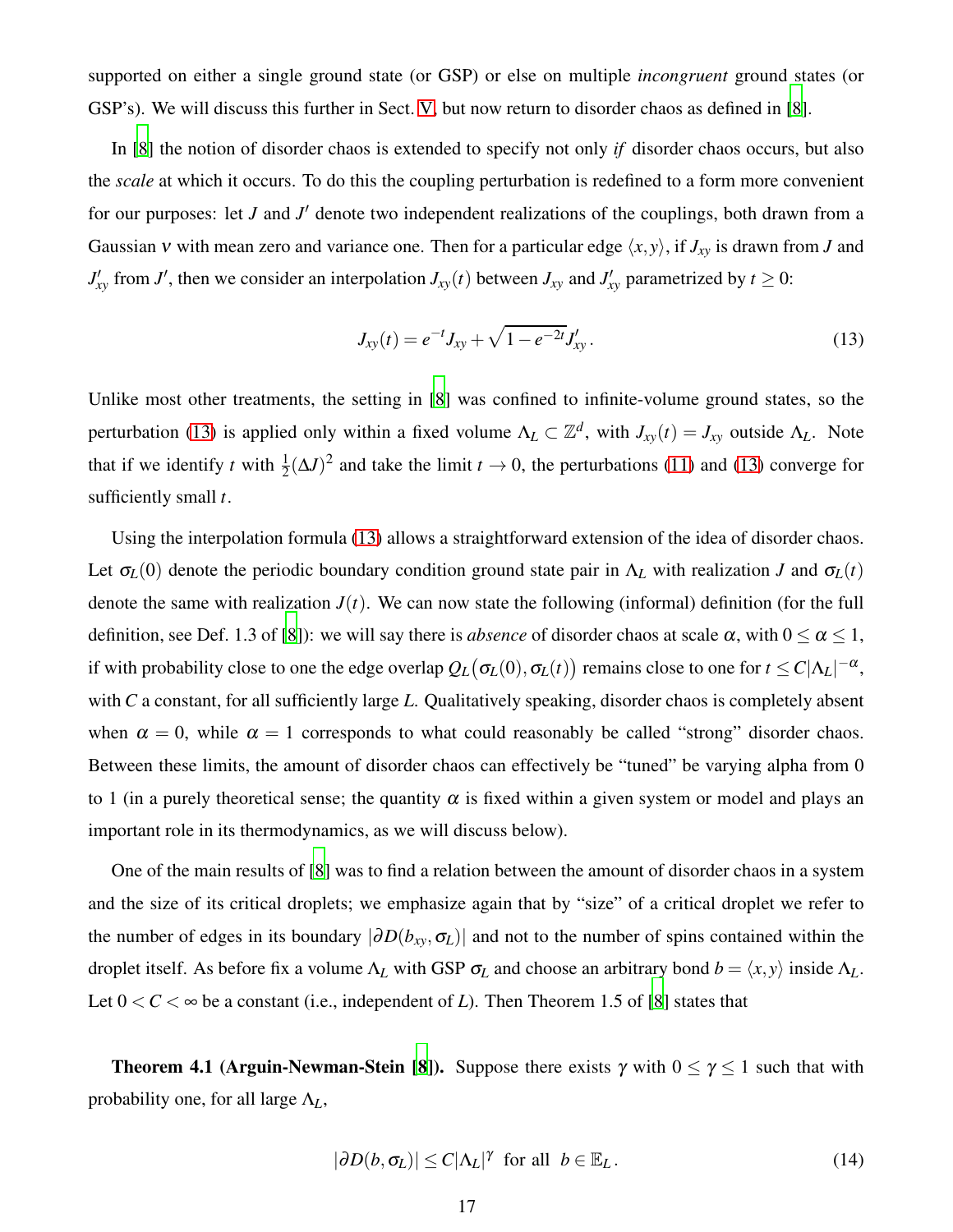Then there is absence of disorder chaos on all scales  $\alpha > 2\gamma$ .

Remark. While the proof of Theorem 1.5 of [\[8\]](#page-42-3) is technical, the underlying idea is to show that if all critical droplets are limited in size by a specified amount, and the couplings are globally perturbed by a sufficiently small amount, many of the edge flexibilities will not decrease to zero, and thus the resulting ground state will agree with the original on most edges. The result can be controlled precisely enough so that the "tuning" of  $\gamma$  determines the  $\alpha$  above which disorder chaos does not occur.

So disorder chaos and critical droplets are different but related facets of ground state stability in spin glasses, and therefore of spin glass thermodynamics. While disorder chaos by itself is an interesting phenomenon, especially given its conjectured relation with temperature chaos [\[9,](#page-42-16) [10\]](#page-42-14), it also plays a primary role in determining ground state multiplicity, as we will now see.

The connection between disorder chaos and ground state multiplicity is that the amount of disorder chaos in a spin glass controls the *energy fluctuations* in the ground state, as determined in Corollary 1.4 of [\[8](#page-42-3)]. Here one assumes that two or more incongruent ground states (or GSP's) exist, and chooses an arbitrary incongruent pair  $\sigma^1$  and  $\sigma^2$ . Corollary 1.4 (here stated as a theorem) then says the following:

**Theorem 4.2 (Arguin-Newman-Stein [\[8](#page-42-3)].)** If there is absence of disorder chaos at scale  $\alpha$  ( $0 < \alpha <$ 1), then given two (infinite-volume) incongruent ground states (or GSP's)  $\sigma^1$  and  $\sigma^2$ , there exists  $C > 0$ independent of *L* such that

<span id="page-17-1"></span>
$$
\text{Var}\big(\mathcal{H}_{L,J}(\sigma^1) - \mathcal{H}_{L,J}(\sigma^2)\big) \ge C|\Lambda_L|^{1-\alpha} \tag{15}
$$

where  $\mathcal{H}_{L,J}$  denotes the EA Hamiltonian [\(1\)](#page-3-1) restricted to the volume  $\Lambda_L$  and the variance is taken with respect to all the couplings inside  $\Lambda_L$  (i.e., in  $\mathbb{E}_L$ ).

The connection to ground state multiplicity arises because of a (rigorous) finite-volume bound on free energy fluctuations found independently in [\[48\]](#page-43-16) and [\[49\]](#page-43-17) (the argument can be found in [\[50\]](#page-43-18)). Fix *J* and consider two *finite-volume* ground states  $\sigma_L^P$  and  $\sigma_L^{AP}$  generated in a volume  $\Lambda_L$  at fixed  $T \ge 0$ using periodic boundary conditions  $(\sigma_L^P)$  and antiperiodic boundary conditions  $(\sigma_L^{AP})$ . Their free energy difference is  $\Delta F_L = F(\sigma_L^P) - F(\sigma_L^{AP})$ . Then

<span id="page-17-0"></span>
$$
\text{Var}(\Delta F_L) \le AL^{d-1} \tag{16}
$$

with *A* a constant and the variance as before is over all couplings in  $\mathbb{E}_L$ . At zero temperature the lefthand side of [\(16\)](#page-17-0) reduces to the lefthand side of [\(15\)](#page-17-1), i.e., it represents energy fluctuations between ground states within a fixed volume.

The result [\(16\)](#page-17-0) is equivalent to stating that the energy difference between incongruent ground states in volumes  $\Lambda_L$  cannot increase faster than  $O(L^{(d-1)/2})$ . This would violate the lower bound [\(15\)](#page-17-1) if  $\alpha < 1/d$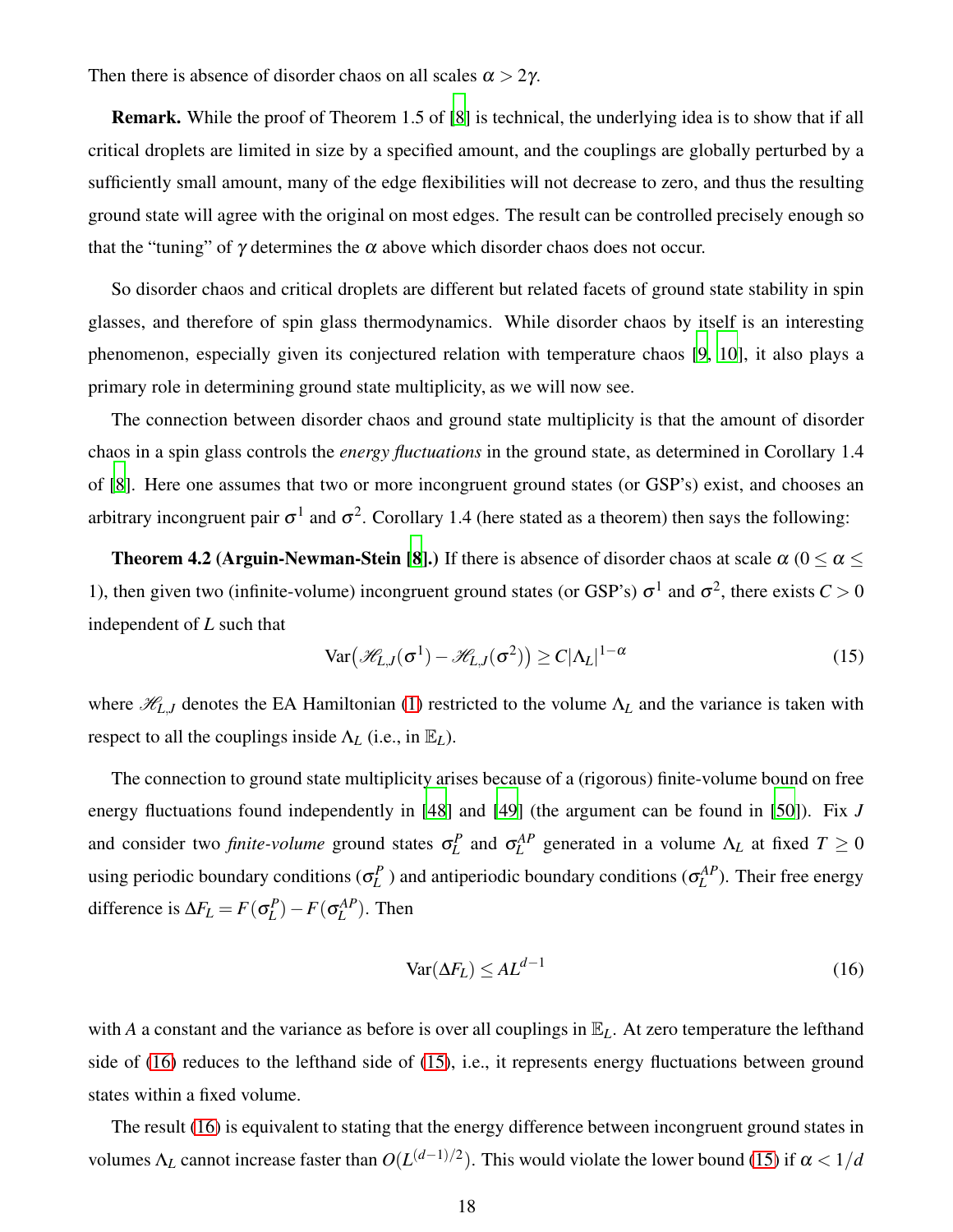in dimension *d*; if this were to happen, incongruent ground states would be ruled out in that dimension. (This bound on  $\alpha$  appeared in Claim 5.4 in [\[8](#page-42-3)].)

It should be noted that such a result would not yet be rigorous because the lower bound [\(15\)](#page-17-1) was derived for infinite-volume ground states restricted to a volume Λ*<sup>L</sup>* while the upper bound [\(16\)](#page-17-0) was derived for finite-volume ground states in  $\Lambda_L$ . Nonetheless, if the lower bound [\(15\)](#page-17-1) were to hold for the infinite-volume case restricted to finite volume, it seems likely to hold in the pure finite-volume case as well.

Because of the relation [\(14\)](#page-16-1), Theorem 4.2 can be recast as a connection between critical droplets and energy fluctuations:

**Theorem 4.3.** Let  $\alpha$  denote the minimal scale on which disorder chaos is absent and  $\gamma$  be defined as in [\(14\)](#page-16-1). Then Theorems 4.1 and 4.2 together imply

$$
\text{Var}\big(\mathcal{H}_{L,J}(\sigma^1) - \mathcal{H}_{L,J}(\sigma^2)\big) \ge C|\Lambda_L|^{1-2\gamma}.\tag{17}
$$

Remark. If the finite-volume upper bound [\(16\)](#page-17-0) were to hold for the infinite-volume case restricted to finite volume, then a sufficient condition for absence of incongruence is  $\gamma < (2d)^{-1}$ .

We can test this result for the EA model in one dimension. As noted earlier, the critical droplet boundary in that case consists of a single bond, so  $\gamma = 0$ , satisfying the condition for absence of incongruence (as well as the absence of disorder chaos on any scale). As is well known, there is only a single GSP for the EA model in one dimension, consistent with the result obtained above.

In higher dimensions the behavior of critical droplets sets bounds both on the scale of disorder chaos and on the magnitude of energy difference fluctuations between (potential) incongruent states. Perhaps the simplest possibility is that all critical droplets are finite with an exponential size distribution. If that were to occur in some dimension,  $\gamma = 0$  and it becomes very likely that the PBC metastate is supported on only a single GSP in that dimension. Other (reasonable) possibilities are that all critical droplets are finite but with a power-law falloff (with the power possibly dimension-dependent); or it could be that in a given dimension some positive density of edges have infinite critical droplets, which is a particularly interesting case. We will return to these issues in Sect. [VIII.](#page-28-0)

### <span id="page-18-0"></span>V. INTERFACES AND LOW-TEMPERATURE SPIN GLASS SCENARIOS

Many pictures have been proposed for the thermodynamics of the low-temperature phase of the EA model. We focus here on four of these, of which two (replica symmetry breaking, or RSB [\[21](#page-42-8), [29](#page-43-2)[–34](#page-43-3)], and scaling-droplet [\[10,](#page-42-14) [25](#page-42-15)[–27\]](#page-43-0)) have already been referred to in previous sections, given that they have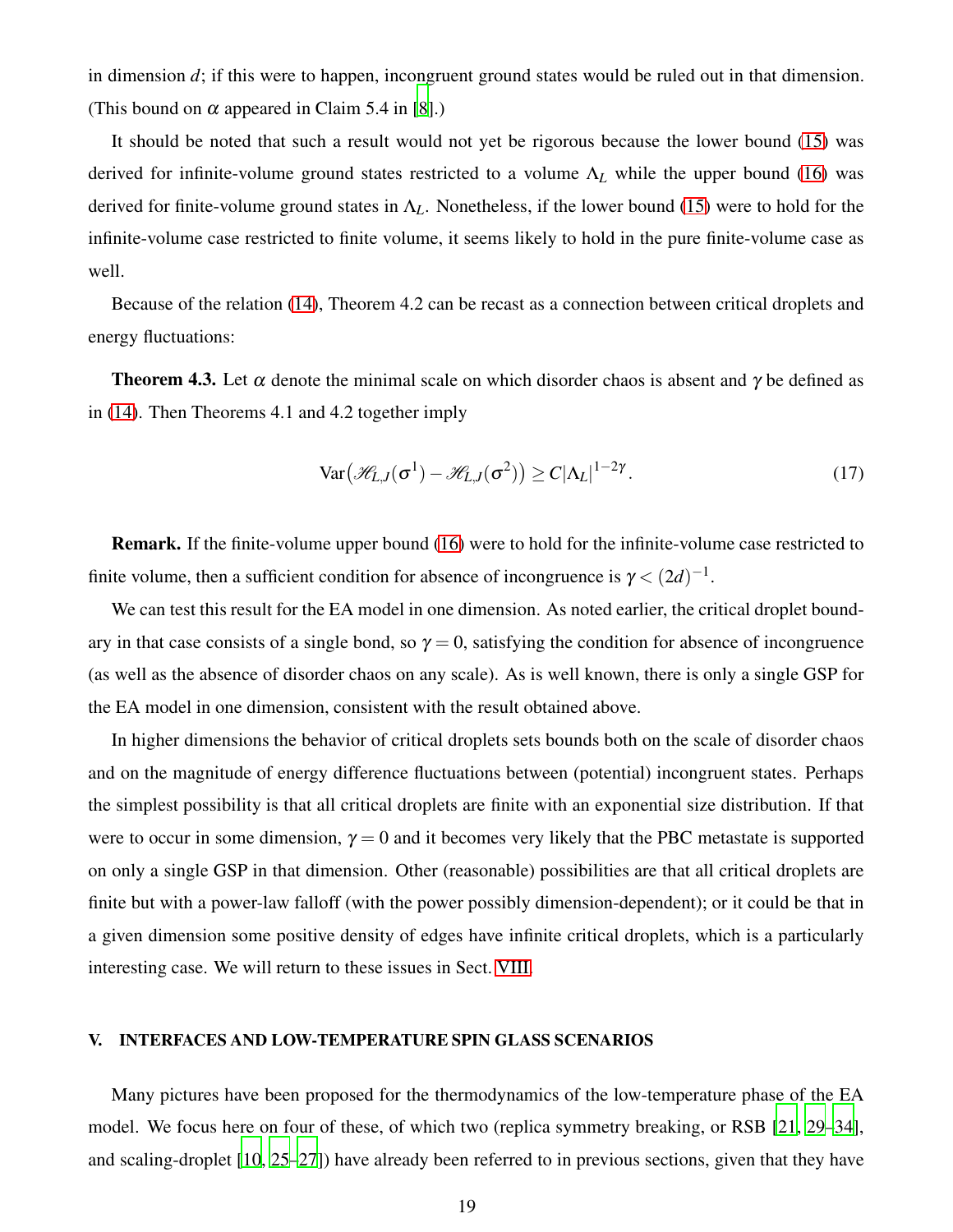received a great amount of attention in the literature. The other two are the so-called trivial-nontrivial (TNT) picture [\[51,](#page-43-19) [52\]](#page-43-20) and the chaotic pairs (CP) picture [\[18](#page-42-19), [19](#page-42-20), [53\]](#page-43-21). The reason for considering these four pictures together is encapsulated in Table 1, as we now discuss.

Of the four, two (RSB and chaotic pairs) predict the existence of many ground states, and the other two (scaling-droplet and TNT) imply the existence of only a single pair of spin-reversed ground states [\[8](#page-42-3), [10,](#page-42-14) [45](#page-43-14)]. These four pictures are characterized not only by the multiplicity of ground states they predict (which doesn't distinguish between the two columns in Table 1, i.e., the ground state multiplicity is the same across either row), but more fundamentally by the nature of the *interfaces* that separate their ground states from their lowest-lying excitations. In fact, the point of view of this paper is that the *more fundamental property of the differing spin glass scenarios is the geometric and energetic nature of the interfaces separating ground states from their lowest-energy large-lengthscale excitations*. The presence or absence of multiplicity of ground states *follows* as a consequence of the nature of these excitations, and so in this sense is less fundamental.

An interface between any two infinite spin configurations (not necessarily ground states)  $\eta$  and  $\zeta$ is defined to be the set of bonds whose associated couplings are satisfied in  $\eta$  and unsatisfied in  $\zeta$ , or vice-versa; they separate regions in which the spins in η agree with those in ζ from regions in which their spins disagree. An interface may consist of a single connected component or multiple disjoint ones (often referred to as *domain walls*). If  $\eta$  and  $\zeta$  *are* ground states, then given [\(2\)](#page-3-2), any component of their mutual interface must be infinite in extent. Note that a GSP  $(\eta, \overline{\eta})$ , in which  $\eta$  and  $\overline{\eta}$  are simply global flips of each other, have no interface between them, and as noted earlier we will affix a single label ( $\eta$  in this case) to the pair.

Interfaces can be characterized by their geometry and energy. With respect to the former, they can be either "space-filling", meaning they comprise a positive density of all bonds in E *d* , or zero-density — i.e., the dimensionality of the interface in a *d*-dimensional system is strictly less than *d*. (Recall that two incongruent ground states, by definition, differ by a space-filling interface.) Moreover, their energies can scale with distance along an interface: as one travels a distance  $\ell$  along an interface between  $η$  and ζ, the magnitude of its energy change (which is equal in  $η$  and ζ; only the sign differs) might scale as  $\ell^y$ ,  $y > 0$ , or else might remain  $O(1)$ , independent of length traveled along the interface  $(y = 0)$ . For our purposes it is sufficient to distinguish only between an interface whose energy increases with  $\ell$ , which we'll denote a "high-energy interface", and one whose energy remains  $O(1)$  no matter how far one travels along the interface (a "low-energy interface"). For a high-energy interface, it is not required that the interface energy depends on  $\ell$  as a power law; all that matters is that the energy increases (not necessarily monotonically) without bound as  $\ell \to \infty$ .

With this in mind we present the four low-temperature spin glass scenarios in the following table,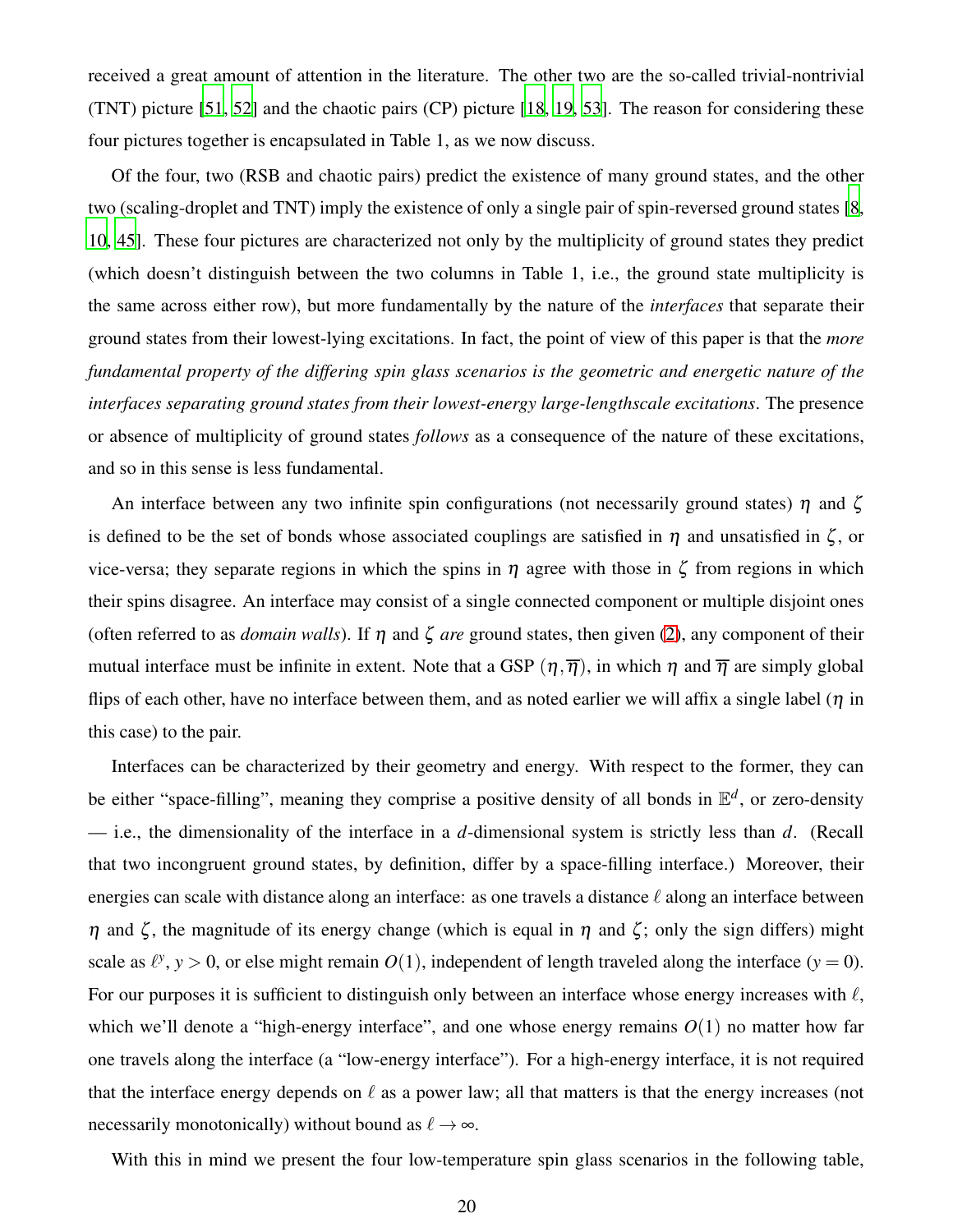which illustrates their various relationships (and clarifies why we consider these four pictures together):

|               |     | Low-energy High-energy |
|---------------|-----|------------------------|
| Space-filling | RSB | Chaotic pairs          |
| Zero-density  | TNT | Scaling-droplet        |

Table 1. The four scenarios described in the text for the low-temperature phase of the EA model, categorized in terms of interface geometry (rows) and energetics (columns). At zero temperature the vertical column headings describe the energy of the minimal large lengthscale excitations above the ground state predicted by each; at low temperature they describe the free energy of these excitations. Adapted from Fig. 1 of [\[54](#page-43-22)].

Remark on Table 1. The scaling-droplet picture predicts a broad distribution of (free) energies for a minimal energy compact droplet of diameter  $O(L)$ , with a characteristic energy growing as  $L^\theta$  with  $\theta > 0$ in dimensions where a low-temperature spin glass phase is present. The distribution is sufficiently broad that there exist droplets of *O*(1) energy on large lengthscales, but these appear with a probability varying as  $L^{-\theta}$  as  $L \to \infty$ . In contrast, both the RSB and TNT pictures require droplets with  $O(1)$  energy to appear with positive probability bounded away from zero on all lengthscales. For this reason the scaling-droplet scenario belongs in the second column of Table 1.

As proved elsewhere [\[46\]](#page-43-23), the presence of space-filling excitations, regardless of energetics (as long as the energy scales no faster than  $O(L^{(d-1)/2})$ , as discussed below [\(16\)](#page-17-0)), is a sufficient condition for ground state multiplicity, so the scenarios in the first row (RSB and chaotic pairs) both imply the presence of multiple GSP's. Their difference in interface energetics, however, already shows that the two pictures are *not* equivalent at zero temperature, as sometimes claimed. In fact, the interface energetics leads to the most significant difference between the two pictures at low but nonzero temperature, in which a single thermodynamic state in the RSB picture comprises a nontrivial mixture of infinitely many incongruent pure state pairs with free energies differing by  $O(1)$  [\[55,](#page-44-0) [56](#page-44-1)], while in chaotic pairs a single thermodynamic state consists of a single *pure state* pair. Therefore, in finite volumes the two pictures appear very different, given that the properties of infinite-volume thermodynamic states are reflected in those of the finite-volume Gibbs states observed in fixed windows as described in Sect. [III A.](#page-8-1) The (low temperature) PBC metastate in both pictures is supported on an infinite (uncountable in the case of RSB [\[57](#page-44-2)]) set of distinct thermodynamic states, but as noted, these are each mixtures of incongruent pure states in RSB but not in chaotic pairs.

As an interesting side note, a rigorous analysis [\[58](#page-44-3)] of pure state weight distributions in potential mixed-state pictures strongly suggests that RSB is the *only* viable mixed-state picture that can be supported in the EA model.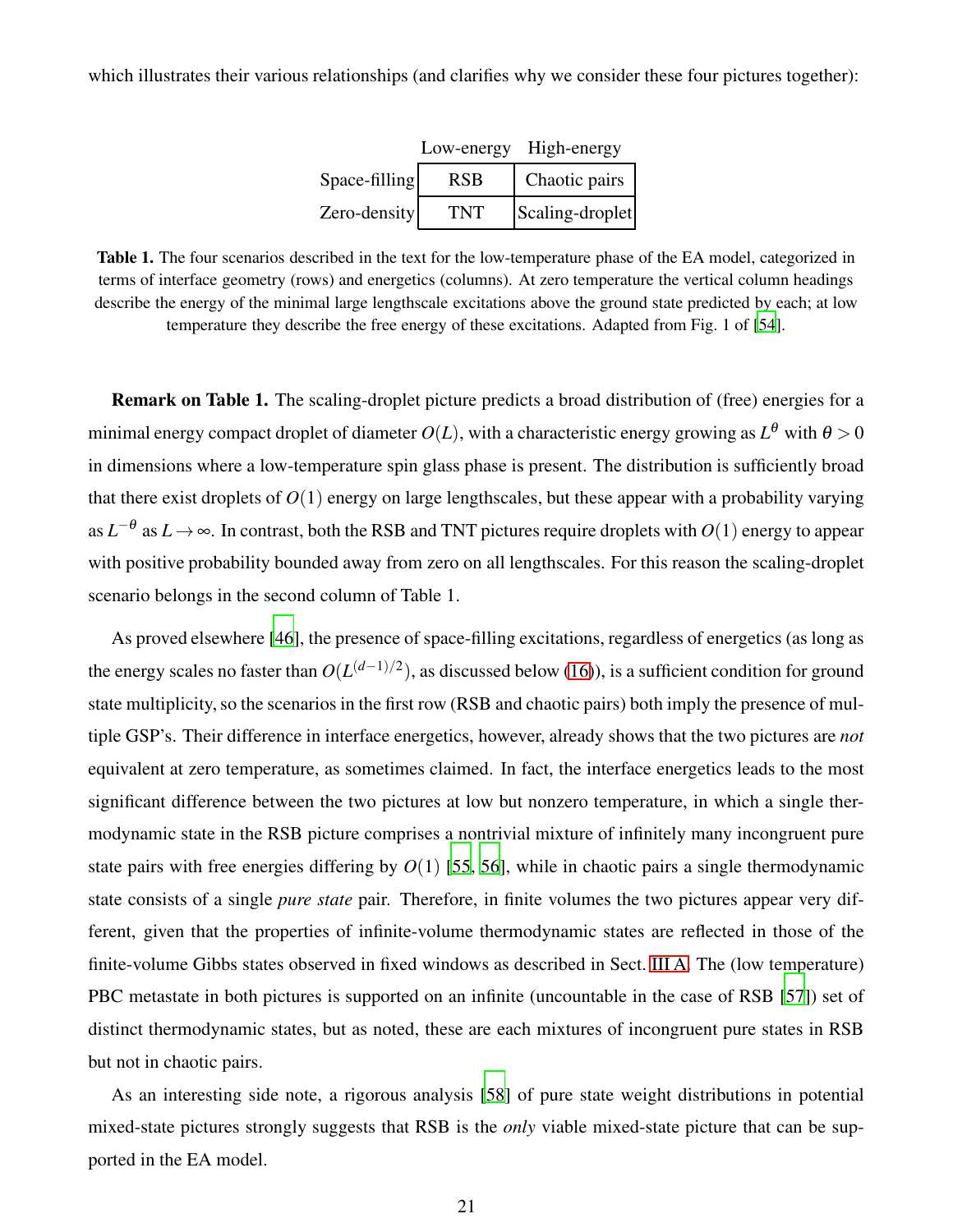So the two pictures in the top row of Table 1 can be shown to imply the presence of multiple ground state pairs in the support of  $\kappa$ <sub>*J*</sub>. What about the two in the bottom row? A proof that the TNT picture, as put forward in [\[51,](#page-43-19) [52\]](#page-43-20), implies a single ground state pair appears in [\[45\]](#page-43-14). The caveat is important, however. The procedures used in [\[51](#page-43-19), [52\]](#page-43-20) will be discussed in more detail in Sect. [VIII;](#page-28-0) here we need note only that both procedures, when adapted to the metastate approach, use in the infinite-volume limit a translation-invariant method to generate zero-density, *O*(1)-energy large-lengthscale excitations above the ground state in large volumes. The translation-invariance implies that the excitations deflect to infinity as the volume size increases (see [\[45\]](#page-43-14) for details) resulting in a two-state picture. This leaves open the possibility of generating infinite, zero-density, *O*(1)-energy excitations in a *non*-translation-invariant way, which might or might not lead to a many-state picture.

Turning to droplet-scaling, an argument that this picture also implies a single ground state pair appears in [\[8\]](#page-42-3); however, it relied on the conjecture that the upper bound [\(16\)](#page-17-0) holds for the infinite-volume case restricted to finite volume, as discussed above Theorem 4.3. If that conjecture is proved correct then the argument becomes fully rigorous.

It is then reasonable to conclude that while the pictures in the first row predict multiple ground states in the support of  $\kappa$ <sub>*J*</sub>, those in the second predict a single spin-reversed pair. This is the primary reason behind our assertion above that interface properties are more fundamental than ground state multiplicity.

# <span id="page-21-0"></span>VI. SPACE-FILLING CRITICAL DROPLETS AND <sup>σ</sup>-CRITICALITY

Up until now we have collected a diverse series of previously published results that together argue for the view that critical droplets play a fundamental role in determining ground state properties in spin glasses. In particular we have seen that they are intimately connected to and determine ground state properties such as disorder chaos and ground state multiplicity. Moreover, the material already discussed provides the background and terminology required to present new results that further this argument, which will include establishing the connection between critical droplet distributions and the low-temperature scenarios listed in Table 1.

As argued in previous sections, a ground state can be characterized by its distribution of critical droplet geometries and energies (or equivalently, edge flexibilities). As discussed in previous sections, critical droplets can be finite or infinite, and if the latter, can be either space-filling or zero-density. It is important to note that, unlike interfaces, critical droplets can *only* have energies of  $O(1)$  no matter their size, given [\(3\)](#page-5-0) and the inequality [\(8\)](#page-10-0).

It is not hard to show that a positive fraction of bonds must have finite critical droplets in any ground state in any dimension, but we omit the proof here. A natural division is then between a ground state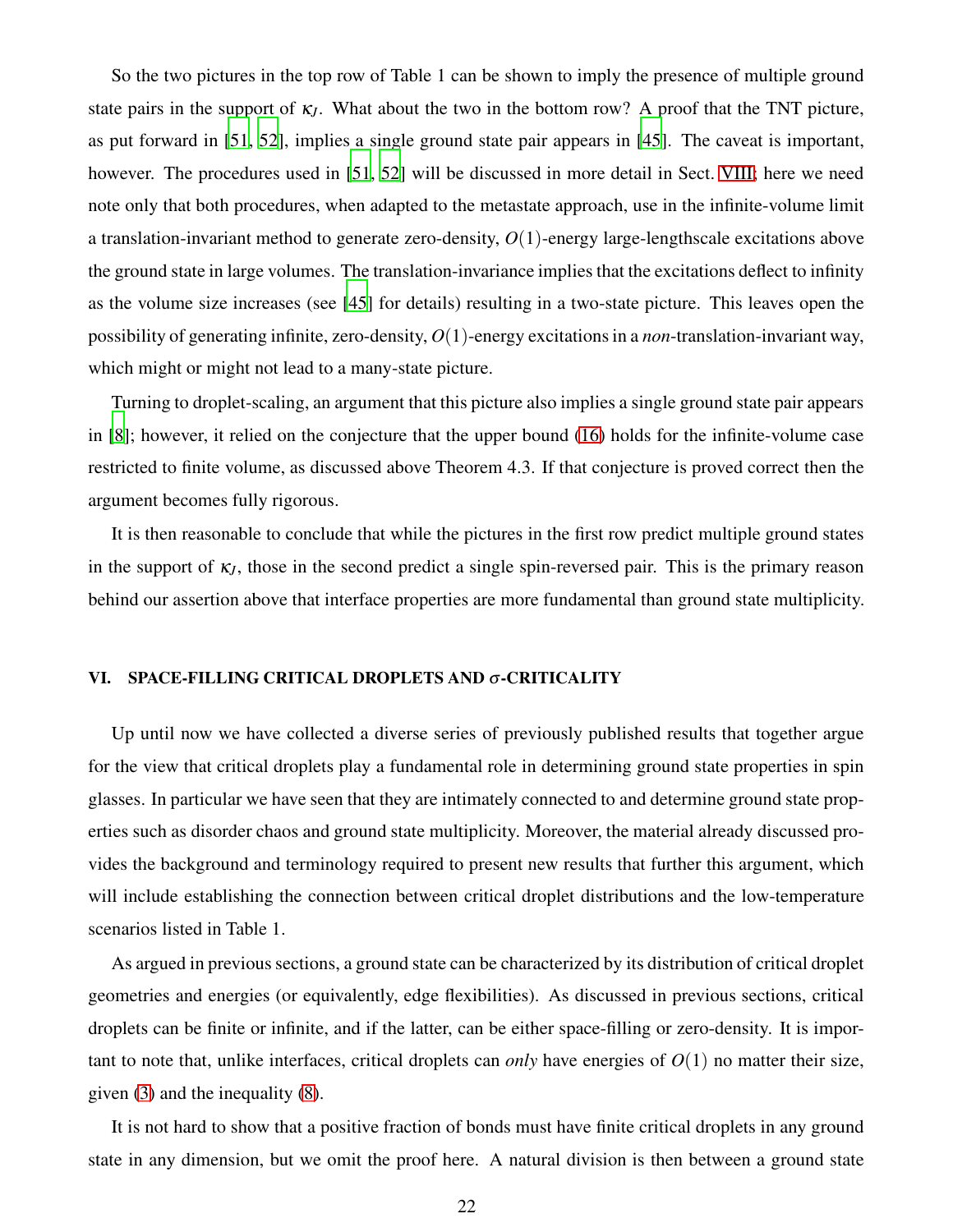having all its critical droplets finite vs. having a positive fraction of its critical droplets infinite with the remainder finite. Infinite critical droplets can be further subdivided into those which are space-filling and those which are zero-density; recall from previous sections that when we refer to the "size" of a critical droplet, we are referring not to the number of spins it contains but rather the number of edges whose duals lie in its boundary.

This categorization, while useful, isn't comprehensive, because it considers only the critical droplets assigned to each edge. We will see below that it is equally important to consider for each edge how many distinct critical droplets (i.e., those assigned to *other* edges) to which it belongs. (When we say an edge "belongs" to a critical droplet, we mean that its dual lies on the boundary of another edge's critical droplet.) We therefore introduce a new definition that extends the concept of a space-filling critical droplet and which will be useful in what follows.

**Definition 6.1.** Choose a coupling realization *J* and an arbitrary bond  $b_{xy} = \langle x, y \rangle$ , and consider a ground state  $\sigma$  consistent with *J*. Then  $b_{xy}$  will be called  $\sigma$ -*critical* in ground state  $\sigma$  if there is an open interval of coupling values  $J(b_{xy})$  throughout which  $\sigma$  remains a ground state and  $b_{xy}$  belongs to the critical droplet boundary  $\partial D_{b_{x'y'},\sigma}$  of a positive density of bonds  $b_{x'y'} \in \mathbb{E}^d$ .

Before proceeding we will need the following lemma:

**Lemma 6.2.** Suppose a bond  $b_1$  with coupling value  $J_1$  in  $J$  and critical value  $J_c$  in  $\sigma$  belongs to the critical droplet boundary  $\partial D(b_2, \sigma)$  of a different bond  $b_2$ . Then  $b_1$  will remain in  $\partial D(b_2, \sigma)$  for the entire range of coupling values between  $J_1$  and  $J_c$ .

**Proof.** If  $b_1 \in \partial D(b_2, \sigma)$  when  $J(b_1) = J_1$  then for this coupling value  $D(b_2, \sigma)$  is the minimum energy droplet to which  $b_2$  belongs. Without loss of generality assume  $J_1 > J_c$ . Then when  $J(b_1)$  is lowered to a value  $J^* \in (J_c, J_1]$ , the energy of  $D(b_2, \sigma)$  is lowered by an amount  $J_1 - J^*$ . Then by Lemmas 2.6 and 3.1 the energy of every other droplet (critical or otherwise) in  $\sigma$  is either lowered by the same amount (if its boundary includes the dual of  $b_1$ ) or else is unaffected. Consequently  $D(b_2, \sigma)$  remains the lowest-energy droplet in  $\sigma$  which passes through  $b_2$ , and the result follows.

In what follows it will be important to distinguish between two types of  $\sigma$ -criticality. We will say a bond exhibits <sup>σ</sup>*-criticality of the first kind* if its critical droplet is space-filling. A bond exhibits <sup>σ</sup>*criticality of the second kind* if its critical droplet boundary is not space-filling but if, for some open interval of coupling values (extending down to its critical value), it nevertheless belongs to the critical droplet boundary of a positive density of edges in E *d* .

We will see in Theorem 6.3 below that if a bond's critical droplet is space-filling, then it has a nonzero range of coupling values for which a positive density of edges shares the *same* critical droplet — namely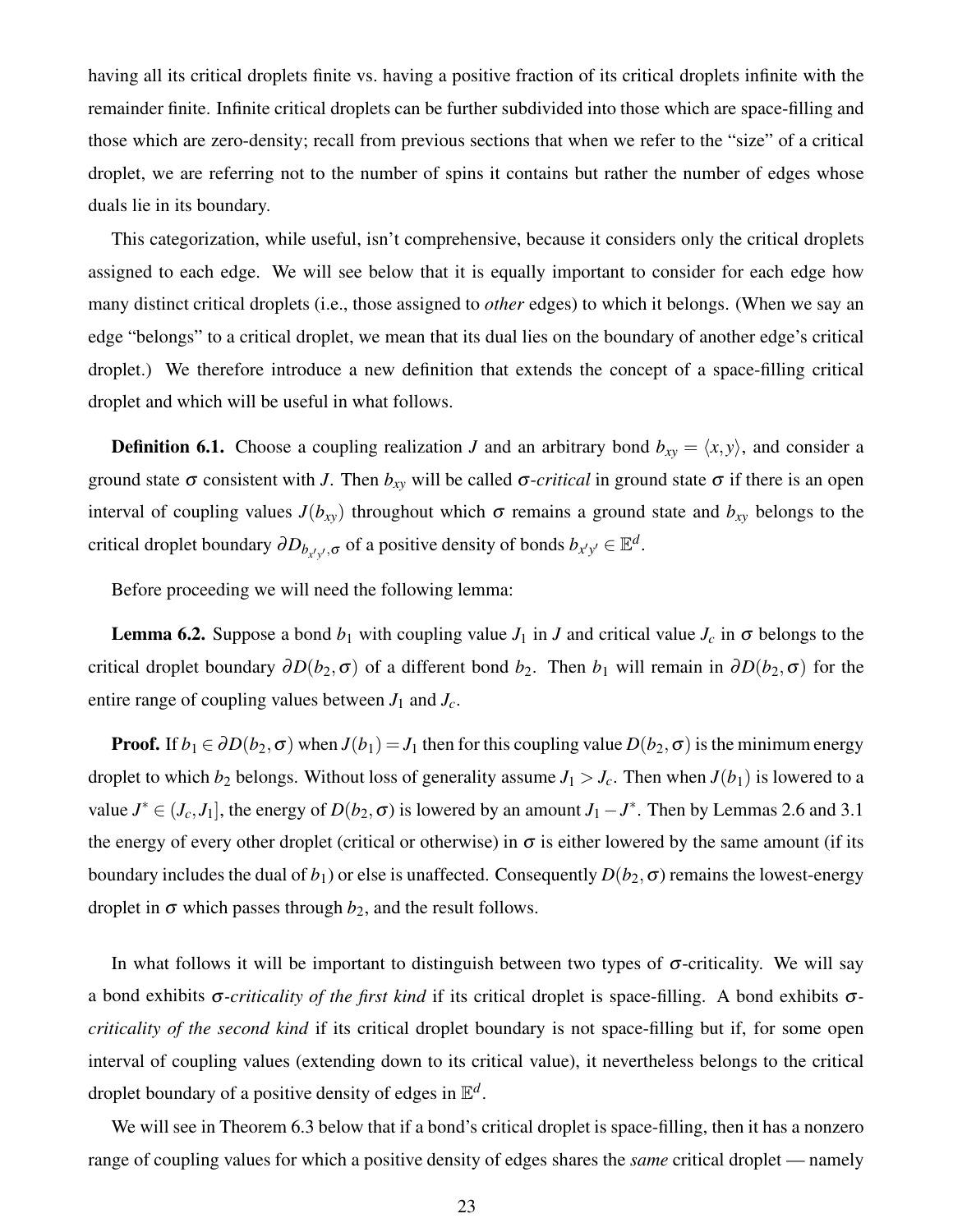that of the original bond. In contrast, the second kind of  $\sigma$ -criticality occurs when a coupling belongs to an infinite, positive-density set of *different* critical droplets. This could in principle occur in situations wherein a positive density of bonds has infinite but zero-density critical droplets, or even a situation wherein all critical droplets are finite but with a sufficiently slow falloff of critical droplet sizes (this will be explored further in Sect. [IX\)](#page-33-0).

What is shared in both kinds of  $\sigma$ -criticality is that, within a certain range of coupling values, altering the coupling value of a  $\sigma$ -critical edge by a small amount (i.e., without causing a droplet flip) changes the flexibilities of a positive density of bonds in <sup>σ</sup>; when this occurs we will say that such a bond *controls* the flexibilities of the affected bonds. For the second kind of  $\sigma$ -criticality this is true by definition. As for a bond which exhibits  $\sigma$ -criticality of the first kind, the next theorem shows that it has a nonzero range of coupling values in which it too controls the flexibilities of a positive density of bonds in  $\sigma$ .

Theorem 6.3. There is an open interval of coupling values, with the critical value at one end of the interval, for which a bond which is  $\sigma$ -critical of the first kind controls the flexibilities of a positive density of bonds without causing a droplet flip in  $\sigma$ .

**Proof.** Given a coupling realization *J* and a corresponding ground state  $\sigma$ , let  $b_0$  be a  $\sigma$ -critical bond of the first kind, with coupling value  $J_0$  in  $J$ . For ease of discussion, and without loss of generality, let  $J_0$ be positive and satisfied in  $\sigma$ , and denote its critical value in  $\sigma$  by  $J_c$ ; then  $J_0 > J_c$  and the flexibility of  $b_0$  in  $\sigma$  is  $f(b_0, \sigma) = J_0 - J_c$ .

Recall from Lemmas 2.6 and 3.1 that lowering the coupling value of  $b_0$  to any value in the interval  $(J_c, J_0)$  cannot increase the flexibility of any other coupling in  $\sigma$ . With this in mind, consider a different bond  $\tilde{b}_j \in \partial D(b_0, \sigma)$ . For any such bond, its critical droplet will also be  $D(b_0, \sigma)$  unless it belongs to a closed surface  $S_j$  (as always, in the dual lattice), different from  $\partial D(b_0, \sigma)$  (though there may be bonds common to both), with  $E(S_j) < E\big(D(b_0,\sigma)\big)$  (if there exists more than one such surface, then the  $S_j$  with the smallest  $E(S_j)$  is  $\partial D(\tilde{b}_j, \sigma)$ ). As  $J(b_0)$  is lowered from  $J_0$  toward  $J_c$ ,  $E(D(b_0, \sigma))$  is simultaneously lowered while  $\sigma$  remains unchanged. During this process, as long as the inequality  $E(D(b_0, \sigma)) > E(S_j)$ remains satisfied,  $E(S_j)$  remains unchanged by Lemma 2.5(a). But because  $E(S_j)>0$  and  $E\big(D(b_0,\sigma)\big)=0$ 0 exactly at  $J(b_0) = J_c$ , eventually  $E(S_j) > E(D(b_0, \sigma))$  before  $J_c$  is reached.

We now make the following claim: as  $J(b_0)$  is lowered toward  $J_c$ , it will eventually arrive at a value  $J^* \in (J_c, J_0]$  such that a positive density of couplings in  $\partial D(b_0, \sigma)$  (and therefore a positive density of couplings in  $\mathbb{E}^d$ ) will have the same critical droplet as  $b_0$ . To see this, set  $J(b_0) = J_c$  (note that the probability of this occurring with  $J(b_0)$  chosen from a continuous distribution is zero). In that case  $E\big(D(b_0,\sigma)\big)=0,$  and because in the original  $J$  the flexibility of all bonds was strictly positive, every bond  $b_j \in \partial D(b_0, \sigma)$  now has flexibility zero; by Lemma 2.5(b) all now share the critical droplet  $D(b_0, \sigma)$ .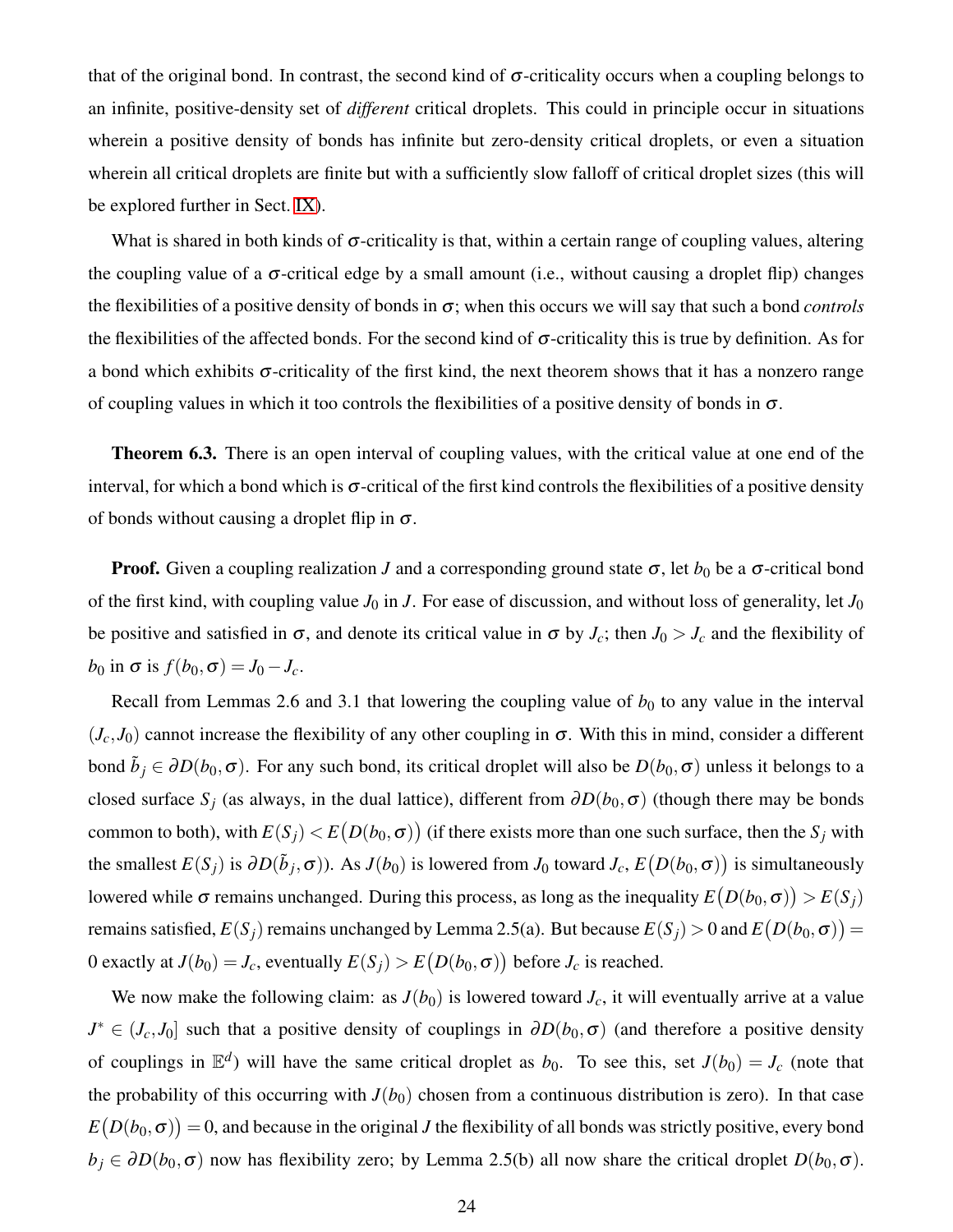Now take  $J(b_0) = J_c + \varepsilon$  for some  $\varepsilon > 0$ . If the above claim is false, then for *any*  $\varepsilon > 0$  a fraction one of all bonds  $b_j \in \partial D(b_0, \sigma)$  must have a critical droplet  $D(b_j, \sigma)$ , different from  $D(b_0, \sigma)$ , with  $E(D(b_j, \sigma)) < \varepsilon$ . But this can only be true if  $E(D(b_j, \sigma)) = 0$  for all but a zero-density set of  $b_j$ , which cannot happen given that couplings are chosen from a continuous distribution, as noted above. This proves the claim.

It is important to recognize that *no* bond can ever control the flexibilities of other bonds over its entire range of coupling values. In particular a bond cannot belong to the critical droplet boundary of another bond if its coupling value is such that is "supersatisfied" [\[5](#page-42-2)], i.e., necessarily satisfied in every GSP. Upper and lower bounds for this range are easily derived, and are as in [\(8\)](#page-10-0): a sufficient condition for a bond *bxy* to be supersatisfied is if its coupling value  $J_{xy}$  satisfies

<span id="page-24-0"></span>
$$
|J_{xy}| \ge J_{\max} = \min\left(\sum_{\substack{z \ne y \\ |z - x| = 1}} |J_{xz}|, \sum_{\substack{u \ne x \\ |y - u| = 1}} |J_{uy}|\right).
$$
 (18)

The following lemma will be useful later:

**Lemma 6.4.** There is a nonzero gap between the bounds in [\(18\)](#page-24-0) and the critical value  $J_c$  in any ground state of any edge that is  $\sigma$ -critical in that ground state; i.e.,  $-J_{\text{max}} < J_c < J_{\text{max}}$ .

**Proof.** For a given bond  $b_{xy}$ , its critical value must lie in the interval  $[-J_{\text{max}}, J_{\text{max}}]$  given by [\(18\)](#page-24-0); moreover, its critical value can only attain the values at the endpoints of this interval if its critical droplet — call it  $D_{\text{max}}$  — is the same as that used to derive the bounds. These bounds arise from the droplet flip of a single spin, which is at an endpoint of the edge  $\langle x, y \rangle$  in question; the droplet boundary is also local, comprising the duals of  $\langle x, y \rangle$  and the edges in the smaller sum on the right-hand side. If  $\langle x, y \rangle$  is a  $\sigma$ -critical edge of the first kind in  $\sigma$ , its critical droplet is space-filling, and therefore different from *D*max. This proves the result for a critical droplet of the first kind.

If  $\langle x, y \rangle$  is a  $\sigma$ -critical edge of the second kind in  $\sigma$ , it belongs to the critical droplet boundary of an infinite number of other edges. By Lemma 2.5(a), its flexibility — and hence the energy of its critical droplet — can be no greater than that of any of the critical droplets to whose boundaries it belongs. Therefore its flexibility must be less than or equal to the minimum (or infimum) of the energy of this infinite collection. All of these energies (but one, only if  $D_{\text{max}}$  is the critical droplet of one of the neighboring bonds of  $b_{xy}$ ) must be strictly less than  $D_{\text{max}}$ . Therefore the energy of the critical droplet of  $b_{xy}$  is strictly smaller than  $E(D_{\text{max}})$ , from which the statement of the theorem follows.

We will see in Sect. [IX](#page-33-0) that if  $\kappa$ <sub>*J*</sub> is supported on a single GSP, then there is zero density of bonds being <sup>σ</sup>-critical of either kind. An extreme case is one where all critical droplets in a given dimension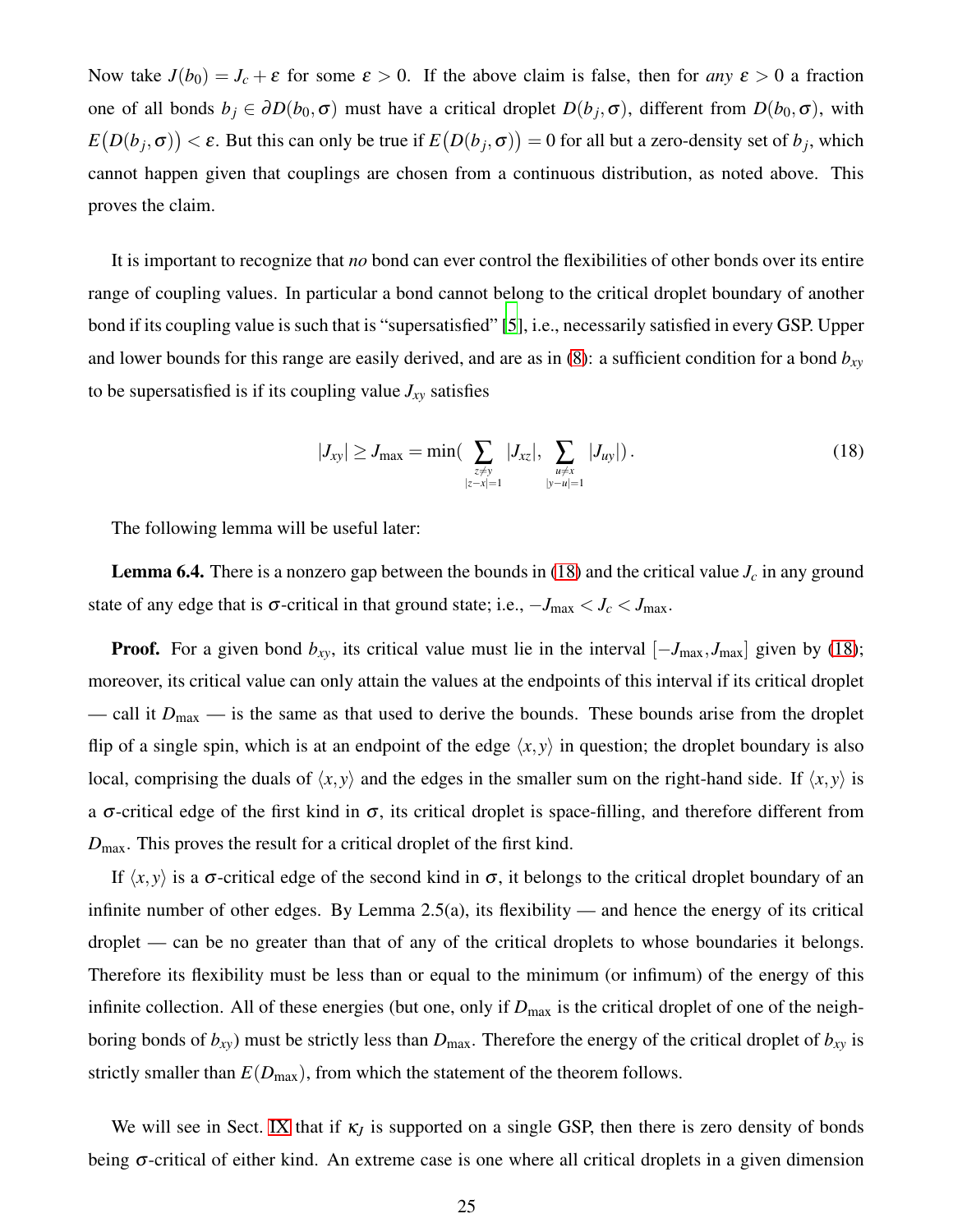are finite with an exponential distribution of sizes. This is consistent with the argument in Sect. [IV](#page-14-0) that if a spin glass ground state has an exponential distribution of critical droplet sizes, then energy fluctuations will be sufficiently large so that ground state multiplicity should be absent.

In what follows we shall refer to a bond being  $\sigma$ -critical without further specification if it makes no difference whether the  $\sigma$ -criticality is of the first or second kind.

# <span id="page-25-0"></span>VII. SOME CONSEQUENCES OF <sup>σ</sup>-CRITICALITY

In the EA model at positive temperature, if thermodynamic states consist of a nontrivial mixture of incongruent pure state pairs (as in the RSB picture), then two things must be true: the number of pure state pairs in any single thermodynamic state is (countably or uncountably) infinite [\[59](#page-44-4)], and the PBC metastate at that temperature is supported on an uncountable infinity of pure state pairs [\[57](#page-44-2)]. Until now there have been no equivalent rigorous statements for zero temperature. With the machinery developed in previous sections, we are now able to make some progress on these questions; in particular, we will show in this and succeeding sections that the zero-temperature PBC metastate  $\kappa_J$  in the RSB picture is supported on at least a countable infinity of pure states.

One obstacle in extending positive-temperature results to zero temperature has been the lack of a translation-invariant measure on ground state pairs that applies in all possible scenarios. That can now be remedied with the following definition:

**Definition 7.1.** For fixed *J*, let  $P_J(f, \sigma)$  denote the (empirical) probability distribution over all edges of the flexibilities *f* in the ground state  $\sigma$ , and  $P_J(f) = \langle P_J(f, \sigma) \rangle_{\kappa_J}$  be the metastate average of  $P_J(f, \sigma)$ over the ground states  $\sigma$  in the support of  $\kappa$ <sup>*I*</sup>.

It is easy to see that  $P_J(f)$  is both measurable and translation-invariant. This leads to the following lemma, which will be useful in what follows:

**Lemma 7.2.**  $P_J(f)$  is almost surely constant (i.e., constant except for a set of measure zero) with respect to *J*.

**Proof.** The i.i.d. coupling distribution  $v(J)$  is translation-ergodic and  $P_J(f)$  is a measurable, translationinvariant function on the *J*'s. The result immediately follows.

As a consequence of Lemma 7.2, we can drop the subscript and simply write  $P(f)$  for the metastateaveraged flexibility distribution.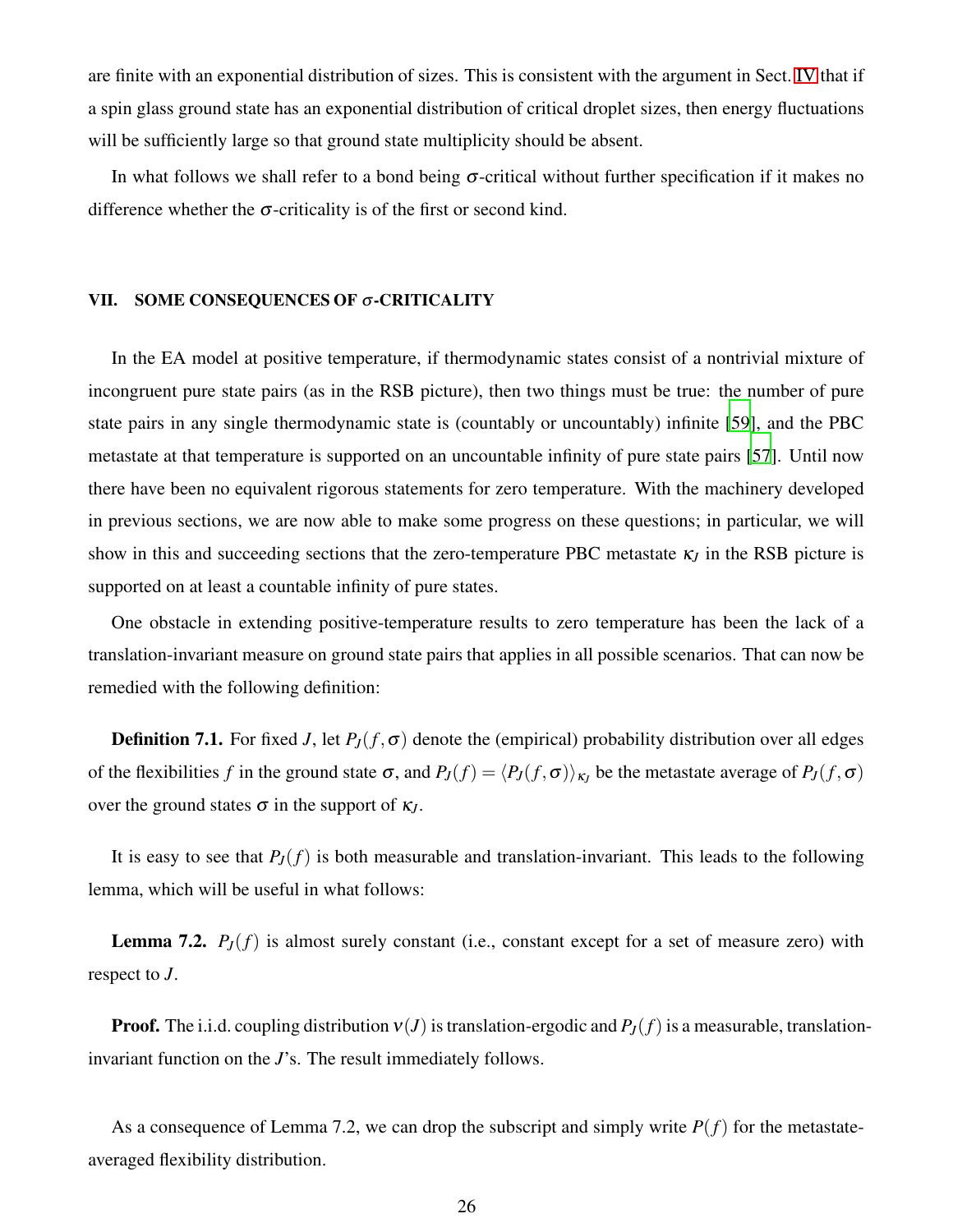# A. Dependence of  $P_J(f, \sigma)$  on  $\sigma$

One possible use of  $P_J(f, \sigma)$  is to provide a (translation-invariant) way of distinguishing among ground states. The following theorem shows that it does, at least in cases where ground states have a positive fraction of  $\sigma$ -critical edges.

**Theorem 7.3.** Suppose that  $\kappa_j$  is supported on multiple incongruent GSP's  $\sigma$ , and suppose that a subset of  $\sigma$ 's having overall positive weight in  $\kappa$ <sub>*J*</sub> each have a positive fraction of  $\sigma$ -critical edges. Then  $P_J(f, \sigma)$  must have some dependence on  $\sigma$ .

**Proof.** From the assumption of the theorem, there is a set of GSP's  $\sigma$  with positive weight in  $\kappa$ <sub>*J*</sub> with the property that  $\sigma$  has a positive density of  $\sigma$ -critical edges. Let  $b_0$  be an edge that is  $\sigma$ -critical in a set of GSP's with positive weight in  $\kappa_J$ , and suppose its coupling value in *J* is  $J_0$ . Choose one  $\sigma$  within this set, and suppose in this GSP the critical value of  $b_0$  is  $J_c$ ; without loss of generality, let  $J_0 > J_c$ . Because we will be changing (only) the coupling value assigned to  $b<sub>0</sub>$ , we will denote its running coupling value by  $J(b_0)$ . As  $J(b_0)$  is lowered to  $J_c^+$ ,  $\sigma$  will remain unchanged but some fraction (possibly zero) of the GSP's in <sup>κ</sup>*<sup>J</sup>* will have changed due to a critical droplet flip. Focusing only on those GSP's which remain *unchanged*, Lemmas 2.6 and 3.1 and Theorem 6.3 imply that the process of lowering the coupling value of  $b_0$  will have lowered the flexibilities of a positive fraction of edges in a set of  $\sigma$ 's for which  $J(b_0)$  is within the range where  $b_0$  controls the flexibilities of a positive fraction of edges. In all of these  $P_J(f, \sigma)$ will have changed.

If  $\kappa$ *J* is supported on a countable (finite or infinite) set of  $\sigma$ 's, then it is sufficient that  $J(b_0)$  is within this range for a single such  $\sigma$ , given that it will have positive weight in  $\kappa$ <sub>*J*</sub>. This will also be true if  $\kappa$ <sub>*J*</sub> is supported on an uncountable set of states, if one or more such states also has positive weight in <sup>κ</sup>*J*. However, a possible scenario is one in which  $\kappa_J$  is supported on an uncountable set of states, each of which has *zero* weight in <sup>κ</sup>*J*. For this case, the preceding argument needs to be modified.

Suppose then that this scenario holds. Because the edge set  $\mathbb{E}^d$  is countable, by the assumption of the theorem a positive density of bonds will be  $\sigma$ -critical in a set of  $\sigma$ 's with positive weight in  $\kappa$ *J*. Suppose that the critical values of a bond  $b<sub>0</sub>$  with this property are dense within an open interval  $(J_1, J_2) \subset [-J_{\text{max}}, J_{\text{max}}]$ . Choose a coupling value  $J_3 \in (J_1, J_2)$  and an  $\varepsilon > 0$  and let  $J(b_0) \in (J_3, J_3 + \varepsilon)$ . It must be the case that  $J(b_0)$  controls the flexibilities of a positive density subset of  $\sigma$ 's with critical values in this range for *some*  $(J_3, \varepsilon)$  pair with  $J_3$  and  $\varepsilon$  chosen as prescribed, by reasoning similar to that used in the last part of the proof in Theorem 6.3. (This remains true even if there is only a single accumulation point of critical values of  $b_0$  in  $(J_1, J_2)$ .) Therefore in this scenario  $P_J(f, \sigma)$  will also have changed in a set of GSP's with positive weight in <sup>κ</sup>*J*.

Now assume that  $P_J(f, \sigma)$  is independent of  $\sigma$ . This would then require two things: first, that in the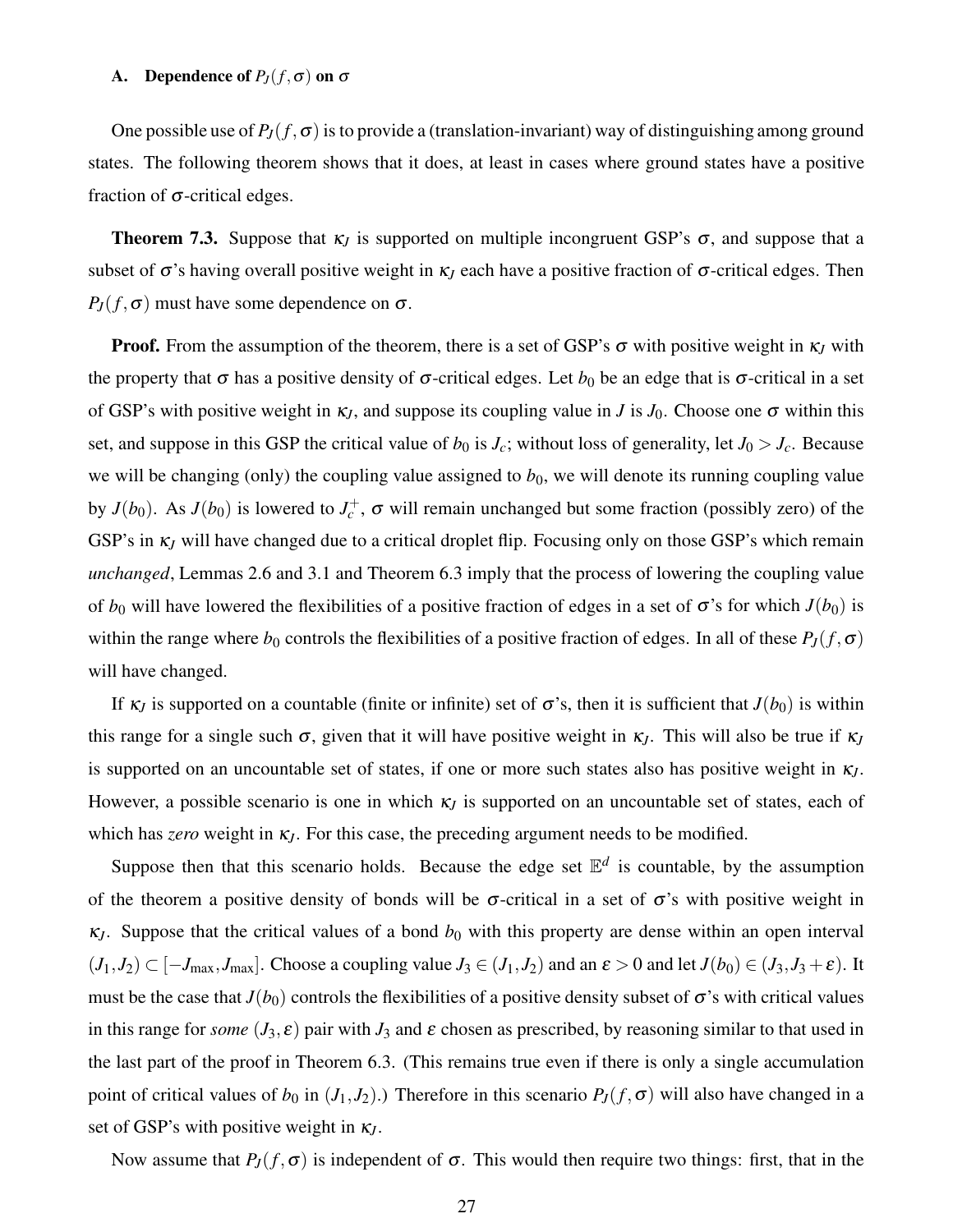GSP's in which a critical droplet has *not* flipped, their  $P_J(f, \sigma)$ 's have all changed in exactly the same way; and second, that in all  $\sigma$ 's in which a critical droplet *has* flipped, as  $J_0 \to J_c^+$  their final  $P_J(f, \sigma)$  has changed identically with those in which no critical droplet flipped. But if these were to happen  $P(f)$  will have changed, violating Lemma 7.2. The only remaining alternative is that with  $\kappa$ *J*-measure one  $P_J(f, \sigma)$ cannot be the same for  $\kappa_J$ -almost every  $\sigma$ .

### B.  $\sigma$ -criticality and ground state multiplicity

The techniques used above can be taken further to show that the existence of  $\sigma$ -criticality is incompatible with the existence of metastates supported on a finite number  $N > 1$  of ground state pairs.

**Theorem 7.4.** Let N denote the number of GSP's on which  $\kappa_j$  is supported, and suppose each GSP has a positive fraction of  $\sigma$ -critical edges. Then either  $N = 1$  or  $N = \infty$ .

**Proof.** Assume  $2 \le N < \infty$ . By assumption some bond  $b_0$  has positive probability of being  $\sigma$ -critical in  $1 \le n \le N$  of the ground state pairs. We can relabel so that this subset of ground state pairs is  $\sigma_1, \sigma_2, \ldots, \sigma_n$ with  $J_{c1} \geq J_{c2} \geq \ldots \geq J_{cn}$ , where  $J_{ci}$  is the critical value of  $J(b_0)$  in ground state pair  $\sigma_i$ .

As in the proof of Lemma 6.4, let  $\pm J_{\text{max}}$  denote the endpoints of the interval in which  $\sigma$ -criticality can occur for  $b_0$ . By Lemma 6.4 and the assumption that there is only a finite number of GSP's in  $\kappa_J$ , the intervals  $[J_c_1, J_{max}]$  and  $[-J_{max}, J_{cn}]$  have nonempty interiors. Choose  $J_0$  so that  $J_{max} > J_0 > J_{c1}$ . It follows from Lemmas 2.6 and 3.1 and Theorem 6.3 that lowering  $J(b_0)$  from  $J_0$  to  $J_c^+$  will lower the flexibilities in  $\sigma_1$  of a positive density of bonds, and hence will change  $P(f, \sigma_1)$ . For the remaining  $\sigma_2 \dots \sigma_n$ , their flexibility distribution will either be changed similarly to that of  $\sigma_1$  or else will be unchanged.

As for the other GSP's in the support of  $\kappa_J$ ,  $P(f, \sigma_i)$  will remain unchanged, because changing the coupling value of a bond can only change  $P(f, \sigma_j)$  if the bond is  $\sigma$ -critical in  $\sigma_j$ . Because *n* is finite, <sup>σ</sup><sup>1</sup> has positive weight in <sup>κ</sup>*J*, and therefore *P*(*f*) will have changed which contradicts Lemma 7.2. This proves the theorem.

Remark. The proof of Theorem 7.4 can be extended to a countable or uncountable infinity of GSP's if there is a gap in their critical values anywhere inside the interval  $[-J_{\text{max}}, J_{\text{max}}]$ . In the absence of an argument that such a gap exists, then *a priori* the set of GSP critical values in either case can be dense in  $[-J_{\text{max}}, J_{\text{max}}]$ , which would then require a different argument to extend Theorem 7.4 to these cases.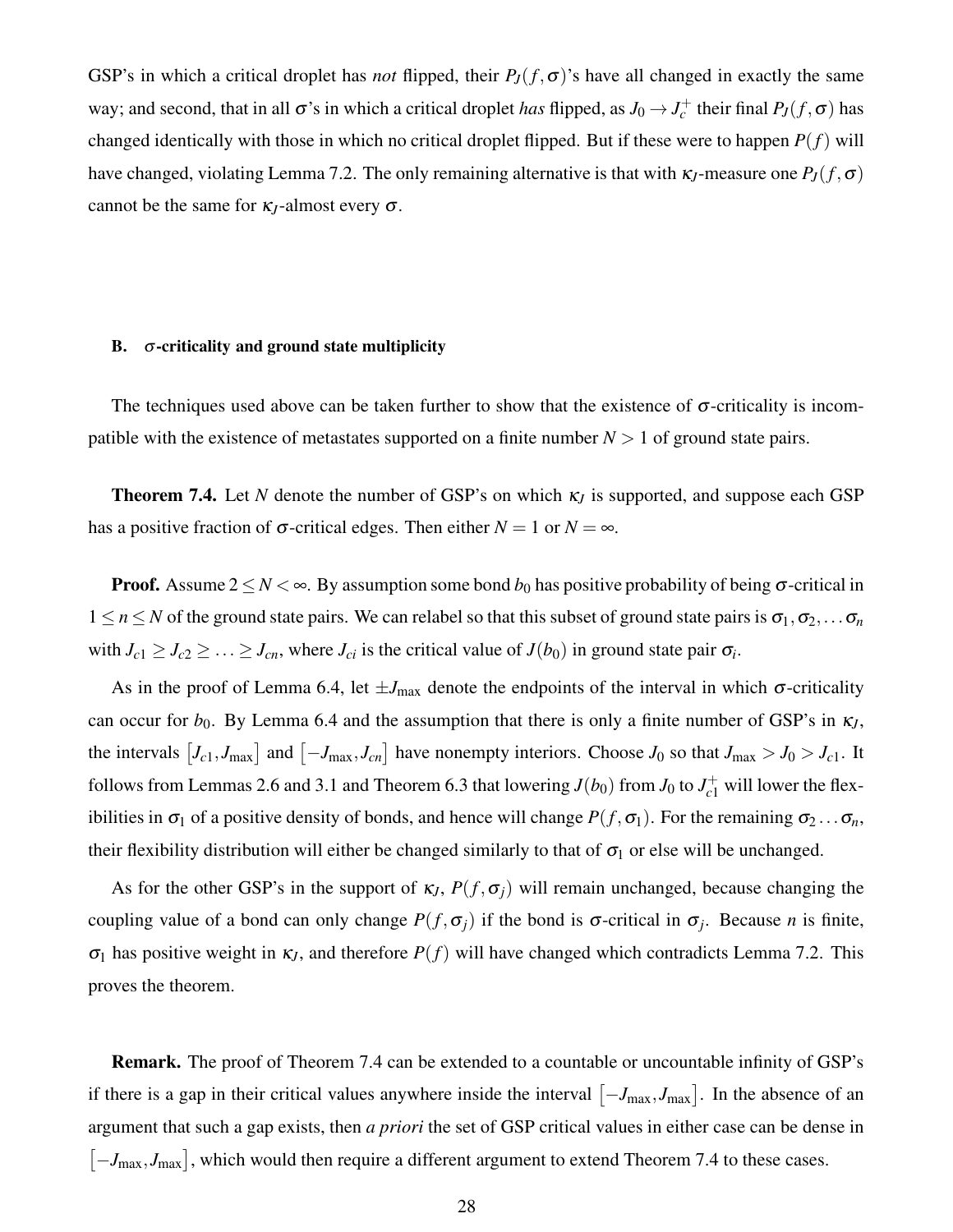# <span id="page-28-0"></span>VIII. GROUND STATE INTERFACES AND CRITICAL DROPLETS

In this section we explore the connection between  $\sigma$ -criticality and GSP interfaces. Our main result is that a necessary condition for RSB to hold in the EA spin glass at zero temperature is that in every GSP there is a positive probability that any edge is  $\sigma$ -critical, and a sufficient condition is a positive probability of any edge being  $\sigma$ -critical of the first kind.

We first make a brief digression. Recall from the discussion in Sect. [V](#page-18-0) that a key feature of the RSB picture is the presence of space-filling,  $O(1)$ -energy excitations — i.e., droplets of overturned spins above an arbitrary GSP selected from <sup>κ</sup>*J*. But if the energy of an excitation in Λ*<sup>L</sup>* increases no faster than  $\sqrt{|\partial \Lambda_L|}$  *and* the excitation is space-filling in the infinite-volume limit, the excitation is necessarily an interface between incongruent ground states [\[46\]](#page-43-23). We will therefore refer to a space-filling, *O*(1)-energy interface between two infinite-volume GSP's as an *RSB interface*. It is primarily the existence of RSB interfaces that distinguishes the RSB picture at zero temperature from all others shown in Table 1.

It is important to remember, though, that numerical results [\[60](#page-44-5)[–62\]](#page-44-6) indicate that the interface between an *arbitrarily selected* pair of GSP's chosen from <sup>κ</sup>*<sup>J</sup>* should, in any viable picture, have a high-energy (i.e., increasing with *L*) interface between them. This is not inconsistent with the RSB prediction that for any GSP  $\sigma$ , arbitrarily chosen from  $\kappa$ <sub>*I*</sub>, there exists a subset of other GSP's that are distant in Hamming space from  $\sigma$ , but in any finite-volume restriction of  $\mathbb{Z}^d$ , no matter how large, are separated from it in energy by a gap of  $O(1)$ .

Returning now to the main discussion, if RSB interfaces exist they should be directly observable. As just noted, numerical evidence [\[60\]](#page-44-5) strongly indicates that in three and higher dimensions the energy change in switching from periodic to antiperiodic boundary conditions scales as a positive power of the system size, so a different procedure must be used to observe RSB interfaces directly. Fortunately two such methods, which appear to lead to the same results, have been proposed. One is due to Palassini and Young (PY) [\[51](#page-43-19)] and the other to Krzakala and Martin (KM) [\[52\]](#page-43-20) (see also [\[63\]](#page-44-7)). Although the two methods (to which we refer the reader to the original references) are different, both are designed to observe large-lengthscale excitations with  $O(1)$  energy above the ground state. And, not surprisingly, the same outcome was indeed observed in [\[51\]](#page-43-19) and [\[52\]](#page-43-20), namely zero-density excitations of  $O(1)$  energy, which led both to propose what is now known as the TNT picture.

However, these results were disputed in [\[64\]](#page-44-8), where use of the PY procedure was claimed to generate positive-density interfaces, i.e., interfaces whose edge set scaled linearly with the volume. We will refer to these finite-volume interfaces between an excitation and ground state as *RSB excitations*; in the infinitevolume limit they become RSB interfaces between two incongruent GSP's. If [\[64](#page-44-8)] is correct that the PY procedure leads to RSB excitations, then one would expect the KM procedure to do the same. For this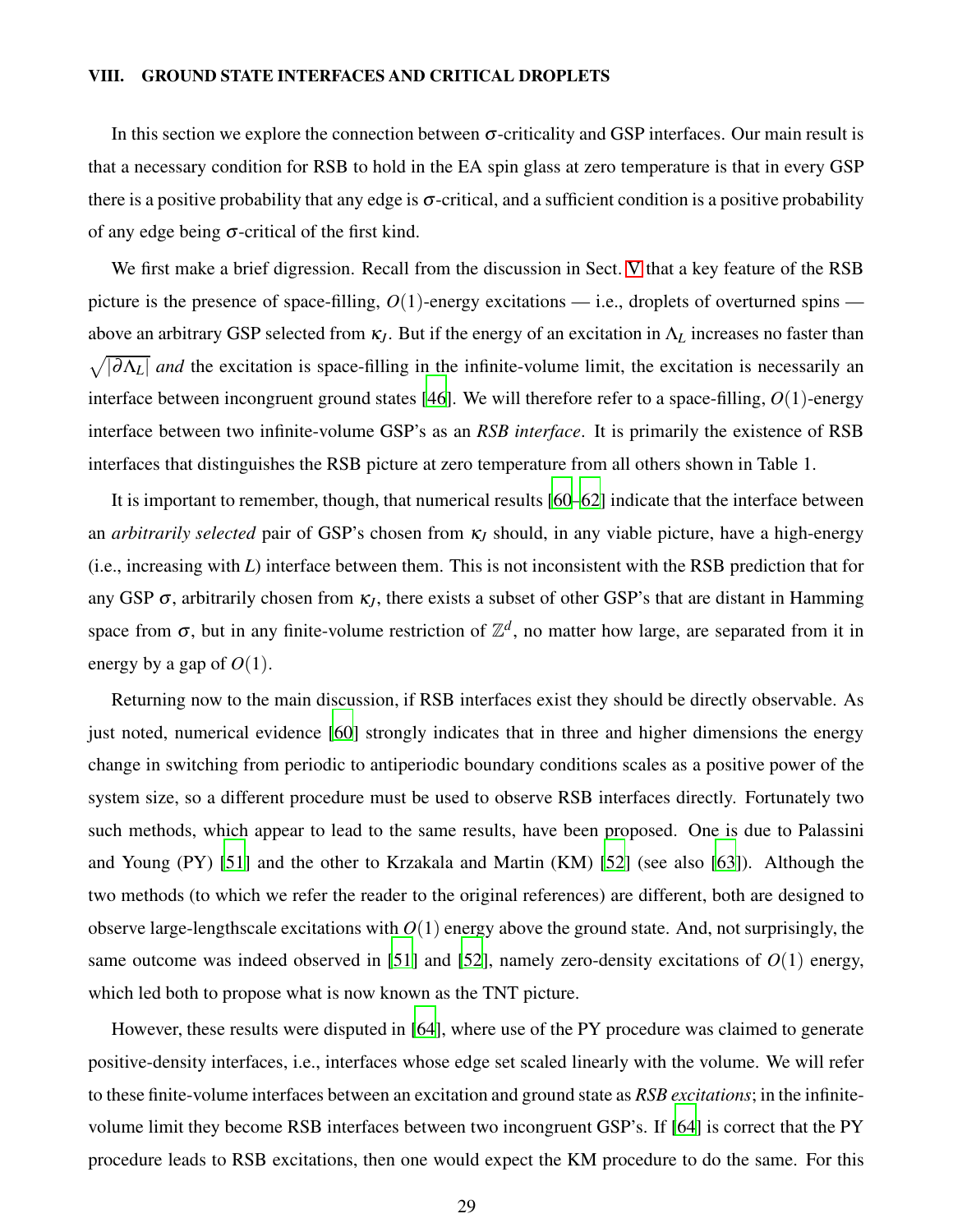reason, when we refer to RSB excitations or interfaces hereafter, we require that they be observable using either the PY or KM methods.

While both methods are expected to lead to the same outcome, for our purposes it is easier to work with the KM procedure, so we briefly describe its essential idea here (adapted to the metastate framework): consider an infinite sequence of volumes  $\Lambda_L$  all with periodic boundary conditions. In any given volume, two spins are independently chosen uniformly at random within Λ*<sup>L</sup>* and forced to assume a relative orientation opposite to that which they had in the ground state pair  $\sigma$ <sub>L</sub> (by "independently" we mean not only that the two spins are chosen independently of each other in any *given* volume, but also that the pair of spins is chosen independently *between* volumes). The resulting excited state, which we will denote by  $\tau_L$ , is then the lowest energy spin configuration in  $\Lambda_L$  in which the chosen pair of spins have the opposite orientation from that in  $\sigma$ <sub>L</sub>.

Both the PY and KM methods suggest the following extension of the zero-temperature PBC. For every volume  $\Lambda_L$  collect the following information:  $\sigma_L$ ,  $\tau_L$  (which will refer to the excited state in either procedure),  $\Delta E_L = E_L(\tau_L) - E_L(\sigma_L) > 0$ , and the edge set corresponding to the interface between  $\sigma_L$  and <sup>τ</sup>*L*. Then because the joint distribution (*JL*,<sup>σ</sup>*L*, <sup>τ</sup>*L*) is invariant under torus translations of Λ*L*, the limiting distribution  $\mu_J$  is translation-invariant on  $\mathbb{Z}^d$  and is itself a kind of metastate containing more information than  $\kappa$ *I* (in fact,  $\mu$ *J* is a special case of the excitation metastate).

What is the significance of the  $\tau_L$ ? It turns out that *in the infinite-volume limit, these all become ground states themselves*. It is not hard to see why this is so. Working within the KM procedure, fix a finite volume  $\Lambda_{L_0}$ , which will serve as a "window" in the sense described in Sect. [III A,](#page-8-1) and study the excited spin configurations inside it generated within Λ*<sup>L</sup>* (with *L* ≫ *L*<sup>0</sup> always). The independentlychosen spins will then move outside of  $\Lambda_{L_0}$  with probability approaching one as  $L \to \infty$ .

Consider one of these  $\Lambda_L$ , and call the two independently chosen spins  $\sigma_1$  and  $\sigma_2$ ;  $\tau_L$  is then the lowestenergy configuration in  $\Lambda_L$  subject to  $\sigma_1$  and  $\sigma_2$  having the opposite relative orientation to what they had in <sup>σ</sup>*L*. But then Eq. [\(2\)](#page-3-2) must hold for any contour or surface completely inside Λ*<sup>L</sup>* that includes either *both* or *neither* of  $\sigma_1$  and  $\sigma_2$ . Because  $\sigma_1$  and  $\sigma_2$  eventually move outside any fixed  $L_0$  in the infinitevolume limit, Eq. [\(2\)](#page-3-2) becomes satisfied in <sup>τ</sup>*<sup>L</sup>* for every closed contour or surface inside *any* window of fixed size, no matter how large. Therefore any infinite-volume spin configuration  $\tau$  which is a convergent subsequence of  $\tau_L$ 's satisfies the definition of an infinite-volume GSP.

Although the argument above was done using the KM procedure, a similar argument leads to the same result for PY. While we exclusively use the KM procedure in this paper, all results obtained for KM should hold equally well for PY. So if, as argued in [\[64](#page-44-8)], these procedures generate space-filling interfaces, then  $\mu$ <sub>*J*</sub> will be supported on *pairs* of GSP's separated by RSB interfaces.

An interesting question arises: although these  $\tau$ 's are in the support of  $\mu$ <sub>*J*</sub>, are they also in the support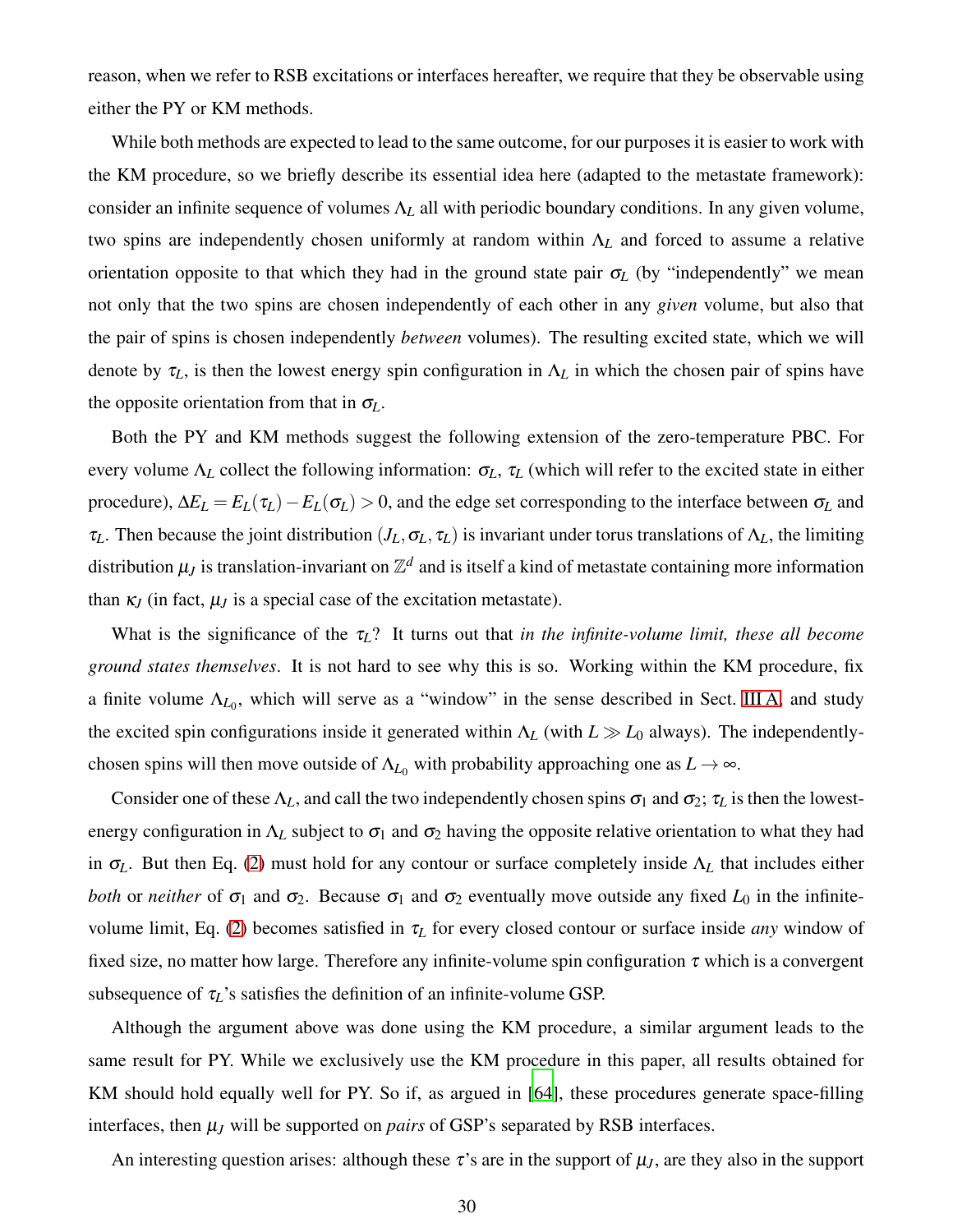of the original  $\kappa_l$ ? In other words, we know from the above argument that the  $\tau$ 's are GSP's of the infinite-volume EA Hamiltonian [\(1\)](#page-3-1). But are they also subsequence limits of an infinite sequence of finite-volume GSP's with periodic boundary conditions? Of course, if all coupling-independent and spin-flip-symmetric boundary condition metastates are the same — which is strongly suspected [\[19](#page-42-20)] but not yet rigorously proved — then the question is immediately answered in the affirmative. In the absence of a proof though, it would be useful to know whether the  $\tau$ 's have this property. The next theorem shows that they do.

**Theorem 8.1.** If the limiting infinite-volume spin configurations  $\tau$  generated from the excited states  $\tau_L$ using the KM or PY procedure have RSB interfaces with the corresponding  $\sigma$ 's, then they are infinitevolume ground states also in the support of <sup>κ</sup>*J*.

**Proof.** The argument above already showed, using the condition [\(2\)](#page-3-2), that the  $\tau$ 's are ground states of the infinite-volume Hamiltonian [\(1\)](#page-3-1). What remains to be shown is that the  $\tau$ 's are also in the support of  $\kappa_J$ . Suppose this is not the case. One can then construct a new metastate  $\kappa'$   $\neq \kappa$ *J* supported solely on the set of  $\tau$ 's. By the assumption of the theorem, these  $\tau$ 's are incongruent with  $\sigma$ 's in the support of  $\kappa_J$ . Now select from  $\mu_J$  a ( $\sigma$ ,  $\tau$ ) pair separated by an RSB interface, with  $\sigma$  in the support of  $\kappa_J$  and  $\tau$  in the support of  $\kappa'_J$ , and examine the fluctuations in their energy difference  $\Delta E_L$  within any volume  $\Lambda_L \subset \mathbb{Z}^d$ . Using Theorem 3.3 from [\[65](#page-44-9)], there is a constant  $c > 0$  such that for any  $\Lambda_L$  sufficiently large,  $\text{Var}(\Delta E_L) \geq c|\Lambda_L|$ , which violates the condition that the energy difference between the selected  $\sigma$  and  $\tau$  is never greater than  $O(1)$  in any  $\Lambda_L$ .

Remark. The proof of Theorem 8.1 shows that the conclusion remains valid for a large class of procedures that generate infinite-volume  $\tau$ 's that are incongruent with some set of  $\sigma$ 's in the support of <sup>κ</sup>*J*.

We turn now to the relation between  $\sigma$ -criticality and RSB interfaces. We begin by showing that a sufficient condition for the presence of RSB interfaces between a GSP  $\sigma$  and (one or more) other GSP's is that a positive density of bonds have space-filling critical droplets in  $\sigma$ .

**Theorem 8.2.** If a GSP  $\sigma$  chosen from  $\kappa$ <sub>*J*</sub> has a positive fraction of edges with space-filling critical droplets, then <sup>σ</sup> will have an RSB interface with one or more other GSP's in <sup>κ</sup>*J*.

Proof. We introduce the following procedure for generating excited states in a given volume Λ*L*. Choose an arbitrary *bond* uniformly at random within  $\mathbb{E}_L$  (the edge set restricted to  $\Lambda_L$ ) and consider the excited state <sup>τ</sup>*<sup>L</sup>* generated by flipping its critical droplet (with *J* remaining fixed). As before, the bond is chosen independently for each Λ*L*.

By assumption, in any  $\Lambda_L$  the procedure defined above has a positive probability of generating a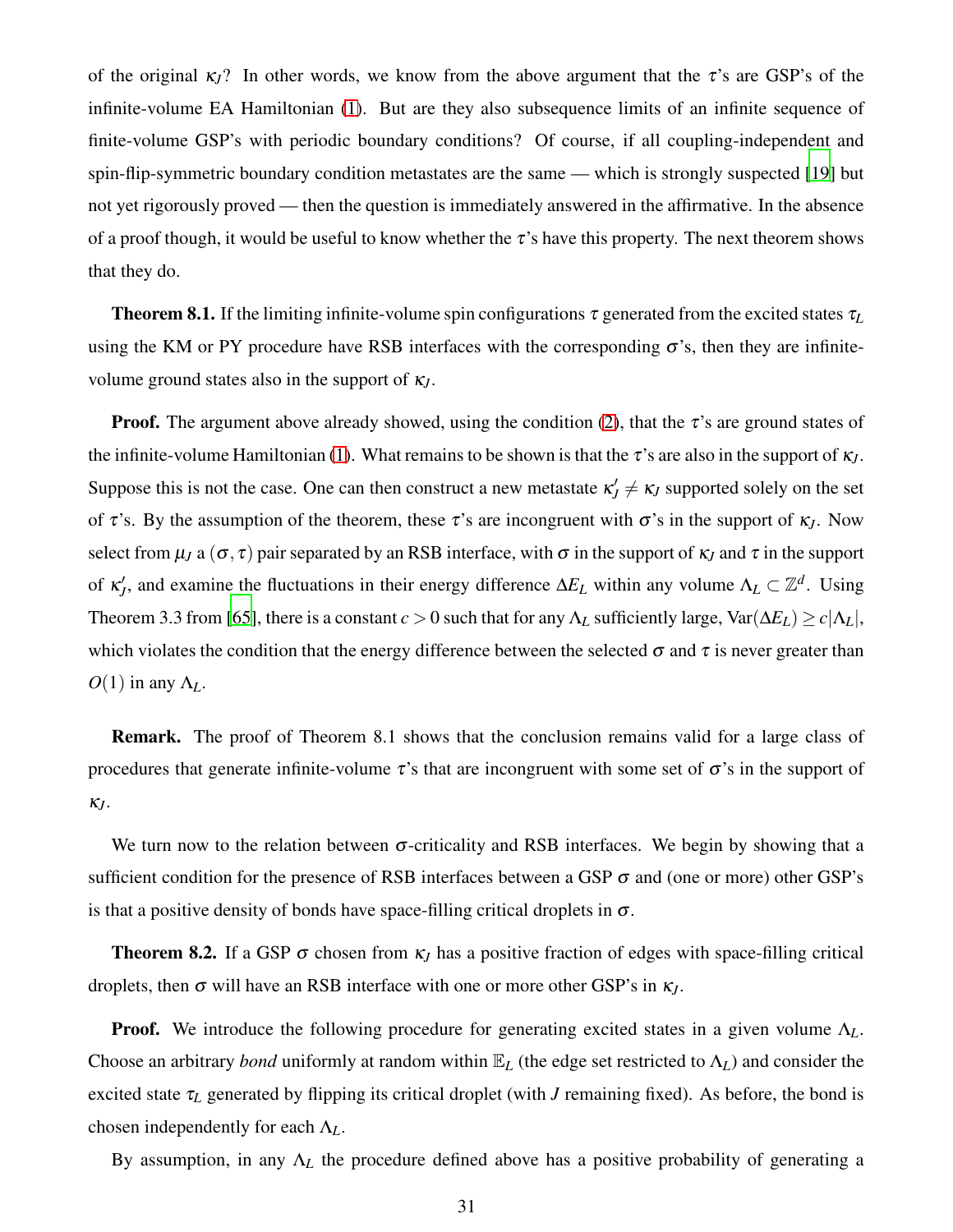positive-density critical droplet, so there is a set of  $\tau_L$  with positive measure in  $\kappa_J$  generated by this procedure having a positive-density interface with the corresponding  $\sigma_L$ . By the usual compactness arguments the set of interfaces between the <sup>τ</sup>*L*'s and <sup>σ</sup>*L*'s will converge to limiting space-filling interfaces in one or more subsequences of  $\Lambda_L$ 's. By construction the energy of the interface in any volume is twice the flexibility of the chosen bond, so in the infinite-volume limit the energy of the generated interface between  $\tau$  and  $\sigma$  remains  $O(1)$  in any finite-volume subset of  $\mathbb{Z}^d$ .

Consider one such bond  $b_1$  chosen in  $\Lambda_L$  which by this procedure generates a  $\tau_L$  having a positivedensity interface with  $\sigma_L$ . By definition the critical droplet is the lowest-energy droplet generated by changing a bond's coupling value past its critical value. Then the condition [\(2\)](#page-3-2) is satisfied in the <sup>τ</sup>*<sup>L</sup>* generated by flipping the critical droplet of  $b_1$  for all closed contours or surfaces *except* those passing through *b*1. But by the same arguments as those leading to Theorem 8.1, the chosen bond will move outside any fixed window with probability approaching one as  $L \rightarrow \infty$ ; so in any fixed volume [\(2\)](#page-3-2) will be satisfied in <sup>τ</sup>*<sup>L</sup>* for sufficiently large *L*. Consequently any infinite-volume <sup>τ</sup> generated by this procedure is itself an infinite-volume GSP of the Hamiltonian [\(1\)](#page-3-1), and by the remark following the proof of Theorem 8.1 it is in the support of <sup>κ</sup>*J*.

Theorem 8.2 shows that the presence of space-filling critical droplets (which by Theorem 6.2 are  $\sigma$ critical) is a sufficient condition for RSB interfaces between GSP's to be present within  $\kappa_l$ . We now consider a necessary condition.

**Theorem 8.3.** If a GSP  $\sigma$  chosen from  $\kappa$ *J* has an RSB interface with one or more other GSP's in  $\kappa$ *J*, then a positive fraction of edges in  $\sigma$  are  $\sigma$ -critical.

Proof. If RSB holds in a given dimension, then by prediction RSB excitations will be observable using the PY or KM procedure in a positive fraction of volumes [\[64\]](#page-44-8); here we will use the KM procedure. Let Λ*<sup>L</sup>* be one of the volumes in which an RSB excitation is generated and call the two spins chosen by the KM procedure  $\sigma_1$  and  $\sigma_2$ . As before call the original GSP  $\sigma_L$  and the excited state pair  $\tau_L$ , and let  $S_{KM}$ denote the interface between  $\sigma_L$  and  $\tau_L$ ;  $S_{KM}$  is an RSB excitation.

Next choose a bond  $b_2 \in S_{KM}$  and consider its critical droplet  $D(b_2, \sigma_L)$ . If the droplet corresponding to  $D(b_2, \sigma_L)$  includes only one of  $(\sigma_1, \sigma_2)$  and its boundary  $\partial D(b_2, \sigma_L)$  is different from  $S_{KM}$  then there's a contradiction, because by definition  $E(\partial D(b_2, \sigma_L)) < E_{S_{KM}}$ , where both energies are computed in  $\sigma_L$  as in [\(2\)](#page-3-2). Therefore, if the critical droplet of  $b_2$  includes only one of  $(\sigma_1, \sigma_2)$ , it is already space-filling. As a consequence, in what follows we will assume that  $\partial D(b_2, \sigma_L)$  encloses both or neither of  $\sigma_1$  and  $\sigma_2$ .

Let  $\tilde{S} = S_{KM} \cap \partial D(b_2, \sigma_L)$ ;  $\tilde{S}$  contains at least  $b_2$  but could contain other bonds as well. Split  $\partial D(b_2, \sigma_L)$  into two pieces,  $\tilde{S}$  and  $\partial D^<$ , such that  $\tilde{S} \cap \partial D^< = \emptyset$  and  $\tilde{S} \cup \partial D^< = \partial D(b_2, \sigma_L)$ . Do the same with *S*<sub>KM</sub>, so that  $\tilde{S} \cap S_{\text{KM}}^{\leq} = \emptyset$  and  $\tilde{S} \cup S_{\text{KM}}^{\leq} = S_{\text{KM}}$ .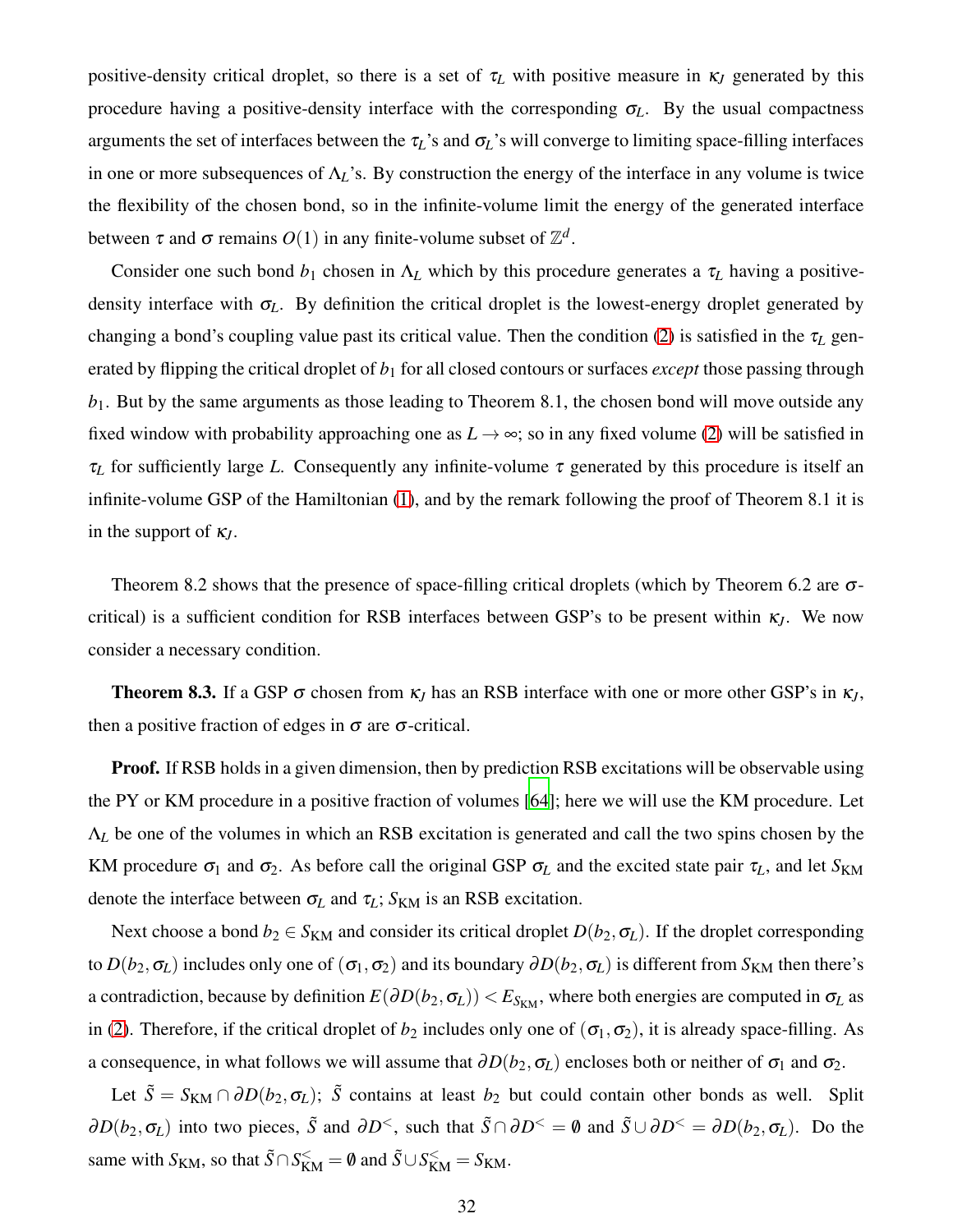Because *b*<sub>2</sub> belongs to both  $S_{KM}$  and  $\partial D(b_2, \sigma_L)$ ,  $E(\partial D(b_2, \sigma_L)) < E(S_{KM})$  so

$$
E(\partial D(b_2, \sigma_L)) = E(\tilde{S}) + E(\partial D^{\le}) < E(S_{\text{KM}}) = E(\tilde{S}) + E(S_{\text{KM}}^{\le}) \Rightarrow E(\partial D^{\le}) < E(S_{\text{KM}}^{\le}). \tag{19}
$$

Additional information can be gained by noting that any surface enclosing a droplet which includes either both or neither of  $\sigma_1$  and  $\sigma_2$  must have positive energy when computed in either  $\sigma_L$  or  $\tau_L$ ; it follows that  $E(\partial D(b_2, \sigma_L)) > 0$  in both the ground and KM spin configurations. Because  $E(\tilde{S})$  has the same magnitude and opposite sign in the two states, it follows that  $E(\partial D^{\lt} > 0$ . We therefore have the inequalities

<span id="page-32-0"></span>
$$
0 < E(\partial D^{\le}) < E(S_{KM}^{\le}).\tag{20}
$$

Next consider another bond  $b_3$  in  $S_{KM}^{\lt}$  (and therefore not in  $\partial D^{\lt}$ ). Its coupling magnitude can be changed (in a direction to bring it closer to its critical value in  $\sigma_L$ ), and the energy  $E(S_{KM}^{\lt} )$  correspondingly lowered, by any amount up to its flexibility  $f(b_3, \sigma_L)$  without affecting either the ground or KM states. Such an operation may or may not lower  $E(S_{KM}^<)$  below  $E(\partial D^<)$ . Suppose it does not. How often can we repeat this procedure without creating a droplet flip?

Suppose a zero fraction of edges are  $\sigma$ -critical; as a consequence if  $S_{KM}$  is space-filling, then any bond whose dual is in  $\partial S_{KM}$  has a critical droplet different from  $S_{KM}$ . Let  $P_{\sigma_L}(b_{i_1},b_{i_2},\ldots,b_{i_n})$ , with *n* fixed and finite, be the probability in  $\Lambda_L$  that any bond in the set  $\{b_{i_1}, b_{i_2}, \ldots, b_{i_n}\}$  is in the critical droplet boundary of at least one other bond in the set. If once again we choose the *n* bonds randomly and independently in each volume  $\Lambda_L$ , then the absence of  $\sigma$ -criticality would ensure that  $P_{\sigma_L}(b_{i_1}, b_{i_2}, \ldots, b_{i_n}) \to 0$  as  $L \to \infty$ , for any fixed, finite *n*.

This conclusion is unchanged if we restrict the chosen bonds to belong to  $S_{KM}^{\lt}$  in any volume in which *S*<sub>KM</sub> is space-filling: because of the absence of σ-criticality,  $\partial D(b_2, σ_L)$  cannot be space-filling, so  $\tilde{S}$ cannot be either; therefore  $S_{\text{KM}}^{\leq}$  must be.

Using the reasoning above, the number  $n$  of such "non-interacting" sets of bonds in  $S_{KM}$  can slowly increase to infinity as  $\Lambda_L \to \infty$ . Changing the magnitude of the coupling associated with one of these bonds has no effect on the flexibility of any of the others as long as no droplet flip occurs in  $\sigma_L$ , so the operation described above can be performed on an increasing number of bonds (as *L* increases) in  $S_{KM}$ .

Therefore, because  $E(S_{\text{KM}}^{\leq}) - E(\partial D^{\leq})$  was  $O(1)$  before changing any coupling values, and the flexibility of every individual bond is also  $O(1)$ , and we can perform the operation described above on  $b_3$ independently on a number *n* of "non-interacting" bonds (with the original  $b_2$  included in this set) that increases with the size of the volume under consideration, it follows that the inequality [\(19\)](#page-32-0) must be eventually violated in sufficiently large volumes. As a consequence, the presence of RSB interfaces is incompatible with the absence of  $\sigma$ -criticality.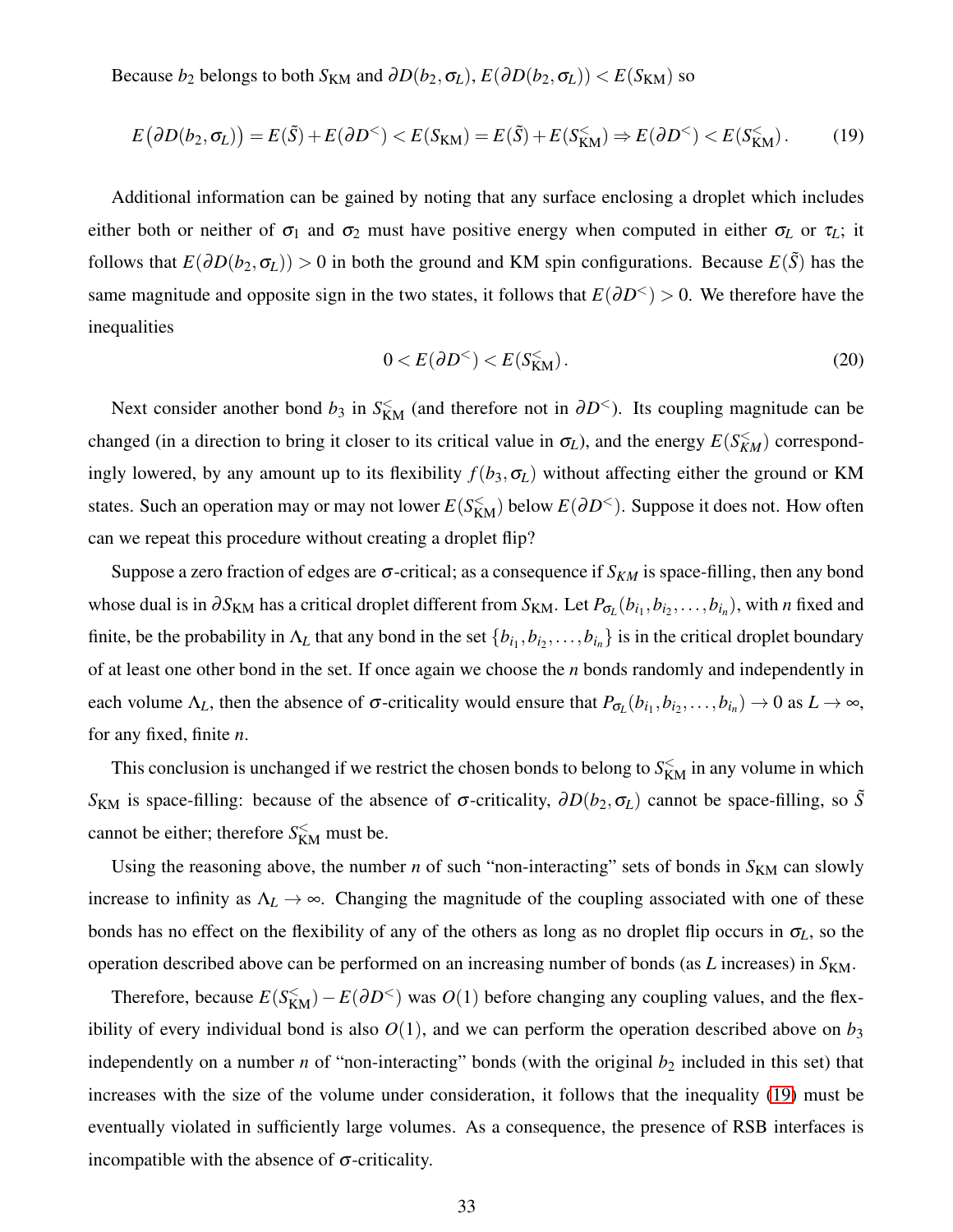Theorems 8.2 and 8.3 can be combined as the following theorem:

Theorem 8.4. RSB interfaces between ground states in the zero-temperature periodic boundary condition metastate  $\kappa_l$  are present if each  $\{\sigma\}$  has a positive density of bonds which have a space-filling critical droplet, and only if each  $\sigma$  has a positive density of bonds which are  $\sigma$ -critical.

We conclude our discussion on the connection between RSB and  $\sigma$ -criticality with a theorem on ground state multiplicity in the RSB picture. It is well known that RSB is a many-state picture [\[33](#page-43-24)] based on the correspondence between replicas and pure states [\[30,](#page-43-25) [33\]](#page-43-24), and it has been rigorously established that the positive temperature PBC metastate is supported on an uncountable infinity of pure states [\[57\]](#page-44-2); but we are unaware of any rigorous results on GSP multiplicity in the RSB picture at zero temperature. (There is, however, a rather surprising result [\[66](#page-44-10)] about GSP multiplicity in the infiniterange SK model [\[42](#page-43-11)], in which it was shown that with appropriate subsequence limits *every* infinitevolume spin configuration is a ground state.) With the correspondence between RSB and  $\sigma$ -criticality established in this section, however, we can now state the following theorem:

Theorem 8.5. If RSB holds in some dimension, then in that dimension the zero-temperature PBC metastate  $\kappa$ *I* is supported on infinitely many incongruent GSP's.

Proof. By the Theorem in Sect. 6 of [\[46](#page-43-23)] and Theorem 1 of [\[48](#page-43-16)[–50\]](#page-43-18), the presence of space-filling interfaces with energy scaling no faster than *L* (*d*−1)/2 along the interface requires <sup>κ</sup>*<sup>J</sup>* to be supported on  $N > 2$  incongruent ground state pairs. By Theorem 8.3, if RSB holds in some dimension, then there is positive probability that any edge is  $\sigma$ -critical. Theorem 7.4 then requires that either  $N = 1$  or  $N = \infty$ ; therefore  $N = \infty$ .

Theorem 8.5 does not specify whether <sup>κ</sup>*<sup>J</sup>* is supported on a countable or uncountable infinity of GSP's. Based on the rigorous result of an uncountable infinity of pure states at positive temperature [\[57\]](#page-44-2), however, we are prepared to make the following conjecture:

Conjecture 8.6. If RSB holds in some dimension, then in that dimension the zero-temperature PBC metastate  $\kappa$ <sub>*I*</sub> is supported on an uncountable infinity of incongruent GSP's.

### <span id="page-33-0"></span>IX. CRITICAL DROPLETS AND GROUND STATE MULTIPLICITY

We saw in the previous section that  $\sigma$ -criticality of the first kind — i.e., a positive probability of an edge having a space-filling critical droplet in a ground state — is a sufficient condition for RSB to hold in the EA model in a given dimension. While the presence of  $\sigma$ -criticality of the second kind would be enough to provide a necessary condition, it is unclear whether it is also sufficient for RSB to be present.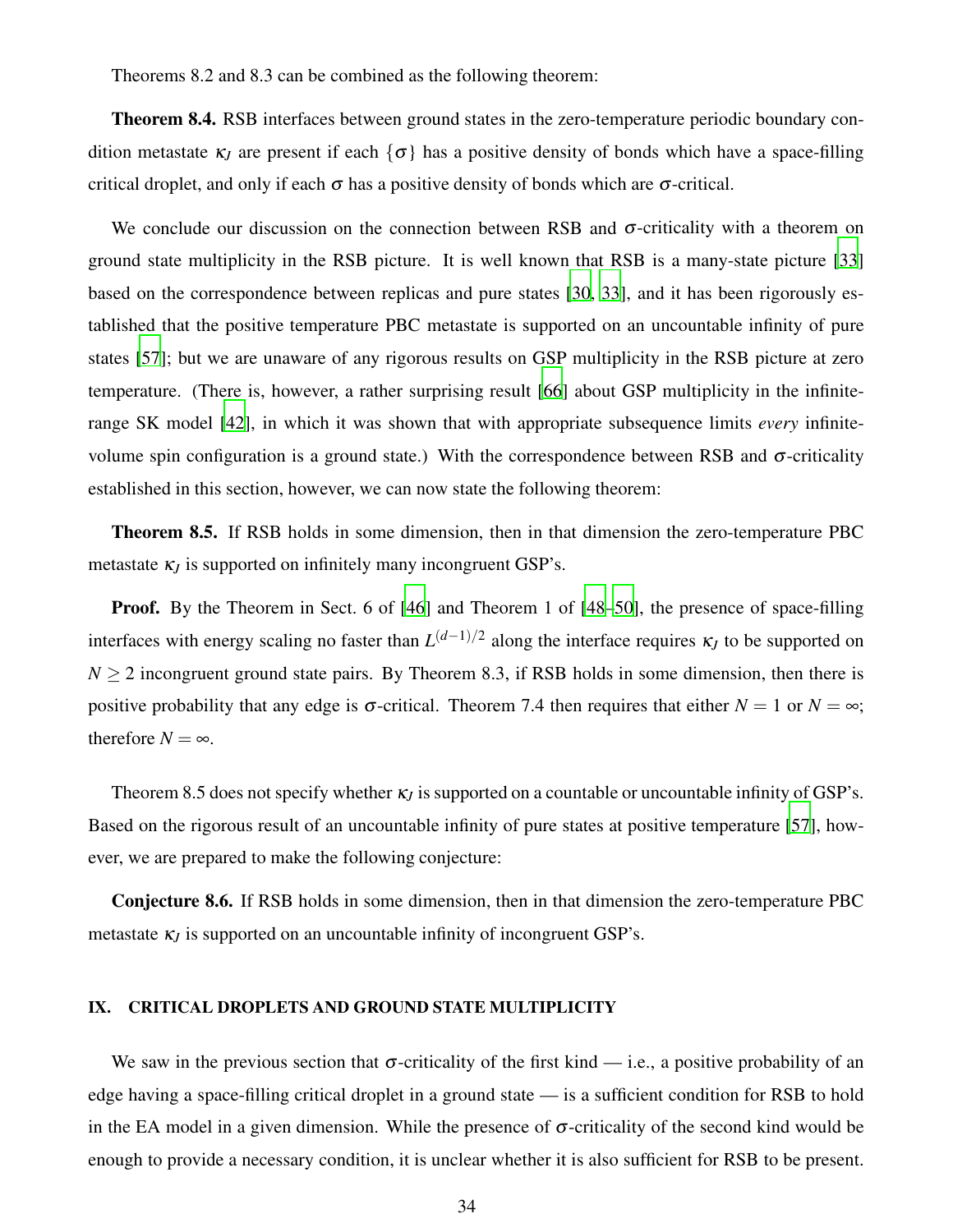One might then speculate whether the presence of  $\sigma$ -criticality of the second kind combined with absence of the first kind might lead to a different picture, such as chaotic pairs, or even (less plausibly) scalingdroplet or TNT.

To address this question we take a step back and ask whether necessary or sufficient conditions can be found for multiple incongruent GSP's to be present at all, *regardless* of which picture results.

As in earlier sections, our interest is in GSP multiplicity that is observable using straightforward and standard physical procedures. The usual approach is to ask whether changing the boundary conditions "at infinity" can change the spin configuration (other than a global flip) inside a large but fixed finite window centered at the origin. Here "changing the spin configuration" means that some bond inside the window changes its state from satisfied to unsatisfied or vice-versa.<sup>1</sup>

This leads to the following definition:

**Definition 9.1.** Consider an infinite sequence of volumes  $\Lambda_L$ , with  $L \to \infty$ . If, in a positive fraction of these volumes, a change in boundary condition from periodic to antiperiodic changes the spin configuration inside any (large, but small compared to  $\Lambda_L$ ) fixed window centered at the origin, then we will say that the zero-temperature periodic boundary condition metastate <sup>κ</sup>*<sup>J</sup>* is supported on observably multiple ground state pairs.

Remark. As noted in Sect. [IV,](#page-14-0) it was proved in [\[45](#page-43-14)] that the distinct ground state pairs generated in this way are necessarily mutually incongruent. In the rest of the paper "multiple ground state pairs" will mean observably multiple.

It will be important to keep in mind that with probability one any two metastates generated by choosing *either* periodic or antiperiodic boundary conditions for each Λ*L*, independently of the couplings and *L*, are equal to each other [\[19](#page-42-20)]. The method of proof further implies a stronger result, namely that the same is true for boundary conditions that, in any *single* volume Λ*L*, choose (again independently of the couplings, etc.) periodic boundary conditions for some pairs of opposite boundary spins and antiperiodic for others. By "opposite boundary spins" we mean spins  $(\sigma_1, \sigma_2)$  that have the same coordinates in  $(d-1)$  dimensions and coordinates  $(-L/2,+L/2)$  in the  $d<sup>th</sup>$  dimension. This stronger result will be useful in what follows, and will be included as a theorem below after some preliminary discussion.

We first take a closer look at the process of switching from periodic to antiperiodic boundary conditions along a *single* direction in a specific volume. Consider the edge set *E<sup>L</sup>* comprising all bonds connecting two sites *x* and *y* with *x* and *y* both in  $\Lambda_L$ , and the set  $\partial E_L$  consisting of bonds connecting sites *u* and *v* with  $u \in \Lambda_L$  and  $v \in \partial \Lambda_L$ . The two sets are distinct; we will refer to bonds belonging to  $E_L$  as "interior bonds" and those belonging to <sup>∂</sup>*E<sup>L</sup>* as "boundary bonds".

<sup>&</sup>lt;sup>1</sup> This means that with positive probability the number of edges undergoing such a change scales like the volume of the window.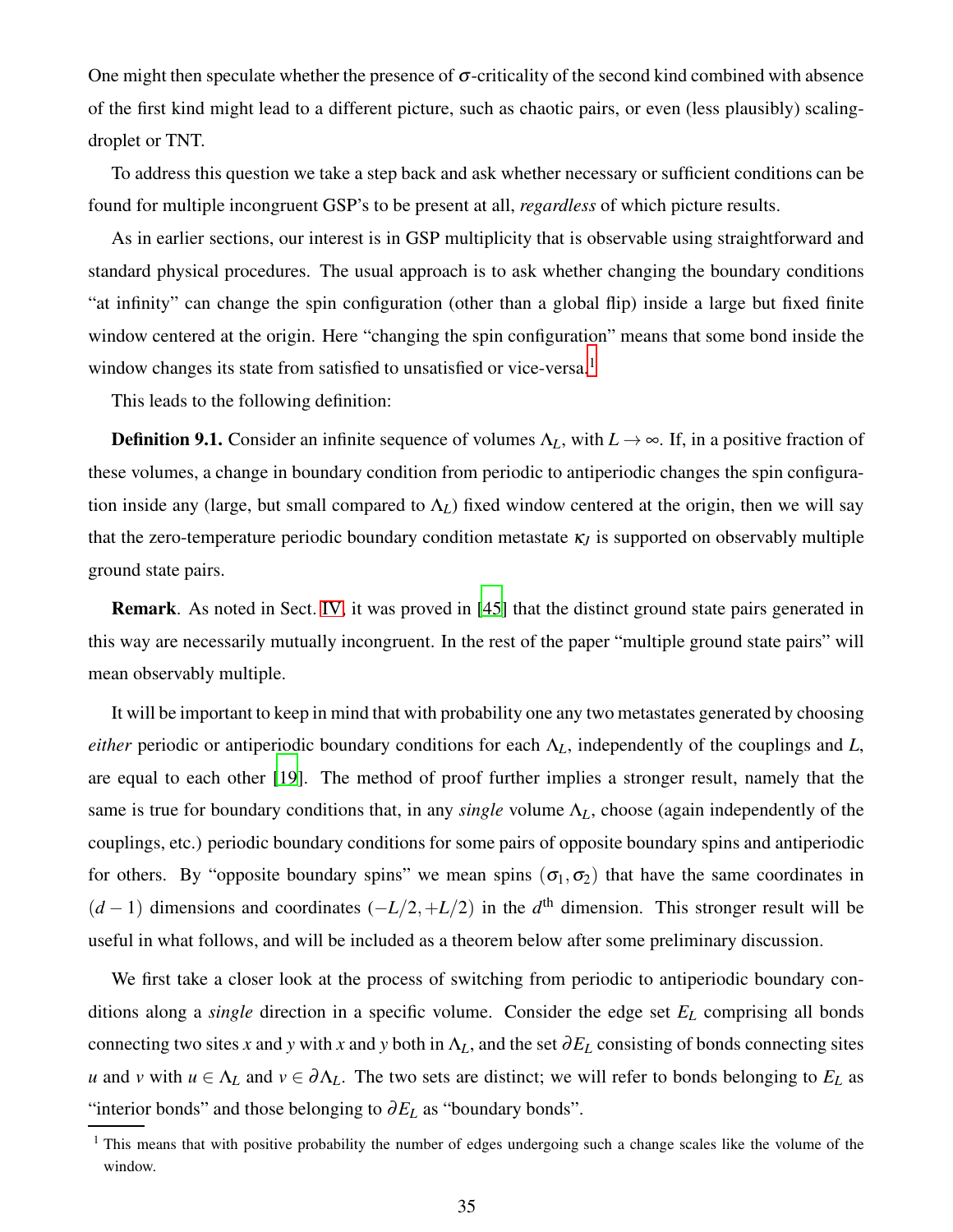It has long been recognized that switching from periodic to antiperiodic boundary conditions along a single direction is equivalent to restoring periodic boundary conditions everywhere on <sup>∂</sup>Λ*<sup>L</sup>* while simultaneously reversing the signs of all couplings  $J_{xy}$  corresponding to boundary bonds in  $\partial E'_{L}$ , where  $\partial E'_L \subset \partial E_L$  consists of the set of boundary bonds along a single side (in two dimensions) or face (in higher dimensions) belonging to <sup>∂</sup>Λ*L*. This result follows from the invariance of [\(1\)](#page-3-1) with respect to the gauge transformation  $\sigma_x \to -\sigma_x$  simultaneously with  $J_{xy} \to -J_{xy}$  for all *y* satisfying  $||x-y|| = 1$ .

An immediate consequence of the above observation is that the change of spin configuration inside  $\Lambda_L$ , due to switching the signs of the *J<sub>xy</sub>* corresponding to boundary bonds  $b_{xy}$  in  $\partial E'_L$ , is determined by the critical droplet size distribution in ground states belonging to the support of <sup>κ</sup>*J*. To see this, note that a global change in sign of all couplings along a face of <sup>∂</sup>Λ*<sup>L</sup>* yields the same interior configuration as locally changing the same set of couplings one at a time, each time letting the spins rearrange to the new GSP, and going on to the next. After every coupling change from  $J_{xy} \rightarrow -J_{xy}$  in a boundary bond, one of two things happens: either the bond's critical value is not crossed, so the bond's critical droplet does not flip, and the GSP remains unchanged; or else<sup>2</sup> the bond's critical value is crossed, flipping the bond's critical droplet thereby leading to a new GSP inside Λ*<sup>L</sup>* (but not necessarily changed inside the window). As already noted, the GSP following each coupling sign reversal is the same as would result with the original *J* and a change of boundary condition from periodic to antiperiodic on the corresponding opposite spin pair. Sign reversals notwithstanding, any new GSP generated in this way remains in the support of the original  $\kappa$ <sub>*J*</sub>, as a consequence of the following theorem:

Theorem 9.2 (Newman-Stein) [\[19\]](#page-42-20). Any two metastates generated by an infinite sequence of volumes with different boundary conditions are the same if the two boundary conditions on each volume are related by a gauge transformation.

Clearly, if changing from periodic to antiperiodic BC's on only a subset of opposite spin pairs in a positive fraction of volumes leads to a change of spin configuration inside a fixed window, then there also exist multiple incongruent GSP's in the support of  $\kappa_J$ . This leads to the following theorem:

Theorem 9.3. The presence of <sup>σ</sup>-criticality of *either* kind is a sufficient condition for the existence of multiple observable ground state pairs in the support of <sup>κ</sup>*J*.

**Proof.** Consider a volume  $\Lambda_L$  along with a fixed window  $\Lambda_{L_0}$ , both centered at the origin and with 1 ≪ *L*<sup>0</sup> ≪ *L*. By Definition 9.1 and the remark following, if there are two or more incongruent GSP's in the support of  $\kappa$ <sub>*J*</sub> then there is positive probability that a change from periodic to antiperiodic boundary conditions for one or more pairs of opposite boundary spins along one direction will effect a change in the spin configuration inside  $\Lambda_{L_0}$ .

<sup>&</sup>lt;sup>2</sup> Some coupling's sign reversal will lead to a critical droplet flip in any GSP; otherwise [\(2\)](#page-3-2) will be violated if all couplings along a closed surface reverse sign.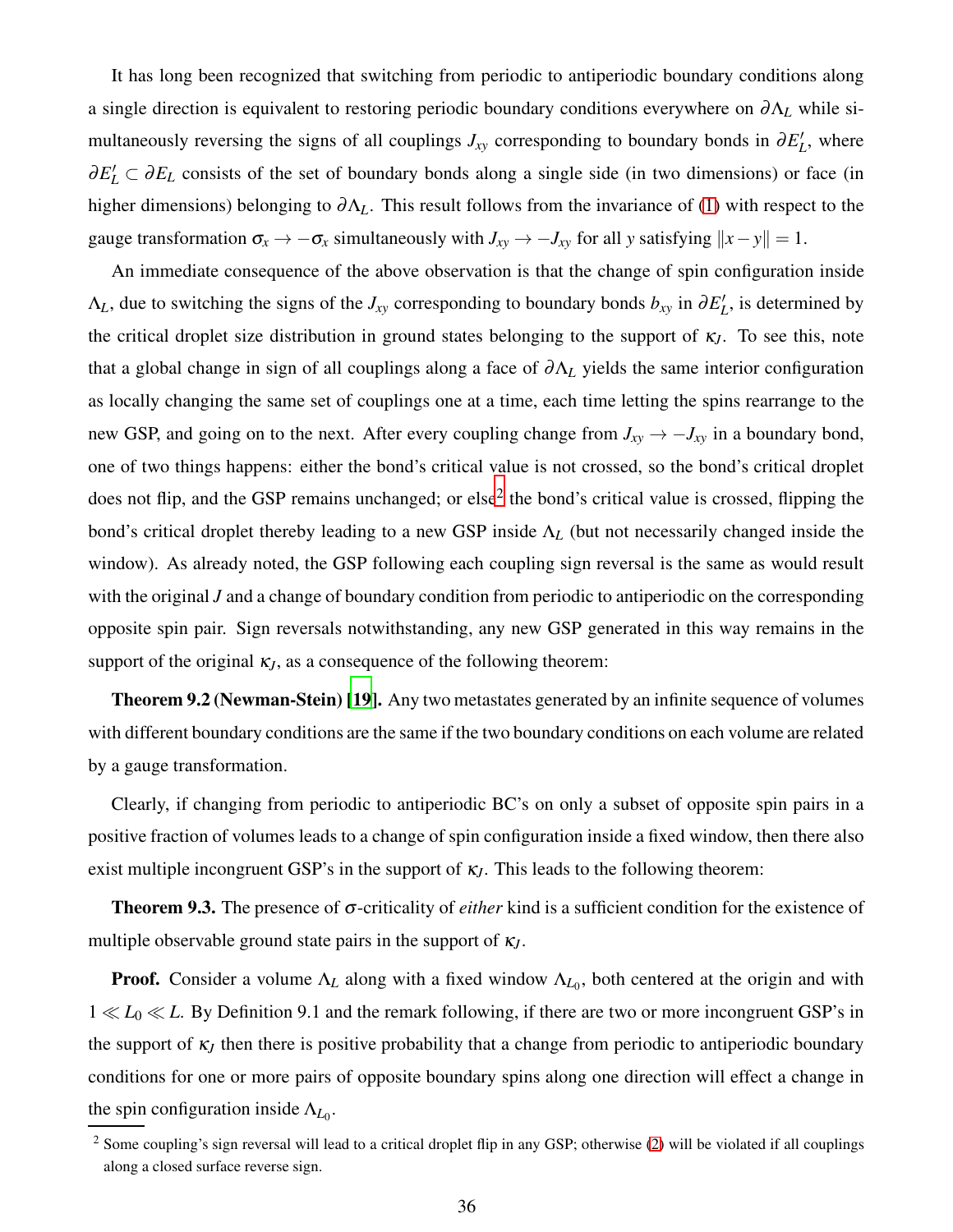From Theorem 8.2 we already know that  $\sigma$ -criticality of the first kind is a sufficient condition for GSP multiplicity. Suppose this is absent but  $\sigma$ -criticality of the second kind is present. From the discussion above, switching any pair of opposite boundary spins from periodic to antiperiodic is equivalent to changing the sign of the coupling of a single bond in  $\partial E'_{L}$ . Let  $E_{L_0}$  denote the set of all bonds  $b_{xy}$  such that  $x \in \Lambda_{L_0}$  and  $y \in \Lambda_{L_0}$ . Because of the presence of  $\sigma$ -criticality of the second kind, a bond has positive probability of belonging to the critical droplet boundary of a positive density of bonds in E*L*; so changing the sign of a coupling on a boundary bond arbitrarily far away has positive probability of causing a bond in  $E_{L_0}$  to change its state from satisfied to unsatisfied or vice-versa. There is then positive probability that the spin configuration inside  $\Lambda_{L_0}$  will change when the BC's of any  $\Lambda_L$  (with  $L > L_0$ ) are changed from periodic to (partially or fully) antiperiodic. This completes the proof.

We next consider a necessary condition for observing incongruent GSP's in <sup>κ</sup>*J*. As discussed above, the equivalence between changing boundary conditions and flipping the signs of boundary couplings one at a time suggests that the observation of multiple GSP's requires the existence of critical droplets of arbitrarily large size. This will certainly occur if  $\sigma$ -criticality is present, but it might also occur in its absence.

To proceed, we introduce the following quantities. Let  $K^*(b, \sigma)$  denote the number of bonds in  $\mathbb{E}^d$ whose critical droplet boundaries in  $\sigma$  pass through *b*. Then for  $k = 1, 2, 3...$  define  $P(k, \sigma)$  to be the fraction of bonds  $b \in \mathbb{E}^d$  such that  $K^*(b, \sigma) = k$ , and let

$$
E_{\sigma}[K^*] = \sum_{k=1}^{\infty} k P(k, \sigma).
$$
 (21)

That is,  $E_{\sigma}[K^*]$  is the average number of bonds whose critical droplet boundaries a typical bond belongs to in the GSP  $\sigma$ . We then define the following:

Definition 9.4. A ground state <sup>σ</sup> will be called <sup>σ</sup>-*subcritical* if <sup>σ</sup>-criticality of either kind is absent, but  $E_{\sigma}[K^*] = \infty$ .

**Remark.** A GSP will be  $\sigma$ -subcritical if, for instance, a positive fraction of bonds belong to the critical droplet boundaries of an infinite, *zero-density* set of other bonds. Neither <sup>σ</sup>-criticality nor <sup>σ</sup>-subcriticality will be present if  $P(k, \sigma)$  falls off faster than  $k^{-(2+\epsilon)}$  for any  $\epsilon > 0$  as  $k \to \infty$ .

If σ-criticality and σ-subcriticality are both absent, i.e.,  $E_{\sigma}[K^*] < ∞$ , then a fraction one of all bonds belong to the critical droplet boundary of only a finite number of other bonds (the converse of course is not necessarily true). If this were to occur, then, as we argue below, the spin configuration in any fixed finite window should not be affected by changing the boundary condition from periodic to antiperiodic in a volume whose boundaries are sufficiently far from the window.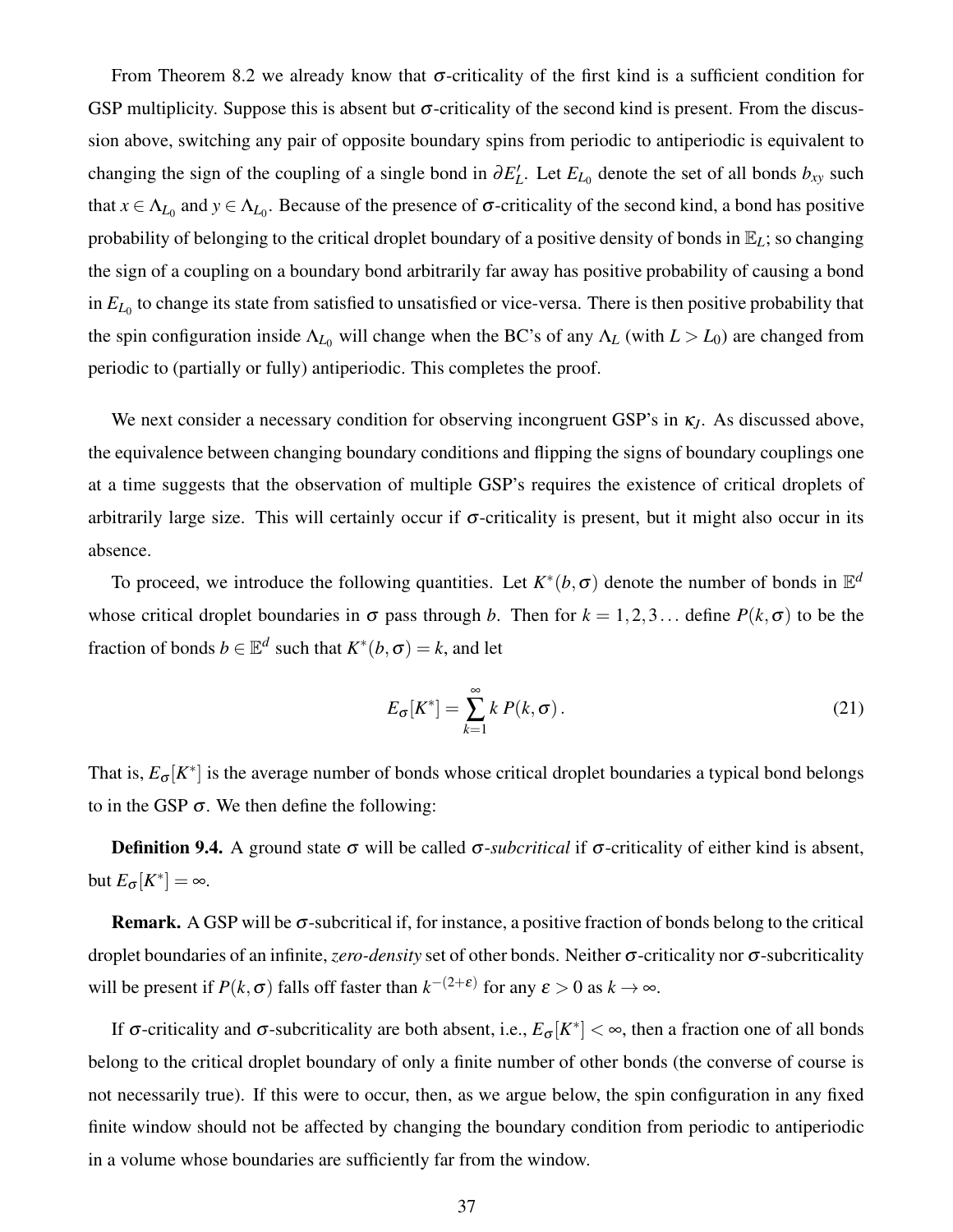To test this conjecture, we define the following. As in the proof of Theorem 9.3, consider a volume Λ*<sup>L</sup>* along with a fixed window  $\Lambda_{L_0}$ , both centered at the origin and with  $1 \ll L_0 \ll L$ . The underlying probability space for the discussion here is the one corresponding to the choice of the coupling configuration *J*. Then let  $\mathscr{A}_L$  denote the event that switching from periodic to antiperiodic boundary conditions, either along all of  $\partial E'_L$  or else a subset of  $\partial E'_L$ , changes the spin configuration inside the window  $\Lambda_{L_0}$  such that there is some subset of bonds belonging to  $E_{L_0}$  which change their status from satisfied to unsatisfied, or vice-versa, in the new ground state spin configuration.

Next, order the *n* couplings in  $\partial E'$  from 1 to *n* (which index is assigned to which particular coupling in  $∂E'$ <sub>L</sub> is immaterial so long as every coupling is assigned one and only one index, and each coupling's index is distinct from all the others). Let  $\mathscr{B}_{L,i}$ ,  $i = 1, \ldots, n$  be the event that, with periodic boundary conditions on  $\partial \Lambda_L$ , changing the sign of the *single* coupling *J<sub>i</sub>* assigned to a bond  $b_i \in \partial E'_L$ , while leaving all other couplings unchanged from *J*, changes the spin configuration inside  $\Lambda_{L_0}$  such that there is some subset of bonds belonging to  $E_{L_0}$  which change their status from satisfied to unsatisfied, or vice-versa, in the new ground state spin configuration. In other words, the event  $\mathscr{B}_{L,i}$  occurs when the critical droplet of  $b_i \in \partial E'_L$  penetrates the window  $\Lambda_{L_0}$ .

Finally, again with periodic boundary conditions on <sup>∂</sup>Λ*L*, reverse the sign of couplings 1,...,*i*, one at a time in order of index. The event  $\mathcal{C}_{L,i}$  then occurs if changing the sign of the *i*<sup>th</sup> boundary coupling changes the spin configuration inside  $\Lambda_{L_0}$  from its configuration just before the *i*<sup>th</sup> coupling sign was flipped.

Several relations follow from the above definitions, for a fixed volume  $\Lambda_L$  with  $n = |\partial E'_L|$  boundary bonds along one face:

- (a)  $\mathscr{A}_L = \bigcup_{i=1}^n \mathscr{C}_{L,i};$
- (b)  $\mathscr{B}_{L,1} = \mathscr{C}_{L,1};$
- (c) Using gauge-invariance as above,  $P(\mathcal{B}_{L,i}) = P(\mathcal{C}_{L,i}).$

From (a) and (c) above we obtain the union bound

$$
P(\mathscr{A}_L) = P\left(\bigcup_{i=1}^n \mathscr{C}_{L,i}\right) \le \sum_{i=1}^n P(\mathscr{C}_{L,i}) = \sum_{i=1}^n P(\mathscr{B}_{L,i}).
$$
\n(22)

Now suppose that <sup>κ</sup>*<sup>J</sup>* is supported on multiple incongruent GSP's. If so, then switching from periodic to antiperiodic boundary conditions changes the spin configuration inside  $\Lambda_{L_0}$  in a positive fraction of  $\Lambda_L$ 's. Thus for a large  $\Lambda_L$ ,  $P(\mathcal{A}_L) > c > 0$ , where *c* is independent of *L*, and consequently

<span id="page-37-0"></span>
$$
\sum_{i=1}^{n} P(\mathcal{B}_{L,i}) > c > 0
$$
\n(23)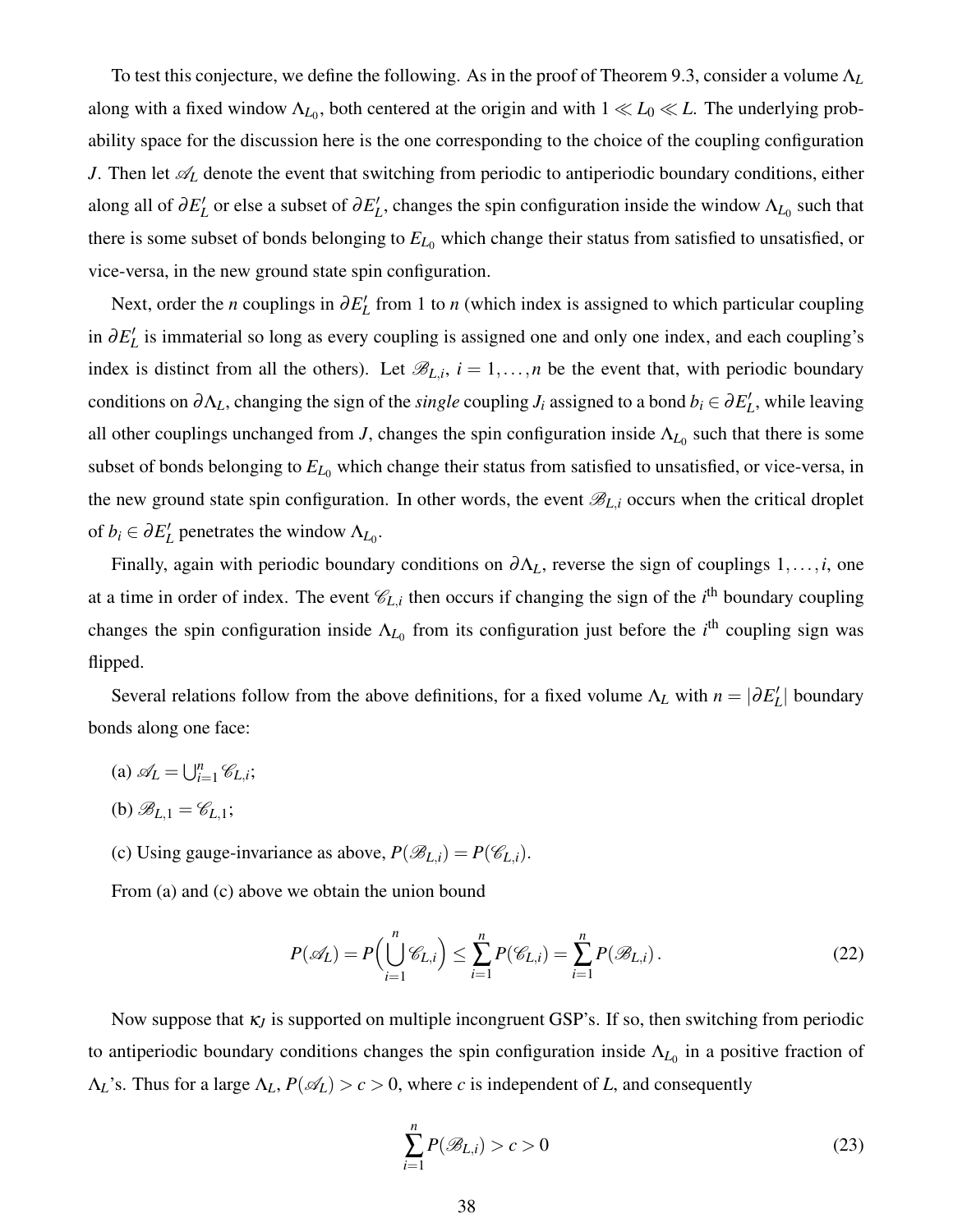independently of *L*.

Now let  $b_0$  be a fixed bond and *b'* be a varying bond located anywhere in  $\mathbb{E}^d$ . Let  $\mathscr{D}_{b',b_0}$  denote the event that the boundary of the critical droplet in  $\sigma$ <sub>*J*</sub> caused by modifying the value of  $J_{b'}$  passes through *b*<sub>0</sub>, and let  $P(\mathscr{D}_{b',b_0})$  denote the probability of occurrence (with respect to  $(J, \sigma_J)$ ) of  $\mathscr{D}_{b',b_0}$ .

Then [\(23\)](#page-37-0) suggests (see the remark following Claim 9.5 below) that

<span id="page-38-1"></span>
$$
P(\mathcal{D}_{b',b_0}) > C||b'-b_0||^{-(d-1)}
$$
\n(24)

where  $0 < C < \infty$  is some constant and  $||b' - b_0||$  denotes the Euclidean distance between *b'* and *b*<sub>0</sub>.

Finally, if  $E_{J,\sigma}[\cdot]$  denotes the average both over couplings *J* and  $\sigma$ 's from  $\kappa_J$ , then [\(24\)](#page-38-1) implies that  $E_{J,\sigma}[K^*(b_0,\sigma)] = \infty$ , which in turn suggests that  $E_{\sigma}[K^*] = \infty$  for (at least) a positive fraction of the  $\sigma$ 's in the metastate for (at least) a positive fraction of the *J*'s. We therefore conclude with the following claim:

**Claim 9.5.** A necessary condition for  $\kappa_J$  to be supported on multiple GSP's is that  $E_{\sigma}[K^*] = \infty$  — i.e., either  $\sigma$ -criticality or  $\sigma$ -subcriticality is present —- in a positive fraction of the GSP's in the support of <sup>κ</sup>*J*.

**Remark.** Although the informal argument above provides convincing evidence that  $E_{\sigma}[K^*] = \infty$  is a necessary condition for multiple GSP's to be in the support of <sup>κ</sup>*J*, we present it as a (nonrigorous) claim rather than a rigorous theorem. This is because the quantities related to  $K^*$  are defined with respect to infinite-volume ground states in the metastate, while [\(23\)](#page-37-0) is a condition on finite-volume ground states. (This is similar to the issue discussed following Eqs. [\(15](#page-17-1) )and [\(16\)](#page-17-0) in Sect. [IV.](#page-14-0)) One could of course define finite-volume equivalents of  $K^*$  and related quantities, but the point of view of this paper is that a coherent picture requires all results to be formulated within the metastate framework.

### <span id="page-38-0"></span>X. SUMMARY AND DISCUSSION

The nature of the spin glass phase has not been settled despite years of investigation and a vast literature. Numerous pictures have been proposed, which differ on fundamental aspects of spin glass equilibrium behavior: multiplicity of pure states at low temperature or ground states at zero temperature; the number and structure of positive-temperature thermodynamic states (i.e., whether each one in the support of the metastate comprises a single pure state pair or a nontrivial mixture of infinitely many incongruent pure state pairs); interface structure and energy; the geometry and energetics of the lowest-energy large-lengthscale excitations above the ground state; and so on.

In this paper we proposed that all of these features are related to the stability of the ground state to a change in coupling value of a *single* bond. This is different from but, as shown in [\[8\]](#page-42-3) and discussed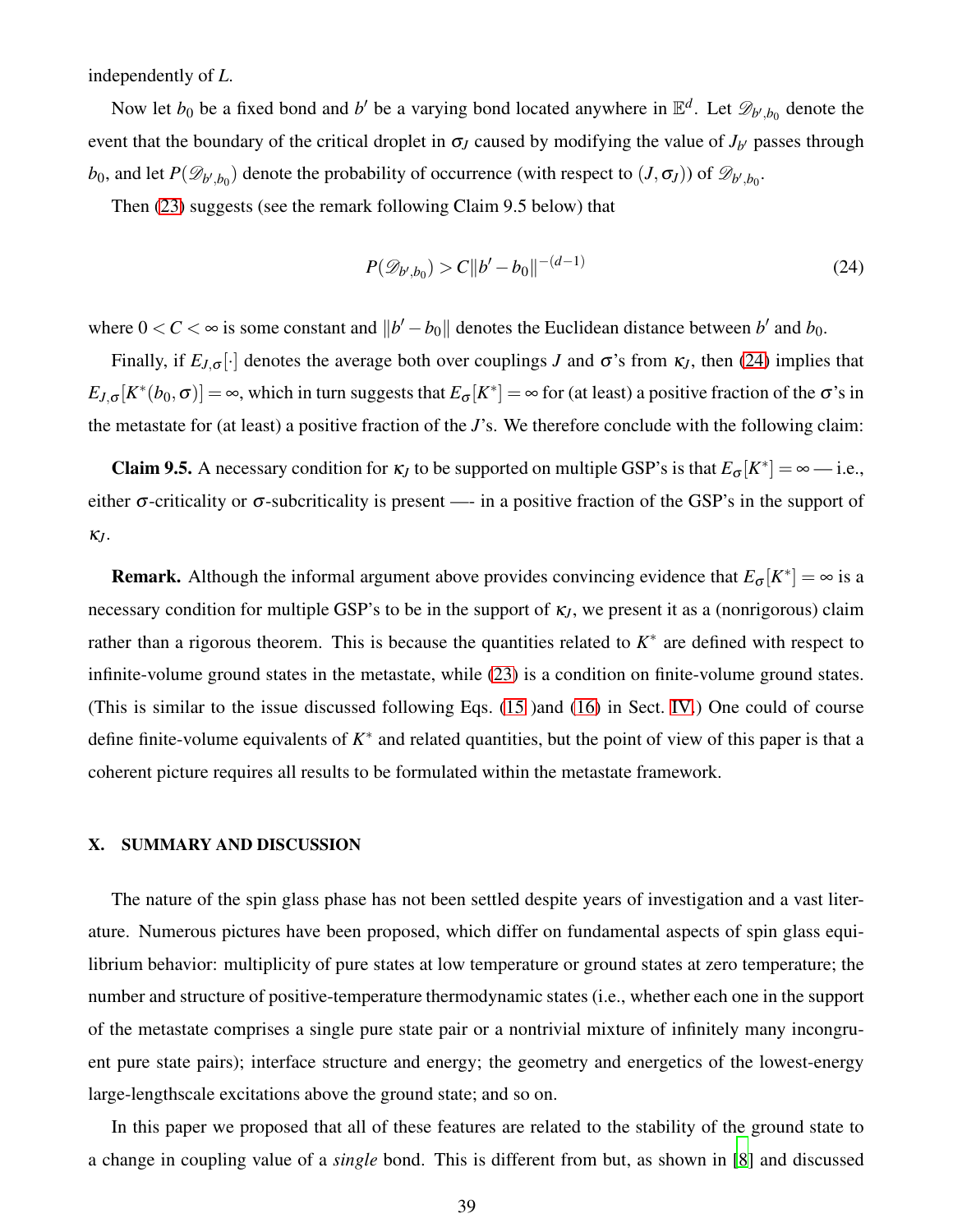in Sect. [IV,](#page-14-0) can be related to the concept of disorder chaos [\[8](#page-42-3)[–13\]](#page-42-4). In this paper the primary objects of interest are the flexibility of a coupling, which is the amount by which the coupling can be varied before forcing a change in the ground state of interest, and the associated bond's critical droplet, which is the droplet flip caused by changing the bond's coupling value. Flexibilities, critical droplets, and associated quantities can be defined both for finite-volume and infinite-volume ground states. There are three spin glass systems, discussed in Sect. [III C,](#page-11-0) for which these quantities are completely or partially understood: the EA model in one dimension, the highly disordered model in all dimensions, and the strongly disordered model in all dimensions.

Our main interest is the EA spin glass within the context of the zero-temperature periodic boundary condition metastate  $\kappa$ <sub>*J*</sub>, defined in Sect. [III A.](#page-8-1) We focused on four prominent conjectures about the nature of the spin glass phase in this model: RSB, scaling-droplet, chaotic pairs, and TNT. These can be categorized and related by the geometry and energy of the large-lengthscale, low-energy excitations above the ground state at zero temperature (see Table 1 in Sect. [V\)](#page-18-0). In order to investigate the connection between these pictures and ground state stability, we introduced the concept of  $\sigma$ -criticality, which measures the extent to which changing the coupling value of a single bond affects the flexibilities of other bonds in the infinite-volume edge set  $\mathbb{E}^d$ . If a bond is  $\sigma$ -critical, then lowering its flexibility by varying its coupling (within some open interval) lowers the flexibilities of a positive density (in  $\mathbb{E}^d$ ) of other bonds.

This can arise in two ways:  $\sigma$ -criticality of the first kind occurs when the critical droplet of a bond is space-filling (i.e., has a positive-density boundary);  $\sigma$ -criticality of the second kind occurs when a bond's critical droplet is not space-filling but it belongs to the critical droplet boundary of a positive density of bonds in  $\mathbb{E}^d$ . One way in which the second kind could occur is if a positive density of bonds have infinite but zero-density critical droplets.

A bond can also be  $\sigma$ -subcritical, meaning that lowering its flexibility also lowers the flexibility of an infinite but *zero-density* set of other bonds. One of our main results, presented in Sect. [IX,](#page-33-0) is that a sufficient condition for ground state pair multiplicity to arise is that GSP's in the support of <sup>κ</sup>*<sup>J</sup>* have a positive density of edges being  $\sigma$ -critical (of either kind), and a likely necessary condition is that GSP's have a positive density of edges being either  $\sigma$ -critical or  $\sigma$ -subcritical.

This last result is a general statement for the EA model and is independent of which picture one assumes describes the spin glass phase. We now turn to the four pictures summarized in Table 1 and how each relates to a different type of ground state stability. It is important to emphasize that Table 1 refers solely to the large-lengthscale excitations which dominate the zero- and low-temperature behavior of the spin glass phase. We already noted in Sect. [VIII](#page-28-0) that *high-energy* space-filling interfaces must also be present in the RSB picture. In principle such interfaces could also coexist with either TNTtype excitations (i.e., infinite, zero-density low-energy excitations) or scaling-droplet-type high-energy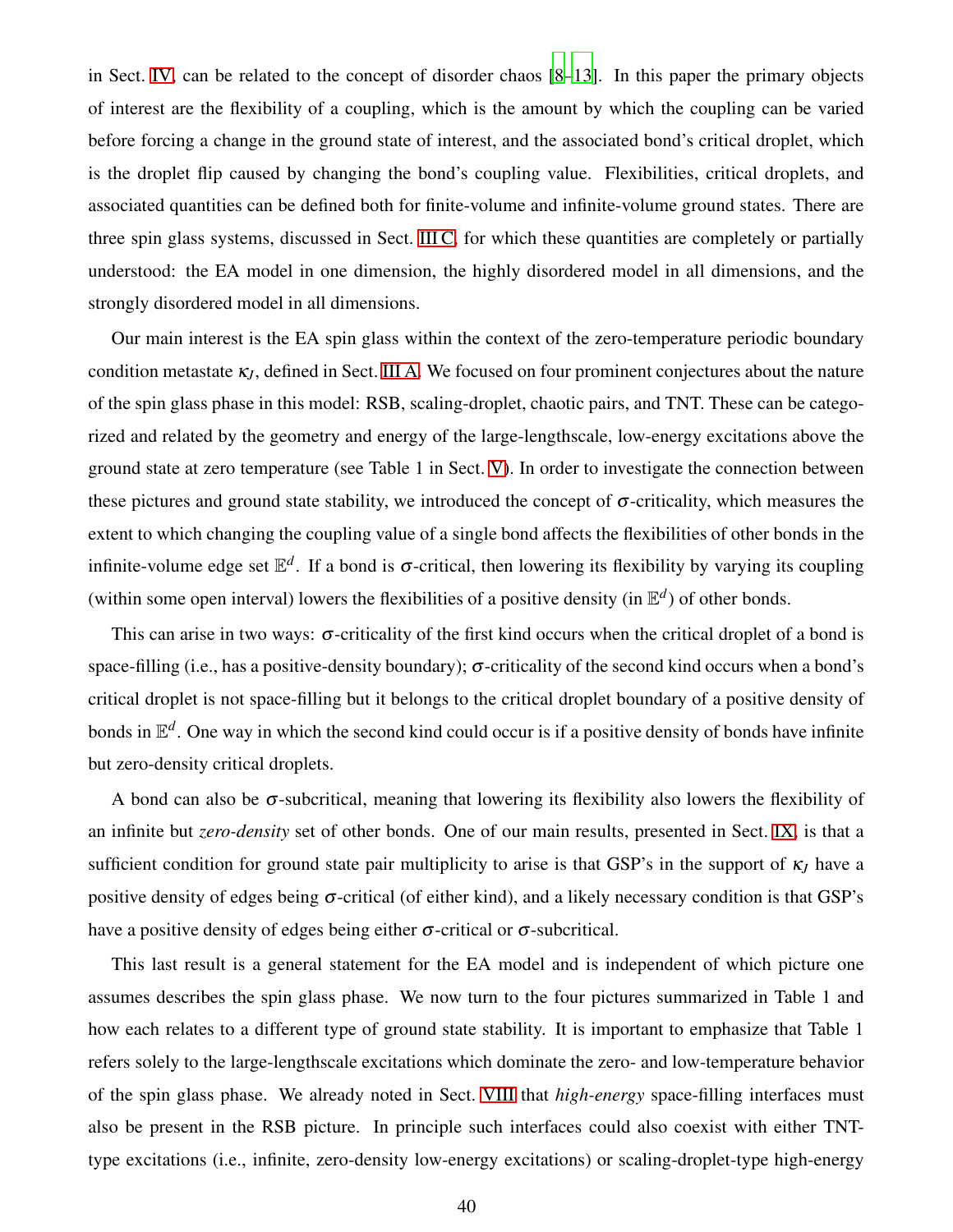compact excitations. But if this were to happen in either case it would then be an example of the chaotic pairs picture, in which  $\kappa$ <sub>*I*</sub> is supported on multiple GSP's and the low-temperature PBC metastate is supported on many thermodynamic states, each of which comprises a single pure state pair.

To avoid confusion (and adhere to the original definitions of these pictures), when we refer to either the TNT or scaling-droplet pictures we mean that the excitations they predict are the *only* ones that determine the ground state and low-temperature properties of the spin glass phase. Specifically, this means that *no* space-filling excitations of either energy type (with energy scaling no faster than  $O(L^{(d-1)/2})$ ) are present in either the TNT or scaling-droplet pictures. We further require, as discussed in the text, that all excitations must be observable, through either the PY/KM procedures in the case of RSB and TNT, or through a change of periodic to antiperiodic boundary conditions in the chaotic pairs or scaling-droplet pictures.

With these clarifications in mind, we now discuss the relation of each of the four pictures in Table 1 to ground state stability, beginning at the upper left. In Sect. [VIII](#page-28-0) we showed that a necessary condition for the presence of RSB is that  $\sigma$ -criticality of either kind be present in GSP's in the support of  $\kappa$ <sup>*I*</sup>, while a sufficient condition is the presence of  $\sigma$ -criticality of the first kind. Because of this sufficient condition, none of the other pictures is compatible with the presence of  $\sigma$ -criticality of the first kind.

The chaotic pairs picture, then, must be a consequence of the presence of either  $\sigma$ -criticality of the second kind or  $\sigma$ -subcriticality.

For both the TNT and scaling-droplet pictures,  $\sigma$ -criticality of the second kind is also ruled out, since its presence implies multiplicity of incongruent GSP's. At this time we cannot rule out the incompatibility of  $\sigma$ -subcriticality with either picture — though the argument supporting Claim 9.5 suggests the possibility that  $\sigma$ -subcriticality might also be a sufficient condition for the existence of GSP multiplicity in  $\kappa_l$ , in which case its presence too would be incompatible with either the TNT or scaling-droplet pictures.

The TNT picture is compatible with at least two possibilities. If TNT excitations really are infinite, they could in principle be generated from an infinite but zero-density set of bonds having infinite, zero-density critical droplets. But it could also be the case — consistent with the numerical data in [\[51](#page-43-19)] and [\[52\]](#page-43-20) — that all critical droplets are *finite* but with a size distribution falling off slowly with increasing length.

As for the scaling-droplet picture, it requires finite critical droplets only. Its scaling predictions at very low energies [\[10,](#page-42-14) [27](#page-43-0)] imply a power-law falloff in the linear extent of compact droplet excitations with  $O(1)$  energy; this then implies a similar falloff in size for the critical droplet distribution.

An interesting possibility, discussed earlier in (Sect. [IV\)](#page-14-0), is the case of an exponential falloff in the distribution of sizes at large lengthscales. In the discussion following Theorem 4.3 we argued that the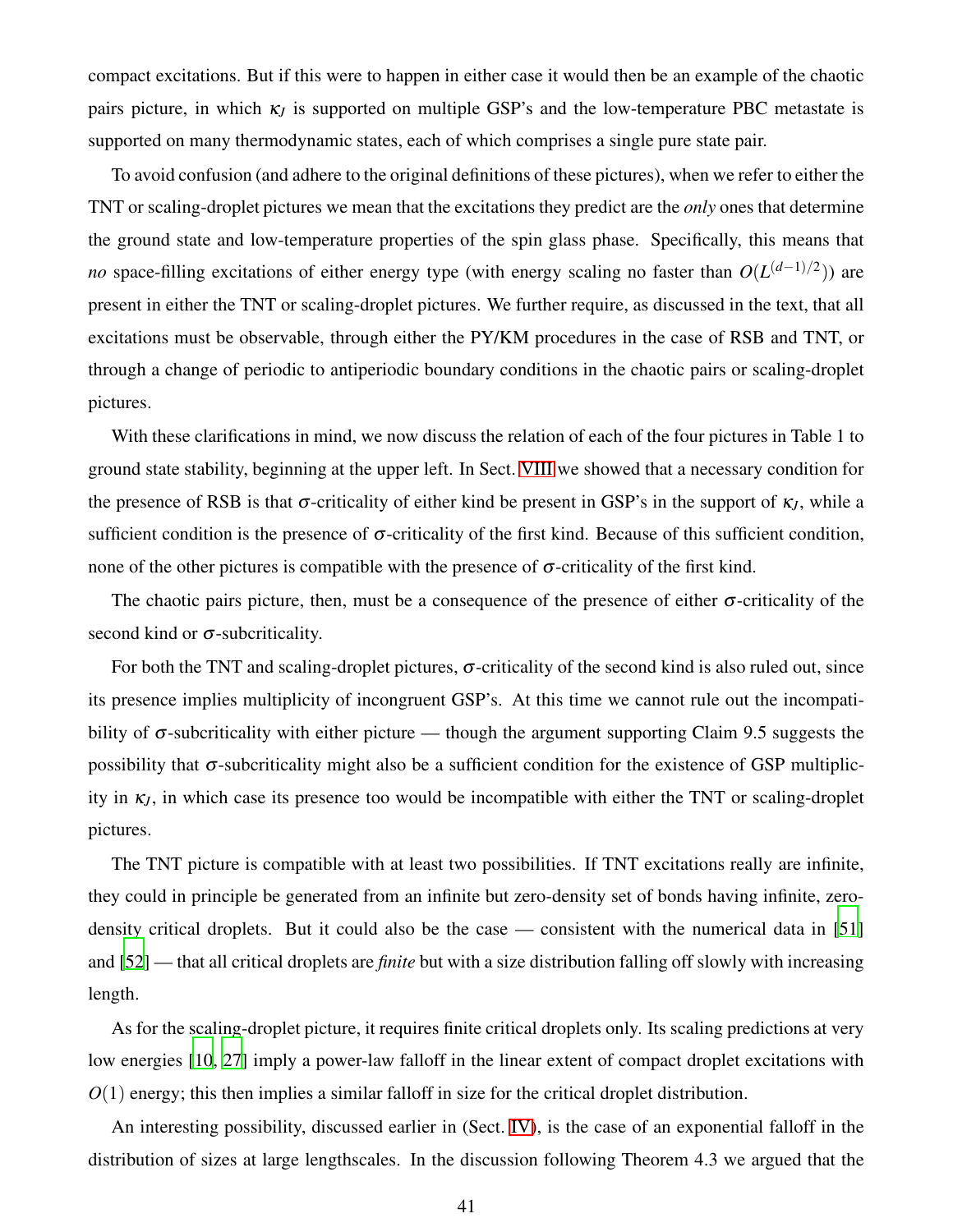absence of infinite critical droplets coupled with an exponential critical droplet size falloff is inconsistent with a many-state picture. It might seem that this contradicts the fact that the highly disordered picture, which is known to have infinitely many incongruent states above six dimensions [\[39\]](#page-43-8), has only finite critical droplets in all dimensions (though we don't know the distribution of droplet sizes in that model in any dimension greater than one). In any case, the coupling distribution for the highly disordered model is volume-dependent and therefore violates the assumption behind most of our theorems that the coupling distribution be i.i.d. over the infinite volume. So no conclusions about the EA model should be drawn from the highly disordered model. (However, we expect that the *strongly* disordered model should exhibit the same large-lengthscale behavior as the ordinary EA model.)

Turning now to ground state stability, the analysis in this paper suggests two extreme cases. The first corresponds to a ground state having a positive density of bonds which are  $\sigma$ -critical. If the  $\sigma$ -criticality is of the first kind, then changing the coupling value of a single bond by  $O(1)$  can completely destroy the structure of the original ground state, leading to a new ground state that is incongruent with the original. If it is of the second kind, then changing the coupling value of a single bond can lower the flexibility of a positive density of other couplings, making the ground state much less stable to perturbations of arbitrary couplings. It seems appropriate therefore to refer to ground states with a positive density of  $\sigma$ -critical bonds as "marginally stable".<sup>3</sup>

The opposite case is where all critical droplets are finite with  $\sigma$ -criticality and  $\sigma$ -subcriticality both absent. In this case a coupling perturbation will lead to at most a local droplet flip, so that any finite number of coupling perturbations leaves the structure of the infinite ground state, in terms of both spin configuration *and* distribution of flexibilities, essentially intact. As noted above, the latter is guaranteed when a ground state's critical size distribution has an exponential falloff of critical droplet sizes at large lengthscales. Ground states with this property could justifiably be called "robustly stable"; the scalingdroplet picture is consistent with this kind of ground state stability.

It is interesting that the two extreme cases — all ground states being marginally stable vs. all being robustly stable — correspond to the two opposite cases along the diagonal of Table 1: RSB requires marginally stable ground states, and scaling-droplet likely requires robustly stable ground states. Future work will aim toward further clarifying and refining the picture so far developed.

 $3$  The term "marginal stability" has been used in other contexts, for example, when the Hessian of the interaction potential has a zero eigenvalue; see for example [\[67\]](#page-44-11).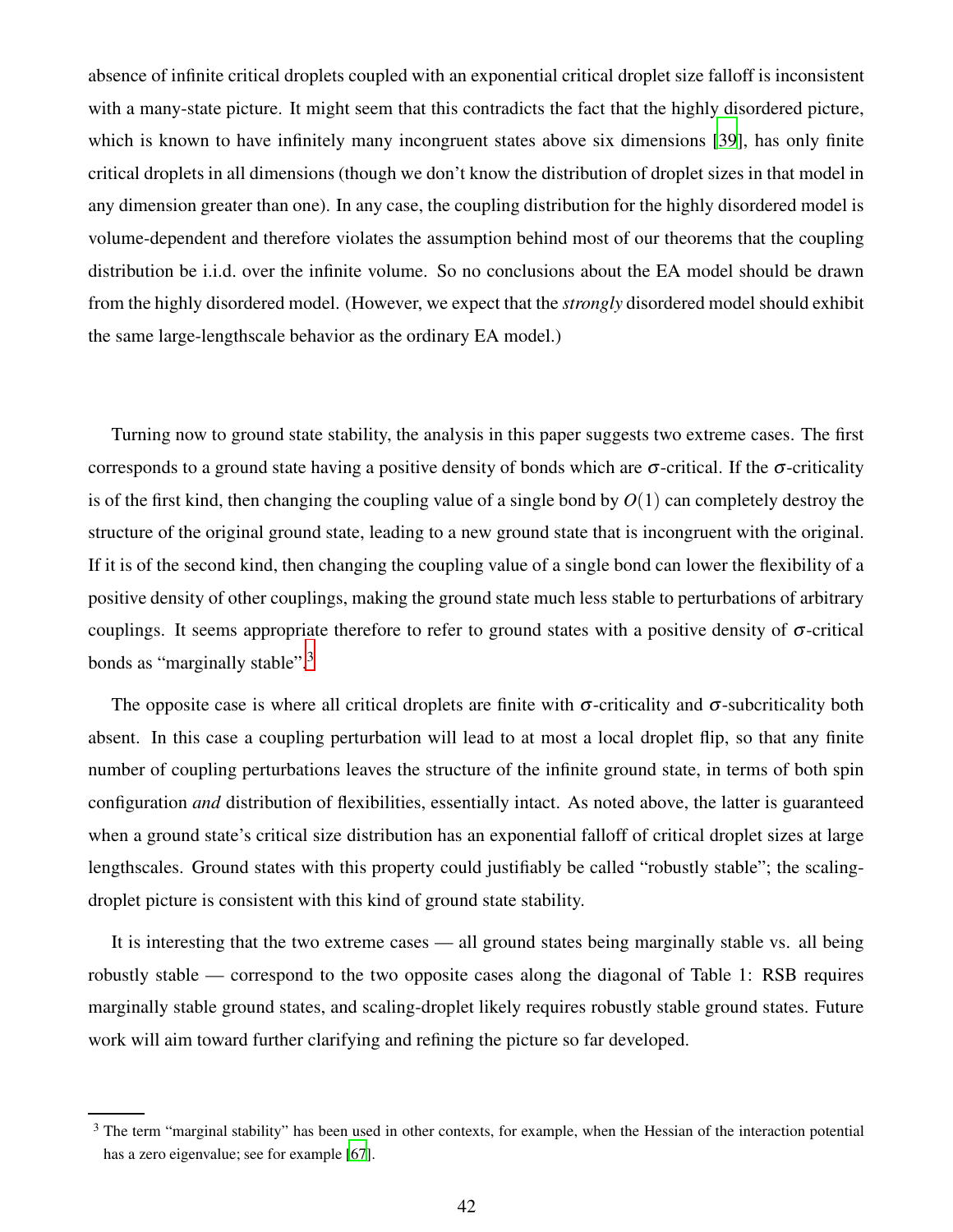### ACKNOWLEDGMENTS

We thank Aernout van Enter for helpful suggestions.

- <span id="page-42-0"></span>[1] C. M. Newman and D. L. Stein, J. Stat. Phys. 94, 709 (1999).
- [2] C. M. Newman and D. L. Stein, Phys. Rev. E 60, 5244 (1999).
- <span id="page-42-1"></span>[3] C. M. Newman and D. L. Stein, J. Phys.:Cond. Mat. 20 **20**, 244132 (2008).
- <span id="page-42-2"></span>[4] S. Jensen, N. Read, and A. P. Young, (2021), available at arXiv:2106.13191.
- [5] C. M. Newman and D. L. Stein, Phys. Rev. Lett. **84**, 3966 (2000).
- <span id="page-42-6"></span>[6] C. M. Newman and D. L. Stein, Commun. Math. Phys. 224, 205 (2001).
- [7] L.-P. Arguin, M. Damron, C. M. Newman, and D. L. Stein, Commun. Math. Phys. 300, 641 (2010).
- <span id="page-42-16"></span><span id="page-42-3"></span>[8] L.-P. Arguin, C. M. Newman, and D. L. Stein, Commun. Math. Phys. 367, 1019 (2019).
- [9] A. J. Bray and M. A. Moore, Phys. Rev. Lett. **58**, 57 (1987).
- <span id="page-42-14"></span>[10] D. S. Fisher and D. A. Huse, Phys. Rev. B 38, 386 (1988).
- <span id="page-42-17"></span>[11] F. Krzakala and J.-P. Bouchaud, Europhys. Lett. **72**, 472 (2005).
- [12] H. G. Katzgraber and F. Krzakala, Phys. Rev. Lett. **98**, 017201 (2007).
- <span id="page-42-4"></span>[13] S. Chatterjee, "Disorder chaos and multiple valleys in spin glasses," (2009), arXiv:0907.3381.
- <span id="page-42-7"></span><span id="page-42-5"></span>[14] S. Edwards and P. W. Anderson, J. Phys. F 5, 965 (1975).
- [15] M. Aizenman and J. Wehr, Commun. Math. Phys. **130**, 489 (1990).
- <span id="page-42-9"></span>[16] C. M. Newman and D. L. Stein, Phys. Rev. Lett. **76**, 4821 (1996).
- <span id="page-42-13"></span>[17] C. M. Newman and D. L. Stein, in *Mathematics of Spin Glasses and Neural Networks*, edited by A. Bovier and P. Picco (Birkhauser, Boston, 1998) pp. 243–287.
- <span id="page-42-19"></span>[18] C. M. Newman and D. L. Stein, Phys. Rev. E 55, 5194 (1997).
- <span id="page-42-20"></span>[19] C. M. Newman and D. L. Stein, Phys. Rev. E 57, 1356 (1998).
- <span id="page-42-18"></span>[20] C. M. Newman and D. L. Stein, J. Phys.: Cond. Mat. 15, R1319 (2003).
- <span id="page-42-8"></span>[21] N. Read, Phys. Rev. E 90, 032142 (2014).
- <span id="page-42-10"></span>[22] C. Külske, in *Mathematics of Spin Glasses and Neural Networks*, edited by A. Bovier and P. Picco (Birkhauser, Boston, 1998) pp. 151–160.
- <span id="page-42-11"></span>[23] C. Külske, J. Stat. Phys. **91**, 155 (1998).
- <span id="page-42-12"></span>[24] A. C. D. van Enter and H. G. Schaap, J. Phys. A: Gen. Phys. 35, 2581 (2001).
- <span id="page-42-15"></span>[25] W. L. McMillan, J. Phys. C 17, 3179 (1984).
- [26] A. J. Bray and M. A. Moore, Phys. Rev. B 31, 631 (1985).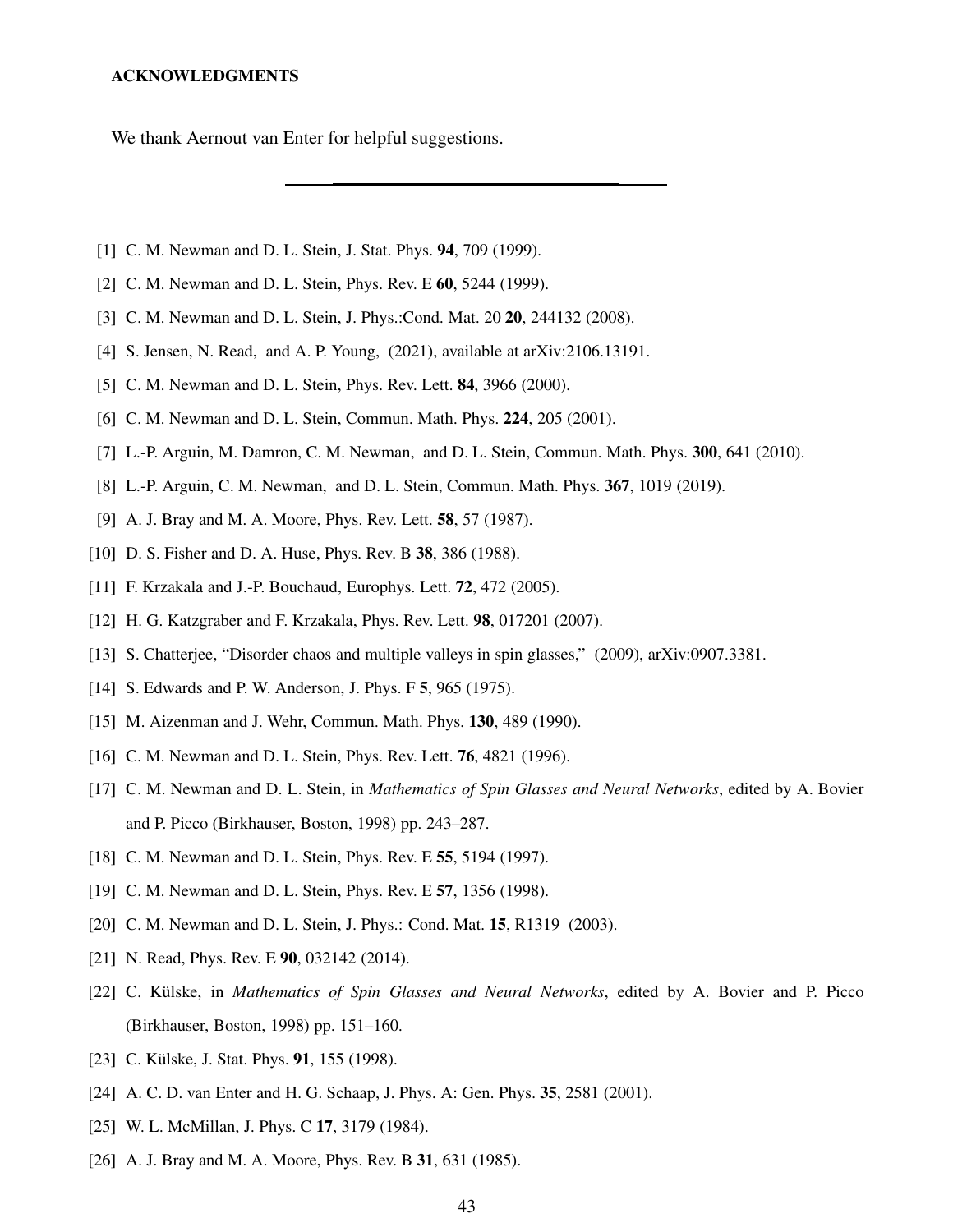- <span id="page-43-1"></span><span id="page-43-0"></span>[27] D. S. Fisher and D. A. Huse, Phys. Rev. Lett. **56**, 1601 (1986).
- <span id="page-43-2"></span>[28] C. M. Newman and D. L. Stein, Phys. Rev. B 46, 973 (1992).
- <span id="page-43-25"></span>[29] G. Parisi, Phys. Rev. Lett. **43**, 1754 (1979).
- [30] G. Parisi, Phys. Rev. Lett. **50**, 1946 (1983).
- [31] M. Mézard, G. Parisi, N. Sourlas, G. Toulouse, and M. Virasoro, Phys. Rev. Lett. 52, 1156 (1984).
- <span id="page-43-24"></span>[32] M. Mézard, G. Parisi, N. Sourlas, G. Toulouse, and M. Virasoro, J. Phys. (Paris) 45, 843 (1984).
- [33] M. Mézard, G. Parisi, and M. A. Virasoro, eds., *Spin Glass Theory and Beyond* (World Scientific, Singapore, 1987).
- <span id="page-43-4"></span><span id="page-43-3"></span>[34] E. Marinari, G. Parisi, F. Ricci-Tersenghi, J. J. Ruiz-Lorenzo, and F. Zuliani, J. Stat. Phys. 98, 973 (2000).
- [35] L.-P. Arguin, C. M. Newman, and D. L. Stein, in *In and Out of Equilibrium 3: Celebrating Vladas Sidoravicius*, edited by M. E. Vares, R. Fernandez, L. R. Fontes, and C. M. Newman (Birkhäuser, Cham (ZG), 2021) pp. 17–25.
- <span id="page-43-7"></span><span id="page-43-5"></span>[36] C. M. Newman and D. L. Stein, Phys. Rev. Lett. **72**, 2286 (1994).
- <span id="page-43-6"></span>[37] C. M. Newman and D. L. Stein, J. Stat. Phys. **82**, 1113 (1996).
- [38] J. R. Banavar, M. Cieplak, and A. Maritan, Phys. Rev. Lett. **72**, 2320 (1994).
- <span id="page-43-8"></span>[39] T. S. Jackson and N. Read, Phys. Rev. E **81**, 021130 (2010).
- <span id="page-43-9"></span>[40] R. Fitzner and R. van der Hofstad, Elec. J. Prob. 22, 1 (2017).
- <span id="page-43-10"></span>[41] G. R. Grimmett, *Percolation 2nd edition* (Springer, Berlin, 1999).
- <span id="page-43-11"></span>[42] D. Sherrington and S. Kirkpatrick, Phys. Rev. Lett. **35**, 1792 (1975).
- <span id="page-43-12"></span>[43] D. A. Huse and D. S. Fisher, J. Phys. A **20**, L997 (1987).
- <span id="page-43-14"></span><span id="page-43-13"></span>[44] D. S. Fisher and D. A. Huse, J. Phys. A **20**, L1005 (1987).
- [45] C. M. Newman and D. L. Stein, Phys. Rev. Lett. **87**, 077201 (2001).
- <span id="page-43-23"></span>[46] C. M. Newman and D. L. Stein, J. Stat. Phys. **106**, 213 (2002).
- <span id="page-43-15"></span>[47] C. M. Newman and D. L. Stein, in *Spin Glass Theory*, edited by E. Bolthausen and A. Bovier (Springer, Berlin, 2006) pp. 145–158.
- <span id="page-43-16"></span>[48] M. Aizenman and D. S. Fisher, Unpublished.
- <span id="page-43-17"></span>[49] C. M. Newman and D. L. Stein, Unpublished.
- <span id="page-43-18"></span>[50] D. L. Stein, in *PWA90: A Lifetime of Emergence*, edited by P. Chandra, P. Coleman, G. Kotliar, P. Ong, D. Stein, and C. Yu (World Scientific, Singapore, 2016) pp. 169–186.
- <span id="page-43-19"></span>[51] M. Palassini and A. P. Young, Phys. Rev. Lett. **85**, 3017 (2000).
- <span id="page-43-20"></span>[52] F. Krzakala and O. C. Martin, Phys. Rev. Lett. **85**, 3013 (2000).
- <span id="page-43-21"></span>[53] C. M. Newman and D. L. Stein, Phys. Rev. Lett. **76**, 515 (1996).
- <span id="page-43-22"></span>[54] C. M. Newman and D. L. Stein, Ann. Henri Poincaré, Suppl. 1 4, S497 (2003).